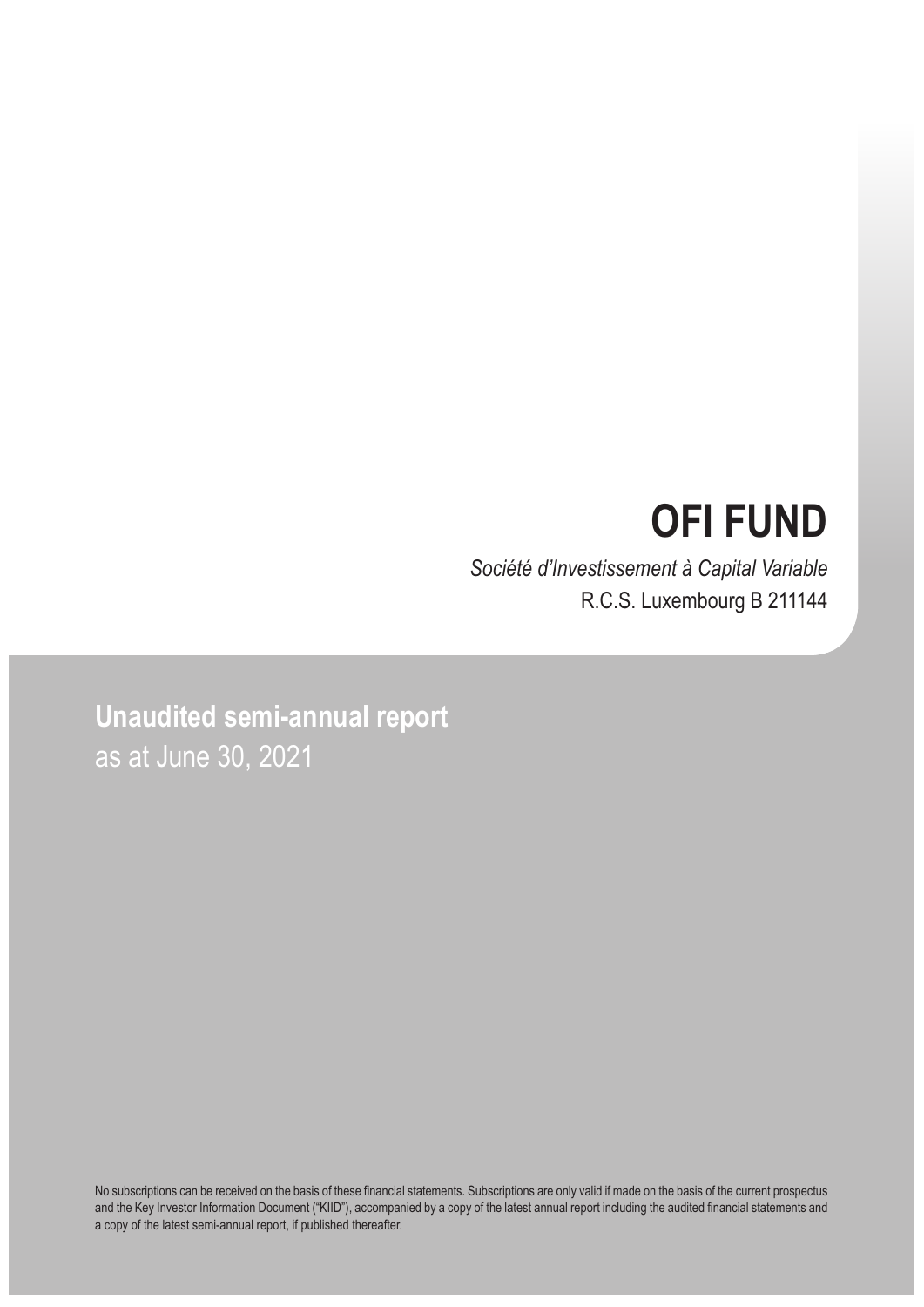## **Table of contents**

| Organisation and Administration                         | 1              |
|---------------------------------------------------------|----------------|
| General information on the Company                      | $\overline{2}$ |
| Information to the Shareholders                         | 3              |
| <b>Statement of Net Assets</b>                          | 4              |
| Statistical information                                 | 6              |
| Performance                                             | 9              |
| <b>OFI FUND - RS Global Convertible Bond</b>            |                |
| Schedule of Investments                                 | 12             |
| Economic and Geographical Classification of Investments | 15             |
| <b>OFI FUND - Euro Breakeven Inflation</b>              |                |
| Schedule of Investments                                 | 16             |
| Economic and Geographical Classification of Investments | 17             |
| <b>OFI FUND - RS Act4 Social Impact</b>                 |                |
| Schedule of Investments                                 | 18             |
| Economic and Geographical Classification of Investments | 20             |
| <b>OFI FUND - RS Act4 Positive Economy</b>              |                |
| Schedule of Investments                                 | 21             |
| Economic and Geographical Classification of Investments | 23             |
| <b>OFI FUND - RS Actions Européennes</b>                |                |
| Schedule of Investments                                 | 24             |
| Economic and Geographical Classification of Investments | 25             |
| Notes to the financial statements                       | 26             |
| Additional information                                  | 35             |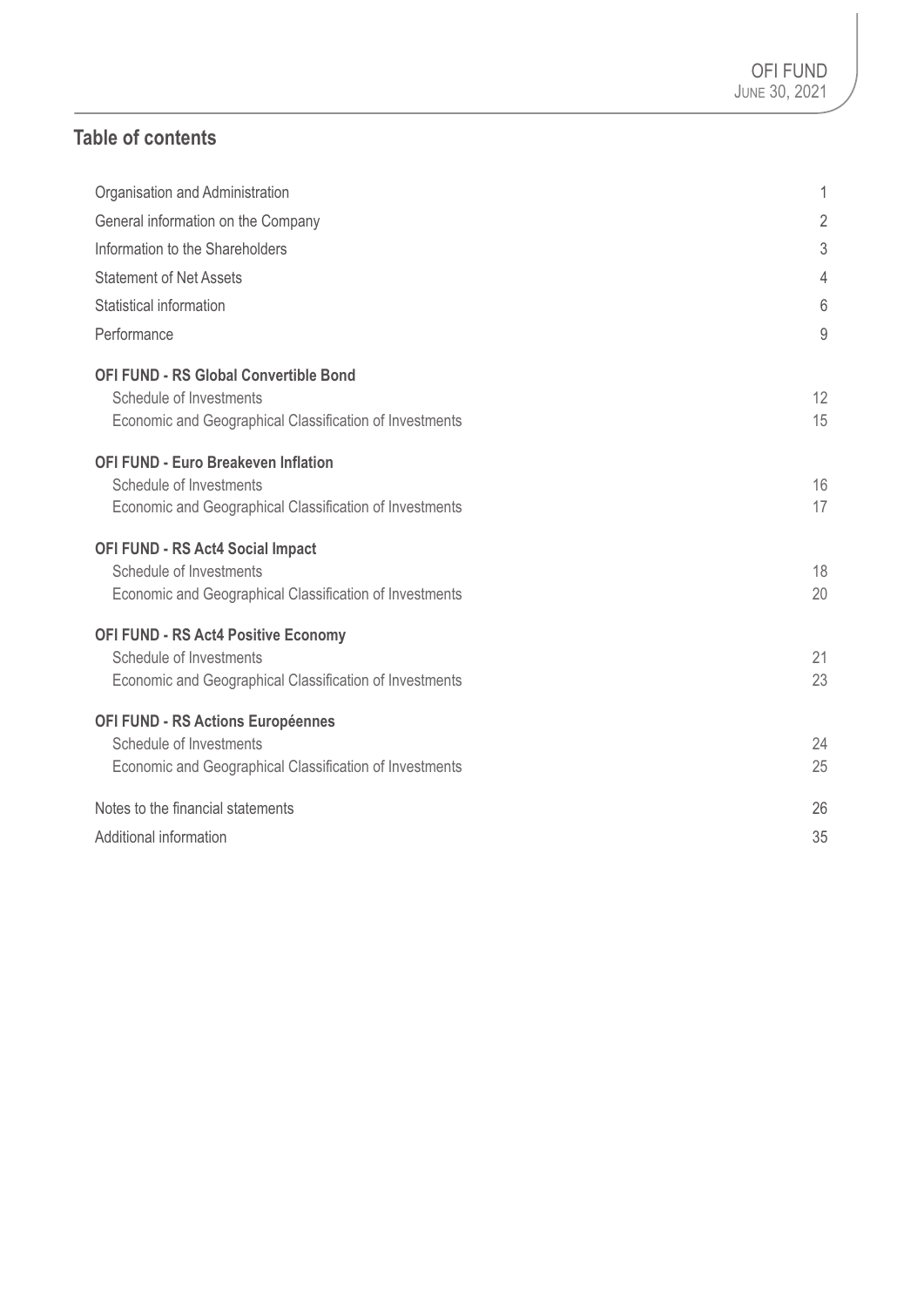## **Organisation and Administration**

### **Registered Office**

28-32, Place de la gare L-1616 Luxembourg

### **Board of Directors**

**Chairman:** Jean-Pierre GRIMAUD – Chairman *Directeur Général* – OFI Asset Management

### **Directors:**

Jean-Marie MERCADAL– Director *Directeur Général Délégué* – OFI Asset Management

Franck DUSSOGE – Director *Directeur Général Délégué* – OFI Asset Management

Paul Le BIHAN – Director *Directeur Général* – UMR

Karine Hélène Valérie DELPAS – Director *Responsable de la politique financière* – MACIF MUTAVIE FINANCE

### **Management Company**

OFI LUX 10-12 boulevard F.D. Roosevelt L-2450 Luxembourg

### **Investment Advisors**

OFI Asset Management 20-22, rue Vernier F-75017 Paris

### **Depositary and Principal Paying Agent**

Société Générale Luxembourg 11, avenue Emile Reuter L-2420 Luxembourg

### **Administration, Domiciliation, Registrar and Transfer Agent**

Société Générale Luxembourg (operational center) 28-32, Place de la gare L-1616 Luxembourg

### **Principal Distributor**

OFI Asset Management 20-22, rue Vernier F-75017 Paris

### **Auditor**

PricewaterhouseCoopers, *Société coopérative* 2, rue Gerhard Mercator - BP 1443 L-1014 Luxembourg

### **Legal Advisors**

Arendt & Medernach S.A. 41A, avenue J.F. Kennedy L-2082 Luxembourg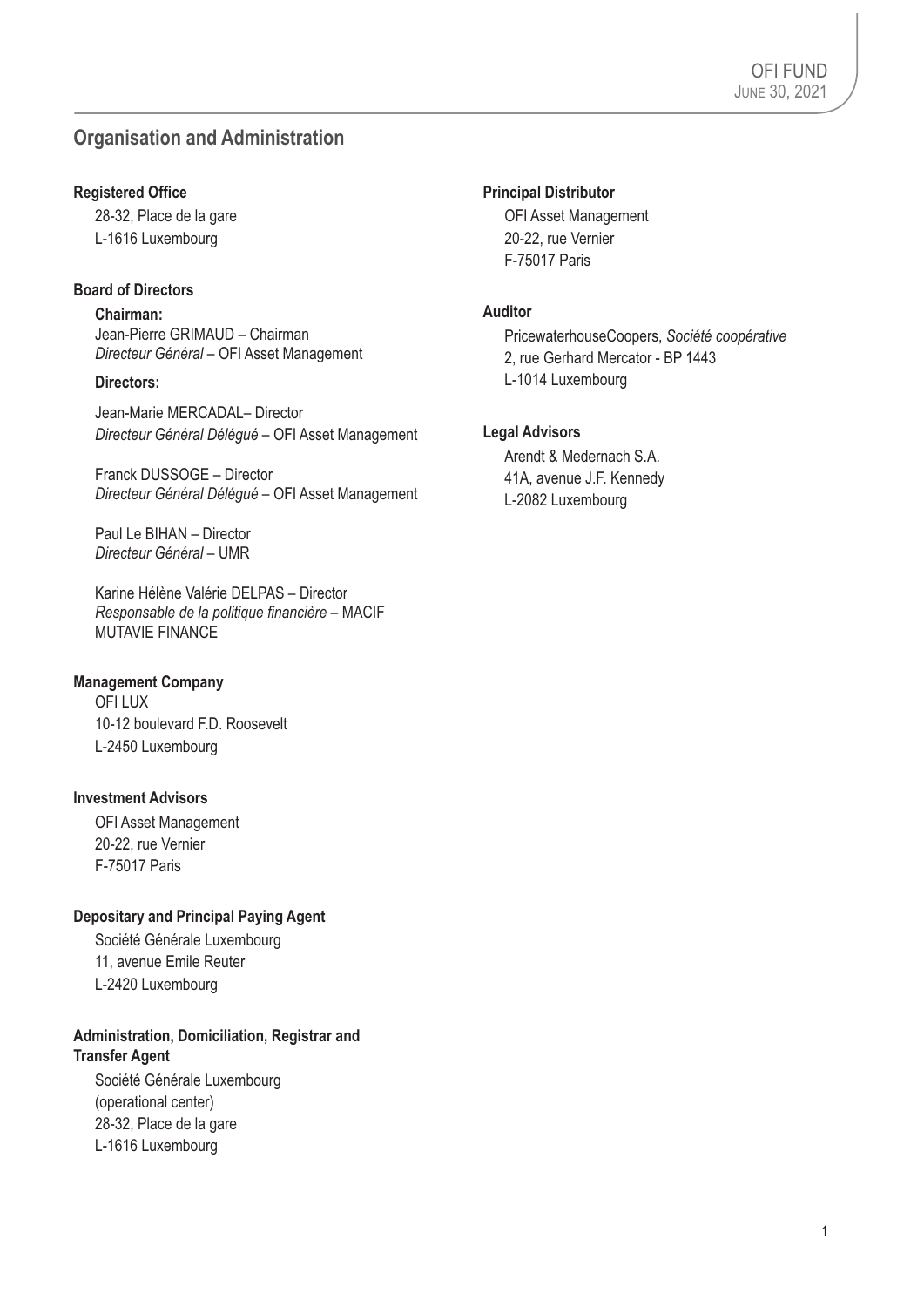### **General information on the Company**

OFI FUND (the "Company" or the "Fund") is a multi-compartment investment company incorporated under the laws of the Grand Duchy of Luxembourg in the form of a *société anonyme*, organised as a *Société d'Investissement à Capital Variable* (SICAV) and qualifying as a UCITS fund under Part I of the Luxembourg law of 17 December 2010 on Undertakings for Collective Investment, as amended from time to time (the "2010 Law").

As a multi-compartment company (that is, an "umbrella fund"), the Company provides shareholders with access to a range of separate Sub-Funds.

The Company shall be considered as one single entity. With regard to third parties, in particular towards the Company's creditors, each Sub-Fund shall be exclusively responsible for all liabilities attributable to it.

OFI LUX has been appointed as the Management Company of the Company.

The Fund is registered at the *Registre de Commerce et des Sociétés* with the District Court of Luxembourg under the number B211144.

The Company has not been registered under the United States Investment Company Act of 1940, as amended, or any similar or analogous regulatory scheme enacted by any other jurisdiction except as described herein. In addition, the Shares have not been registered under the United States Securities Act of 1933, as amended, or under any similar or analogous provision of law enacted by any other jurisdiction except as described herein. The Shares may not be and will not be offered for sale, sold, transferred or delivered in the United States of America, its territories or possessions or to any "US Person", except in a transaction which does not violate the securities laws of the United States of America.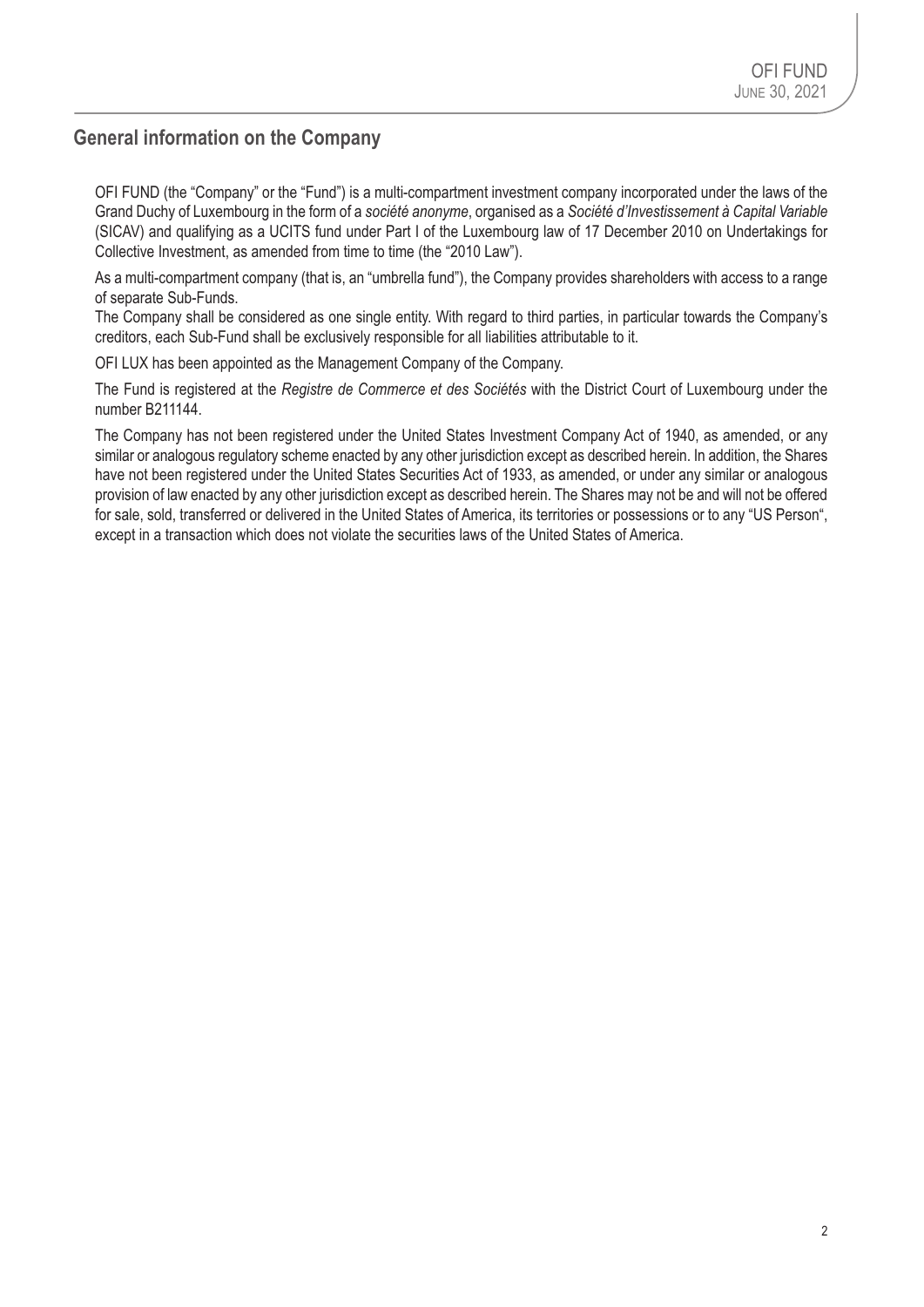### **Information to the Shareholders**

The Annual General Meeting of Shareholders is held each year in the Grand Duchy of Luxembourg at the registered office of the Company in Luxembourg or at such other place in the Grand Duchy of Luxembourg as may be specified in the notice of such meeting. The shareholders of any class or Sub-Fund may hold, at any time, general meetings to decide on any matters which relate exclusively to such class or Sub-Fund. Notice to shareholders will be given in accordance with Luxembourg law. The notice will specify the place and time of the meeting, the conditions of admission, the agenda, the quorum and the voting requirements.

The accounting year of the Company ends on the last day of December. The combined financial accounts of the Company are expressed in Euro. Financial accounts of each Sub-Fund are expressed in the denominated currency of the relevant Sub-Fund.

Any other information intended for the shareholders will be provided to them by notice.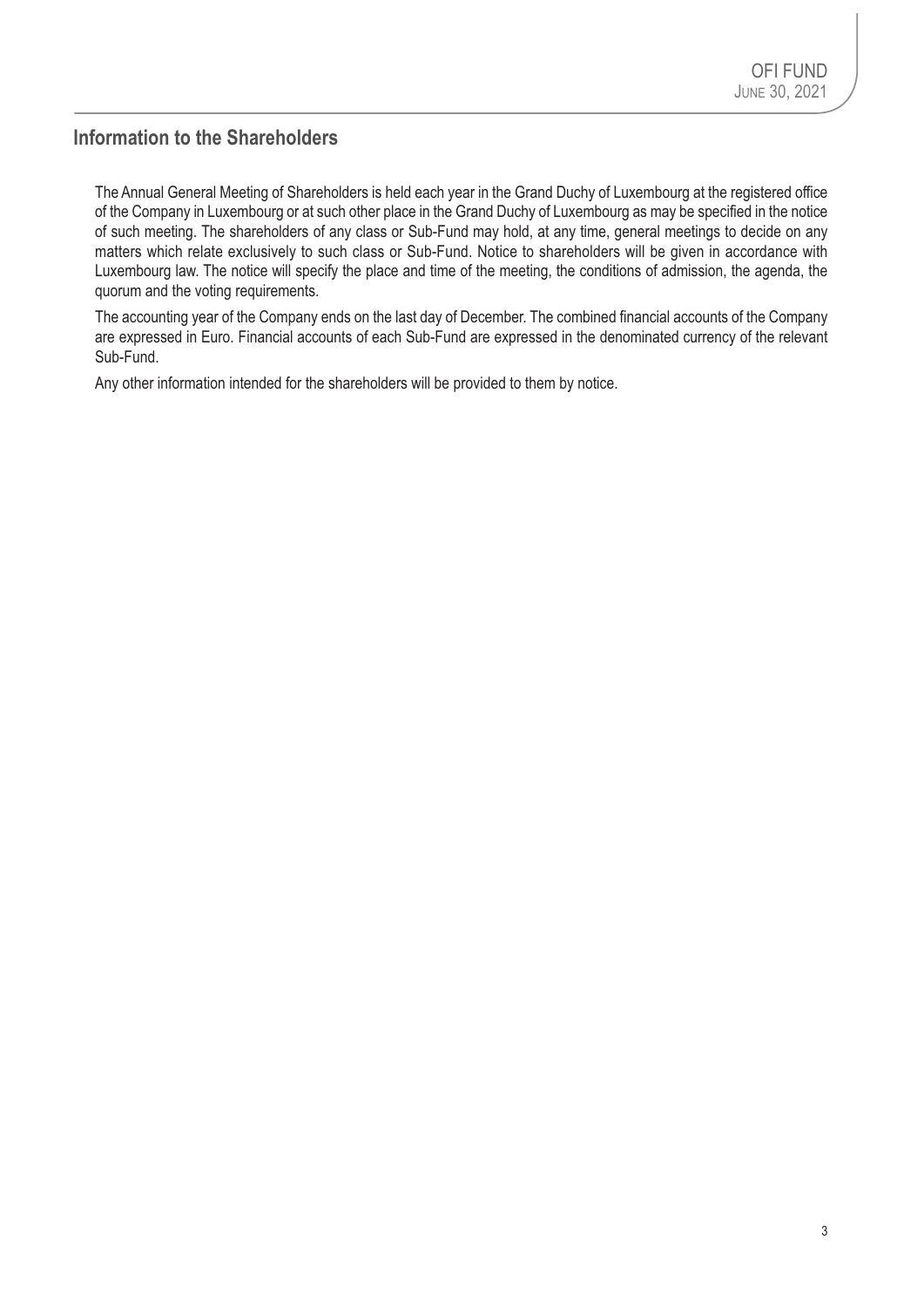## **Statement of Net Assets**

(expressed in the Sub-Fund's currency)

|                                                               |              | <b>OFI FUND -RS Global</b><br><b>Convertible Bond</b> | <b>OFI FUND - Euro</b><br><b>Breakeven Inflation</b> | <b>OFI FUND - RS Act4</b><br>Social Impact |
|---------------------------------------------------------------|--------------|-------------------------------------------------------|------------------------------------------------------|--------------------------------------------|
|                                                               | <b>Notes</b> | <b>EUR</b>                                            | <b>EUR</b>                                           | <b>EUR</b>                                 |
| <b>ASSETS</b>                                                 |              |                                                       |                                                      |                                            |
| Securities portfolio at cost                                  |              | 84 072 923                                            | 68 704 474                                           | 50 913 461                                 |
| Net unrealised profit/ (loss)                                 |              | 18 007 553                                            | 6 679 784                                            | 7619431                                    |
| Securities portfolio at market value                          | 2.2          | 102 080 476                                           | 75 384 258                                           | 58 532 892                                 |
| Cash at bank                                                  |              | 1 492 599                                             | 1705915                                              | 21 744                                     |
| Receivable for Fund shares issued                             |              |                                                       |                                                      | 876                                        |
| Dividends receivable, net                                     |              | 8 4 0 5                                               |                                                      | 3555                                       |
| Interest receivable on bonds                                  |              | 99 928                                                | 409 632                                              |                                            |
| Options bought at market value                                |              | 697 865                                               |                                                      |                                            |
| Unrealised appreciation on forward foreign exchange contracts | 2.4, 7       | 646                                                   |                                                      |                                            |
| Unrealised appreciation on financial futures contracts        | 2.6, 8       | 15 3 62                                               |                                                      |                                            |
| Formation expenses, net                                       | 2.10         | 479                                                   | 479                                                  | 479                                        |
| Other assets                                                  |              | 806                                                   | 806                                                  | 806                                        |
|                                                               |              | 104 396 566                                           | 77 501 090                                           | 58 560 352                                 |
| <b>LIABILITIES</b>                                            |              |                                                       |                                                      |                                            |
| <b>Bank Overdraft</b>                                         |              |                                                       |                                                      | 8724                                       |
| Payable for Fund shares redeemed                              |              |                                                       |                                                      |                                            |
| Payable for securities purchased                              |              |                                                       |                                                      | 1 016 294                                  |
| Management fees payable                                       | 3            | 87 347                                                | 39 877                                               | 28 858                                     |
| Performance fees payable                                      | 5            | 286 109                                               | 1 5 9 0                                              |                                            |
| Depositary fees payable                                       | 4            | 3022                                                  | 2627                                                 | 2099                                       |
| Taxe d'abonnement payable                                     | 6            | 2565                                                  | 1925                                                 | 1491                                       |
| Administration fees payable                                   | 4            | 10 969                                                | 6 244                                                | 5906                                       |
| Registrar Agent fees payable                                  | 4            | 1848                                                  | 1716                                                 | 1540                                       |
| Professional fees payable                                     |              | 13 2 33                                               | 13 233                                               | 13 2 3 3                                   |
| Interest and bank charges payable                             |              | 946                                                   | 870                                                  | 527                                        |
| Unrealised depreciation on forward foreign exchange contracts | 2.4, 7       | 1487468                                               |                                                      |                                            |
| Unrealised depreciation on financial futures contracts        | 2.6, 8       | 21 000                                                | 488 900                                              |                                            |
| Other liabilities                                             |              | 463                                                   | 776                                                  | 1 2 9 5                                    |
|                                                               |              | 1914970                                               | 557 758                                              | 1079967                                    |
| <b>TOTAL NET ASSETS</b>                                       |              | 102 481 596                                           | 76 943 332                                           | 57 480 385                                 |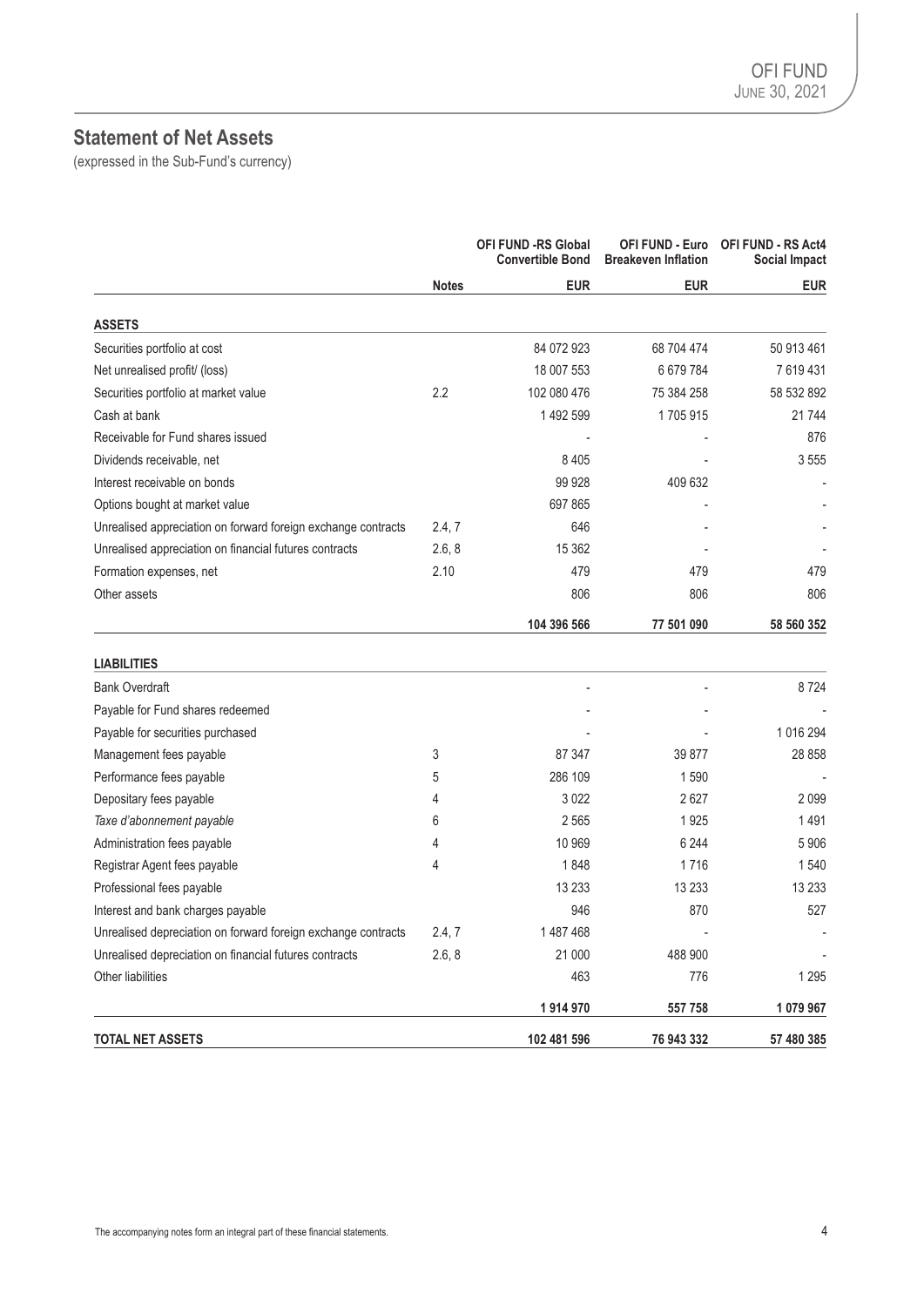## **Statement of Net Assets (continued)**

(expressed in the Sub-Fund's currency)

|                                                               |              | <b>OFI FUND - RS Act4</b><br><b>OFI FUND - RS</b><br>Positive Economy Actions Européennes |            | Combined      |
|---------------------------------------------------------------|--------------|-------------------------------------------------------------------------------------------|------------|---------------|
|                                                               | <b>Notes</b> | <b>EUR</b>                                                                                | <b>EUR</b> | <b>EUR</b>    |
| <b>ASSETS</b>                                                 |              |                                                                                           |            |               |
| Securities portfolio at cost                                  |              | 79 197 437                                                                                | 3 603 818  | 286 492 113   |
| Net unrealised profit/ (loss)                                 |              | 25 767 391                                                                                | 593 029    | 58 667 188    |
| Securities portfolio at market value                          | 2.2          | 104 964 828                                                                               | 4 196 847  | 345 159 301   |
| Cash at bank                                                  |              | 9720653                                                                                   | 8          | 12 940 919    |
| Receivable for Fund shares issued                             |              | 42 651                                                                                    |            | 43 527        |
| Dividends receivable, net                                     |              |                                                                                           |            | 11 960        |
| Interest receivable on bonds                                  |              |                                                                                           |            | 509 560       |
| Options bought at market value                                |              |                                                                                           |            | 697 865       |
| Unrealised appreciation on forward foreign exchange contracts | 2.4, 7       | 2565                                                                                      |            | 3 2 1 1       |
| Unrealised appreciation on financial futures contracts        | 2.6, 8       |                                                                                           |            | 15 362        |
| Formation expenses, net                                       | 2.10         | 479                                                                                       | 479        | 2 3 9 5       |
| Other assets                                                  |              | 2590                                                                                      | 916        | 5924          |
|                                                               |              | 114 733 766                                                                               | 4 198 250  | 359 390 024   |
| <b>LIABILITIES</b>                                            |              |                                                                                           |            |               |
| <b>Bank Overdraft</b>                                         |              | 54                                                                                        |            | 8778          |
| Payable for Fund shares redeemed                              |              | 1 1 4 9                                                                                   |            | 1 1 4 9       |
| Payable for securities purchased                              |              | 735 101                                                                                   |            | 1751395       |
| Management fees payable                                       | 3            | 63 368                                                                                    | 3074       | 222 524       |
| Performance fees payable                                      | 5            | 20878                                                                                     | 524        | 309 101       |
| Depositary fees payable                                       | 4            | 3 2 2 9                                                                                   | 632        | 11 609        |
| Taxe d'abonnement payable                                     | 6            | 2955                                                                                      |            | 8936          |
| Administration fees payable                                   | 4            | 7041                                                                                      | 3812       | 33 972        |
| Registrar Agent fees payable                                  | 4            | 1917                                                                                      | 1 2 0 5    | 8 2 2 6       |
| Professional fees payable                                     |              | 13 2 3 3                                                                                  | 13 267     | 66 199        |
| Interest and bank charges payable                             |              | 1 1 2 8                                                                                   | 753        | 4 2 2 4       |
| Unrealised depreciation on forward foreign exchange contracts | 2.4, 7       | 4 2 5 5                                                                                   |            | 1491723       |
| Unrealised depreciation on financial futures contracts        | 2.6, 8       |                                                                                           |            | 509 900       |
| Other liabilities                                             |              | 3703                                                                                      |            | 6 2 3 7       |
|                                                               |              | 858 011                                                                                   | 23 267     | 4 4 3 3 9 7 3 |

**TOTAL NET ASSETS 113 875 755 4 174 983 354 956 051**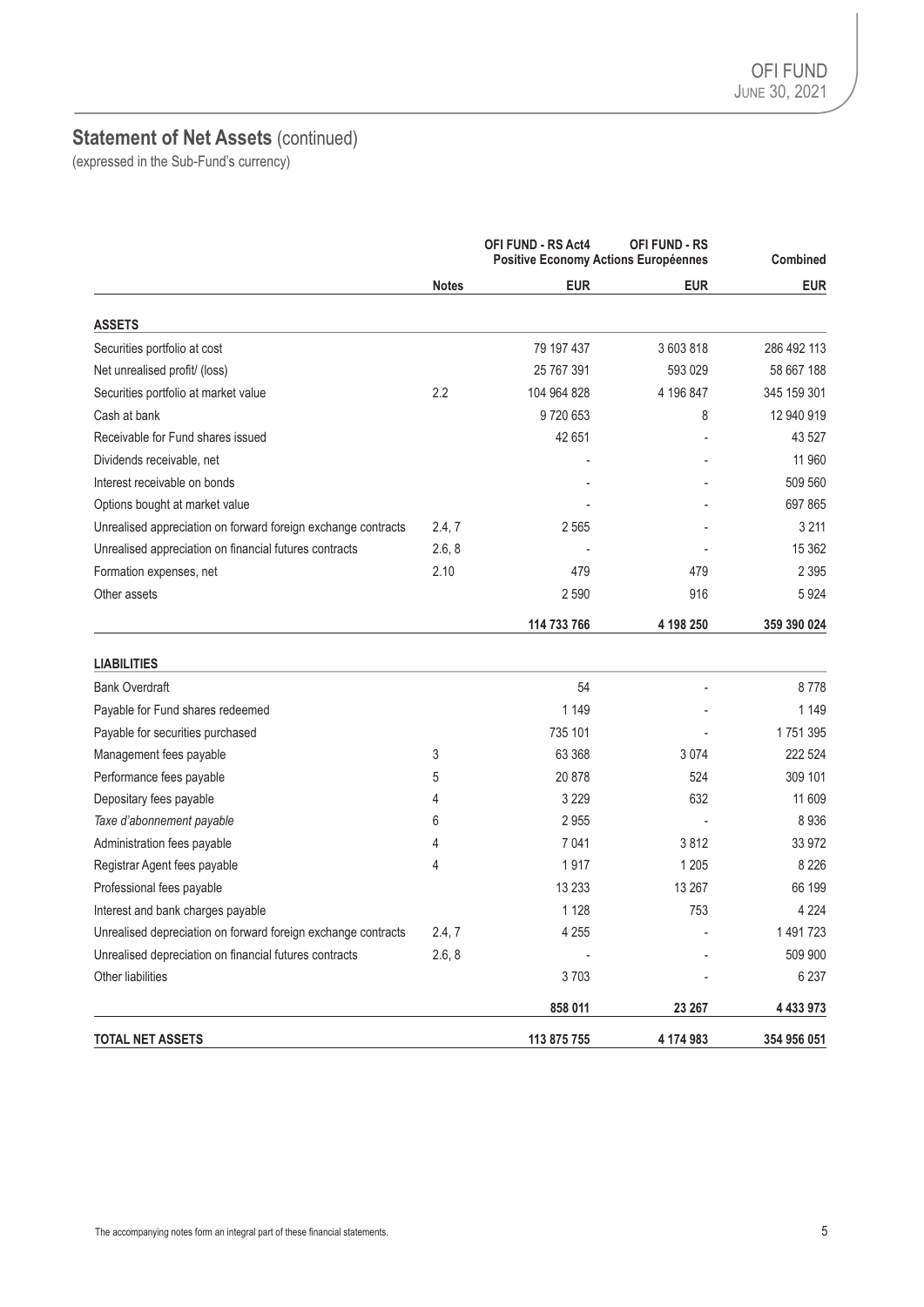## **Statistical information**

### **OFI FUND - RS Global Convertible Bond**

|                           | Currency   | 30/06/21     | 31/12/20     | 31/12/19     |
|---------------------------|------------|--------------|--------------|--------------|
| <b>Class GI-C EUR</b>     |            |              |              |              |
| Number of shares          |            | 100.00       | 100.00       | 100.00       |
| Net asset value per share | <b>EUR</b> | 130.80       | 125.12       | 103.22       |
| Class I-C EUR H           |            |              |              |              |
| Number of shares          |            | 1 016 832.73 | 1 064 217.69 | 1 008 037.48 |
| Net asset value per share | <b>EUR</b> | 81.81        | 78.47        | 64.75        |
| Class I-D EUR H           |            |              |              |              |
| Number of shares          |            | 144 000.00   | 144 000.00   | 237 598.15   |
| Net asset value per share | <b>EUR</b> | 133.72       | 128.93       | 107.19       |
| Class R-C EUR H           |            |              |              |              |
| Number of shares          |            | 100.00       | 100.00       | 100.00       |
| Net asset value per share | <b>EUR</b> | 127.13       | 122.38       | 101.88       |
| <b>Class RF EUR H-C</b>   |            |              |              |              |
| Number of shares          |            | 100.00       | 100.00       | 100.00       |
| Net asset value per share | <b>EUR</b> | 134.51       | 129.05       | 106.51       |
| <b>Total Net Assets</b>   | <b>EUR</b> | 102 481 596  | 102 115 298  | 90 763 932   |

### **OFI FUND - Euro Breakeven Inflation**

|                           | Currency   | 30/06/21   | 31/12/20                 | 31/12/19    |
|---------------------------|------------|------------|--------------------------|-------------|
| <b>Class G-I EUR</b>      |            |            |                          |             |
| Number of shares          |            | ۰          | $\overline{\phantom{a}}$ | 100.00      |
| Net asset value per share | <b>EUR</b> | -          |                          | 93.13       |
| <b>Class I-C EUR</b>      |            |            |                          |             |
| Number of shares          |            | 35 993.06  | 46 178.06                | 70 131.41   |
| Net asset value per share | <b>EUR</b> | 100.70     | 96.76                    | 101.15      |
| Class I-XL-C EUR          |            |            |                          |             |
| Number of shares          |            | 7 051.01   | 8 630.01                 | 11 404.01   |
| Net asset value per share | <b>EUR</b> | 10 397.00  | 9 973.52                 | 10 389.14   |
| <b>Class RF EUR-C</b>     |            |            |                          |             |
| Number of shares          |            | 100.00     | 100.00                   | 100.00      |
| Net asset value per share | <b>EUR</b> | 95.43      | 91.76                    | 96.05       |
| <b>Total Net Assets</b>   | <b>EUR</b> | 76 943 332 | 90 549 146               | 125 590 228 |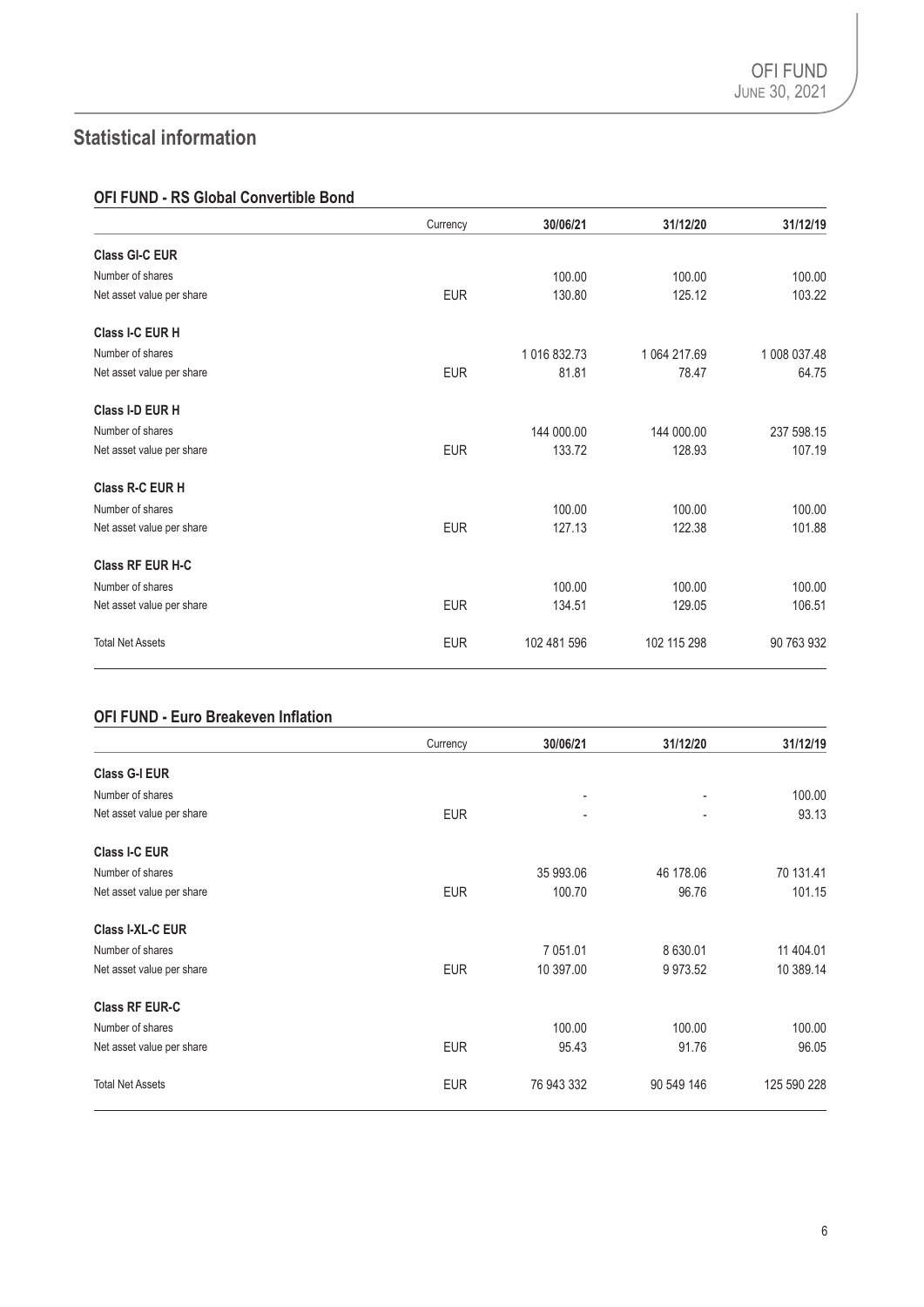## **Statistical information** (continued)

### **OFI FUND - RS Act4 Social Impact**

|                           | Currency   | 30/06/21    | 31/12/20   | 31/12/19   |
|---------------------------|------------|-------------|------------|------------|
| Class F-C EUR             |            |             |            |            |
| Number of shares          |            | 3 596.38    | 3 596.38   | 3 553.38   |
| Net asset value per share | <b>EUR</b> | 13 462.63   | 11 965.19  | 11 217.72  |
| <b>Class I-C EUR</b>      |            |             |            |            |
| Number of shares          |            | 647.00      | 680.00     | 610.00     |
| Net asset value per share | <b>EUR</b> | 13 182.26   | 11 730.45  | 11 009.50  |
| Class R-C EUR             |            |             |            |            |
| Number of shares          |            | 4 3 1 4 .99 | 4 126.36   | 3 978.94   |
| Net asset value per share | <b>EUR</b> | 123.92      | 110.73     | 104.79     |
| <b>Total Net Assets</b>   | <b>EUR</b> | 57 480 385  | 51 464 982 | 46 993 586 |

### **OFI FUND - RS Act4 Positive Economy**

|                           | Currency   | 30/06/21  | 31/12/20  | 31/12/19  |
|---------------------------|------------|-----------|-----------|-----------|
| <b>Class F-C EUR</b>      |            |           |           |           |
| Number of shares          |            | 4 656.52  | 4 791.52  | 4 968.52  |
| Net asset value per share | <b>EUR</b> | 15 738.53 | 14 418.80 | 12 198.42 |
| <b>Class GI-C EUR</b>     |            |           |           |           |
| Number of shares          |            | 1.00      | 452.00    | 595.00    |
| Net asset value per share | <b>EUR</b> | 14 019.67 | 12 871.53 | 10 413.21 |
| <b>Class GR-C EUR</b>     |            |           |           |           |
| Number of shares          |            | 266.00    | 232.00    | 100.00    |
| Net asset value per share | <b>EUR</b> | 135.80    | 125.28    | 102.29    |
| Class I-C EUR             |            |           |           |           |
| Number of shares          |            | 654.79    | 575.79    | 2 477.57  |
| Net asset value per share | <b>EUR</b> | 15 467.95 | 14 199.23 | 12 084.64 |
| Class I-C EUR H           |            |           |           |           |
| Number of shares          |            | 800.00    | 800.00    | 800.00    |
| Net asset value per share | <b>EUR</b> | 14 472.87 | 13 379.82 | 11 235.52 |
| Class I-D EUR             |            |           |           |           |
| Number of shares          |            | 335.00    | 173.00    | 195.00    |
| Net asset value per share | <b>EUR</b> | 14 159.83 | 13 211.05 | 11 384.87 |
| <b>Class N-D EUR</b>      |            |           |           |           |
| Number of shares          |            | 35 934.99 | 84 653.72 |           |
| Net asset value per share | <b>EUR</b> | 116.79    | 106.74    |           |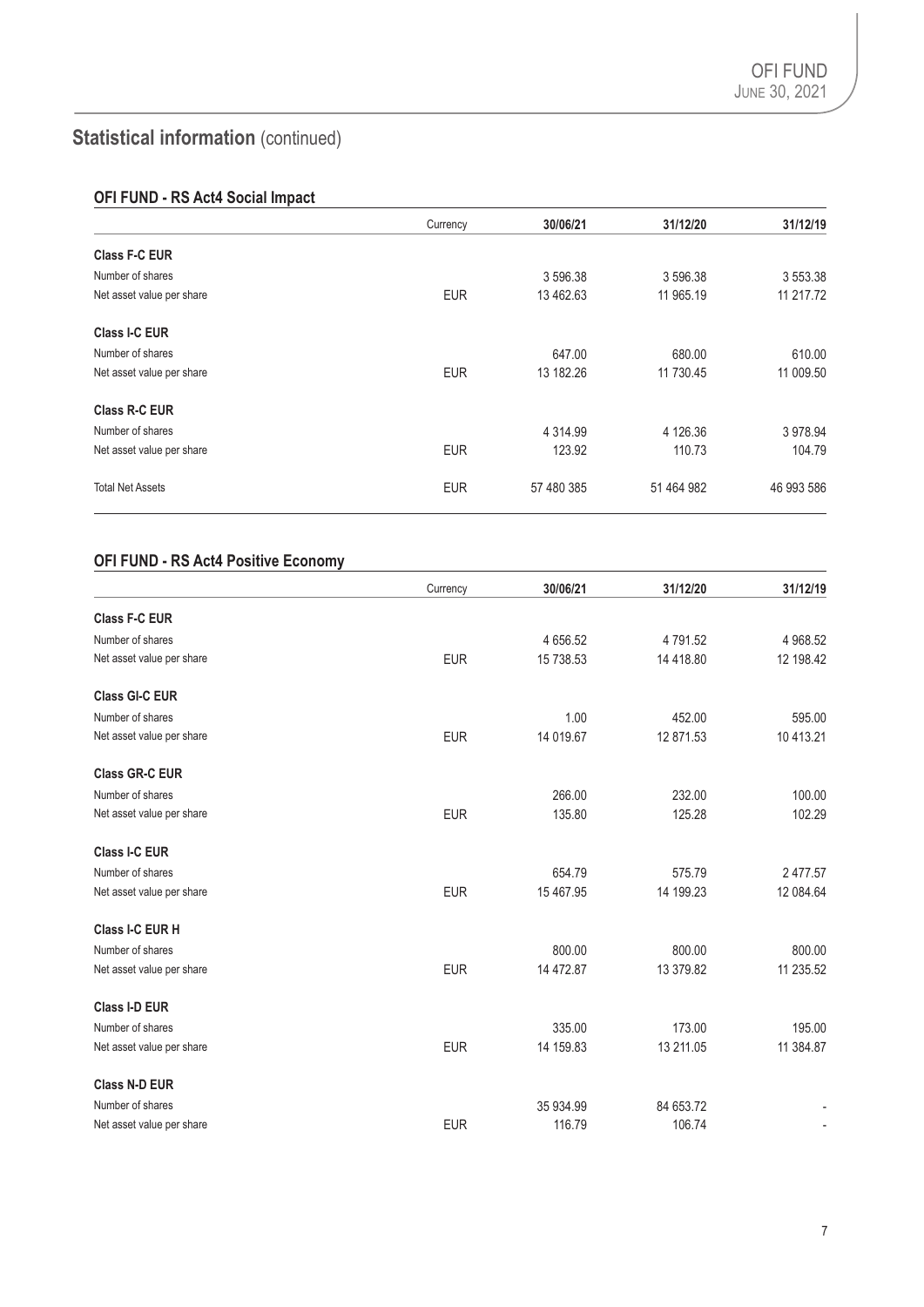## **Statistical information** (continued)

### **OFI FUND - RS Act4 Positive Economy**

|                                                  | Currency   | 30/06/21    | 31/12/20    | 31/12/19    |
|--------------------------------------------------|------------|-------------|-------------|-------------|
| <b>Class OFI ACTIONS ECONOMIE POSITIVE EUR-C</b> |            |             |             |             |
| Number of shares                                 |            | 58 362.97   | 34 688.70   | 4 9 9 8.95  |
| Net asset value per share                        | <b>EUR</b> | 151.60      | 139.44      | 113.19      |
| Class R-C EUR                                    |            |             |             |             |
| Number of shares                                 |            | 6 039.69    | 49 010.01   | 1 2 3 2.8 2 |
| Net asset value per share                        | <b>EUR</b> | 145.23      | 133.94      | 114.15      |
| <b>Class RF EUR-C</b>                            |            |             |             |             |
| Number of shares                                 |            | 1 047.00    | 1 270.00    | 100.00      |
| Net asset value per share                        | <b>EUR</b> | 159.22      | 146.22      | 123.84      |
| <b>Total Net Assets</b>                          | <b>EUR</b> | 113 875 755 | 116 722 870 | 108 682 156 |

### **OFI FUND - RS Actions Européennes**

|                           | Currency   | 30/06/21  | 31/12/20                 | 31/12/19    |
|---------------------------|------------|-----------|--------------------------|-------------|
| <b>Class I-C EUR</b>      |            |           |                          |             |
| Number of shares          |            | 21.14     | 63.64                    | 1686.13     |
| Net asset value per share | <b>EUR</b> | 10 792.18 | 9730.88                  | 10 457.87   |
| <b>Class I-D EUR</b>      |            |           |                          |             |
| Number of shares          |            | 418.00    | 970.00                   | 976.00      |
| Net asset value per share | <b>EUR</b> | 9442.19   | 8 655.63                 | 9569.17     |
| <b>Class I-XL-C EUR</b>   |            |           |                          |             |
| Number of shares          |            |           |                          | 1 536.46    |
| Net asset value per share | <b>EUR</b> |           |                          | 10 647.97   |
| Class I-XL-D EUR          |            |           |                          |             |
| Number of shares          |            |           | $\overline{\phantom{a}}$ | 14 576.00   |
| Net asset value per share | <b>EUR</b> |           |                          | 9 636.61    |
| <b>Class R-C EUR</b>      |            |           |                          |             |
| Number of shares          |            |           | ٠                        | 500.00      |
| Net asset value per share | <b>EUR</b> |           |                          | 100.97      |
| <b>Total Net Assets</b>   | <b>EUR</b> | 4 174 983 | 9 0 1 5 2 3 5            | 183 846 806 |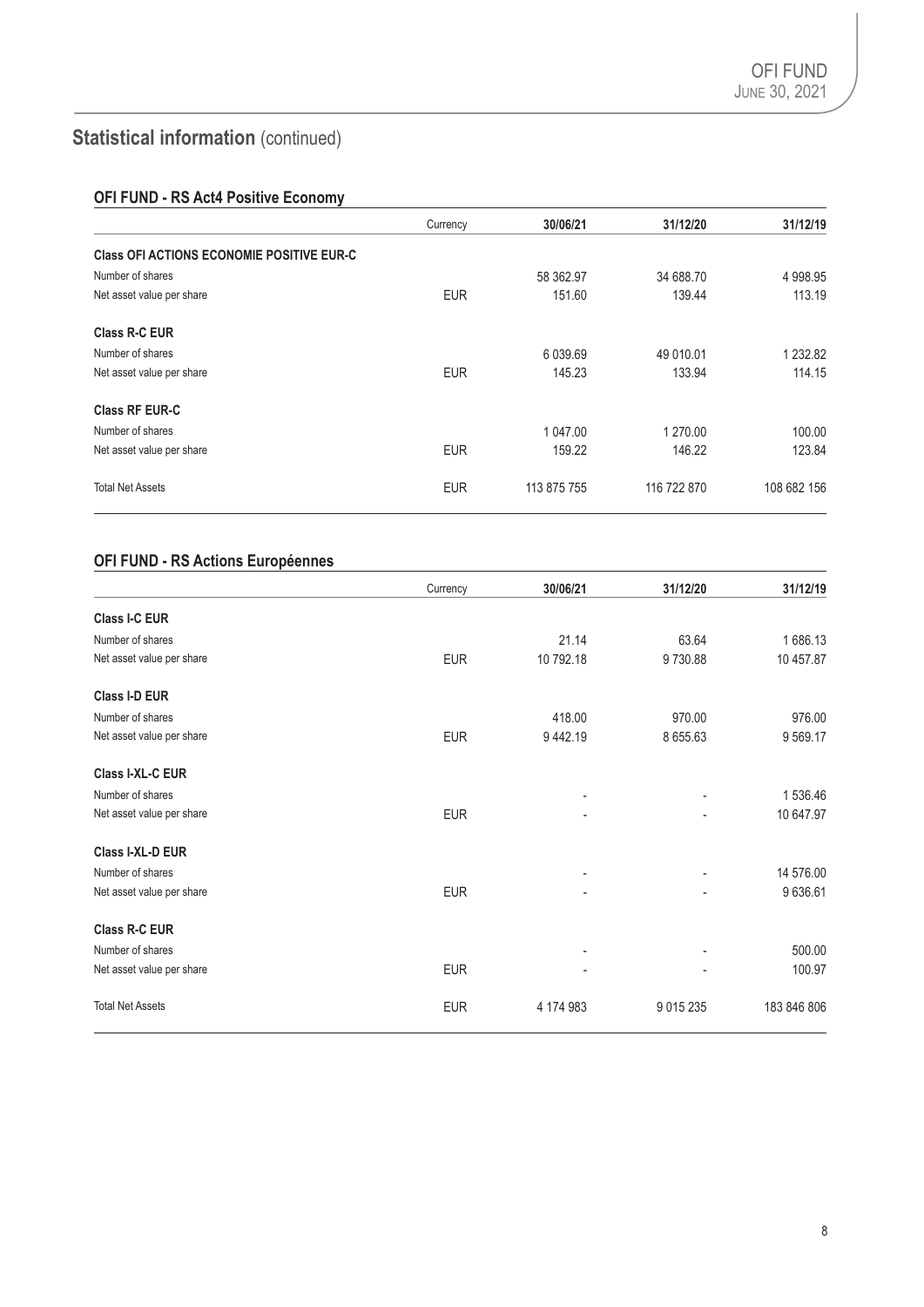## **Performance**

### **OFI FUND - Global Convertible Bond**

|                                                       | Currency   | 30/06/21 |
|-------------------------------------------------------|------------|----------|
| <b>Class GI-C EUR</b>                                 |            |          |
| Performance                                           | <b>EUR</b> | 4.54%    |
| <b>Refinitiv Convertible Bond Global Focus Hedged</b> |            |          |
| Performance                                           |            | 2.62%    |
| Class I-C EUR H                                       |            |          |
| Performance                                           | <b>EUR</b> | 4.26%    |
| <b>Refinitiv Convertible Bond Global Focus Hedged</b> |            |          |
| Performance                                           |            | 2.62%    |
| Class I-D EUR H                                       |            |          |
| Performance                                           | <b>EUR</b> | 4.26%    |
| <b>Refinitiv Convertible Bond Global Focus Hedged</b> |            |          |
| Performance                                           |            | 2.62%    |
| Class R-C EUR H                                       |            |          |
| Performance                                           | <b>EUR</b> | 3.88%    |
| <b>Refinitiv Convertible Bond Global Focus Hedged</b> |            |          |
| Performance                                           |            | 2.62%    |
| <b>Class RF EUR H-C</b>                               |            |          |
| Performance                                           | <b>EUR</b> | 4.23%    |
| <b>Refinitiv Convertible Bond Global Focus Hedged</b> |            |          |
| Performance                                           |            | 2.62%    |

### **OFI FUND - Euro Breakeven Inflation**

|                                                                         | Currency   | 30/06/21 |
|-------------------------------------------------------------------------|------------|----------|
| Class I-C EUR                                                           |            |          |
| Performance                                                             | EUR.       | 4.07%    |
| Markit iBox Eur Breakeven Euro-Inflation France, Germany and Italy 7-15 |            |          |
| Performance                                                             |            | 4.57%    |
| Class I-XL-C EUR                                                        |            |          |
| Performance                                                             | <b>EUR</b> | 4.25%    |
| Markit iBox Eur Breakeven Euro-Inflation France, Germany and Italy 7-15 |            |          |
| Performance                                                             |            | 4.57%    |
| <b>Class RF-C-EUR</b>                                                   |            |          |
| Performance                                                             | <b>EUR</b> | 4.00%    |
| Markit iBox Eur Breakeven Euro-Inflation France, Germany and Italy 7-15 |            |          |
| Performance                                                             |            | 4.57%    |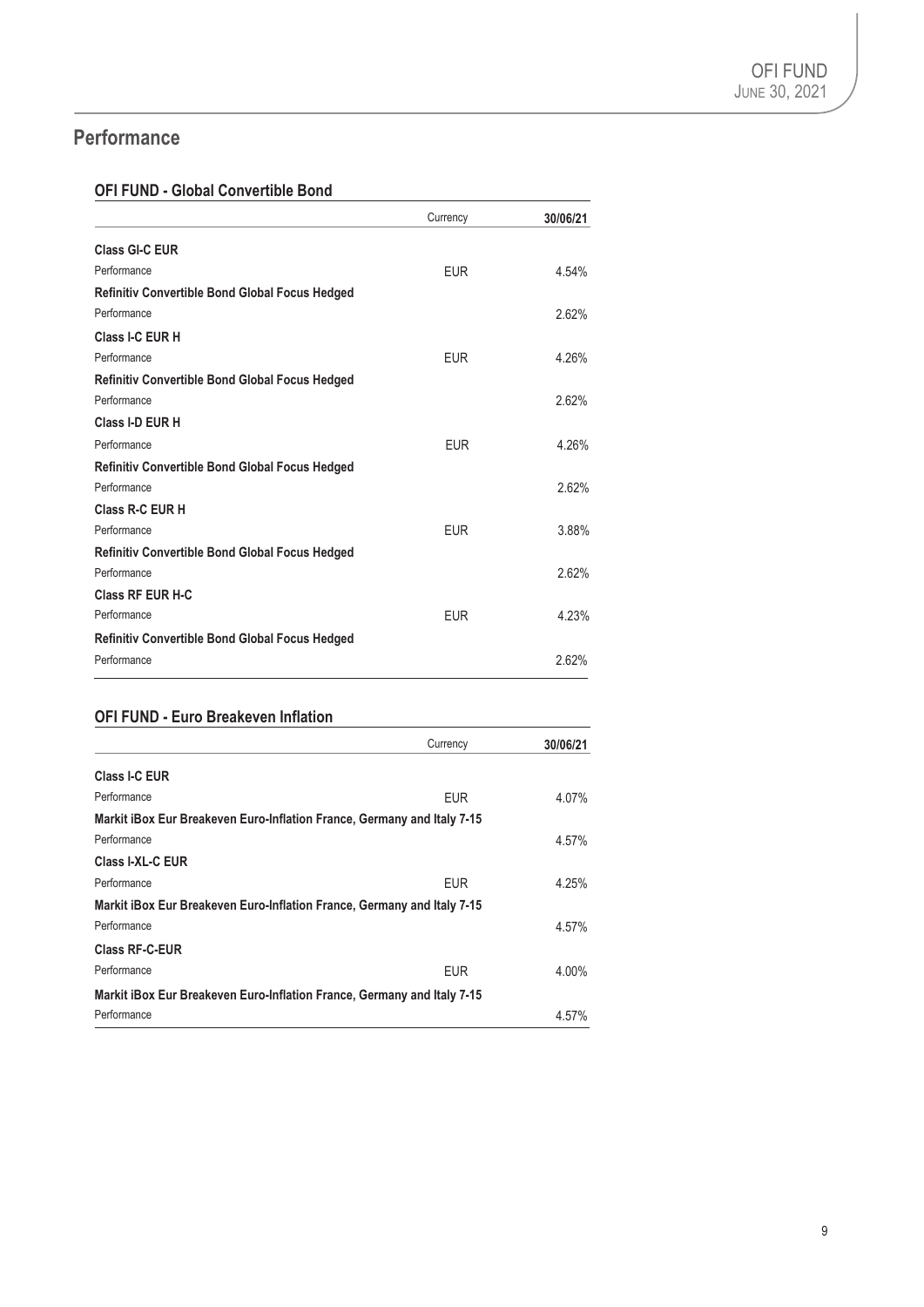## Performance (continued)

### **OFI FUND - RS Act4 Social Impact**

|                                    | Currency   | 30/06/21 |
|------------------------------------|------------|----------|
| <b>Class F-C EUR</b>               |            |          |
| Performance                        | <b>EUR</b> | 12.51%   |
| <b>Stoxx Europe 600 Net Return</b> |            |          |
| Performance                        |            | 15.15%   |
| <b>Class I-C EUR</b>               |            |          |
| Performance                        | <b>EUR</b> | 12.38%   |
| <b>Stoxx Europe 600 Net Return</b> |            |          |
| Performance                        |            | 15.15%   |
| Class R-C EUR                      |            |          |
| Performance                        | <b>EUR</b> | 11.91%   |
| <b>Stoxx Europe 600 Net Return</b> |            |          |
| Performance                        |            | 15.15%   |

### **OFI FUND - RS Act4 Positive Economy**

|                                    | Currency   | 30/06/21 |
|------------------------------------|------------|----------|
| <b>Class F-C EUR</b>               |            |          |
| Performance                        | <b>EUR</b> | 9.15%    |
| <b>Stoxx Europe 600 Net Return</b> |            |          |
| Performance                        |            | 15.15%   |
| Class GI-C EUR                     |            |          |
| Performance                        | <b>EUR</b> | 8.92%    |
| <b>Stoxx Europe 600 Net Return</b> |            |          |
| Performance                        |            | 15.15%   |
| <b>Class GR-C EUR</b>              |            |          |
| Performance                        | <b>EUR</b> | 8.40%    |
| <b>Stoxx Europe 600 Net Return</b> |            |          |
| Performance                        |            | 15.15%   |
| Class I-C EUR                      |            |          |
| Performance                        | <b>EUR</b> |          |
| <b>Stoxx Europe 600 Net Return</b> |            |          |
| Performance                        |            |          |
| Class I-C EUR H                    |            |          |
| Performance                        | <b>EUR</b> | 8.17%    |
| <b>Stoxx Europe 600 Net Return</b> |            |          |
| Performance                        |            | 15.15%   |
| Class I-D EUR                      |            |          |
| Performance                        | <b>EUR</b> | 8.61%    |
| <b>Stoxx Europe 600 Net Return</b> |            |          |
| Performance                        |            | 15.15%   |
| <b>Class N-D EUR</b>               |            |          |
| Performance                        | <b>EUR</b> |          |
| <b>Stoxx Europe 600 Net Return</b> |            |          |
| Performance                        |            |          |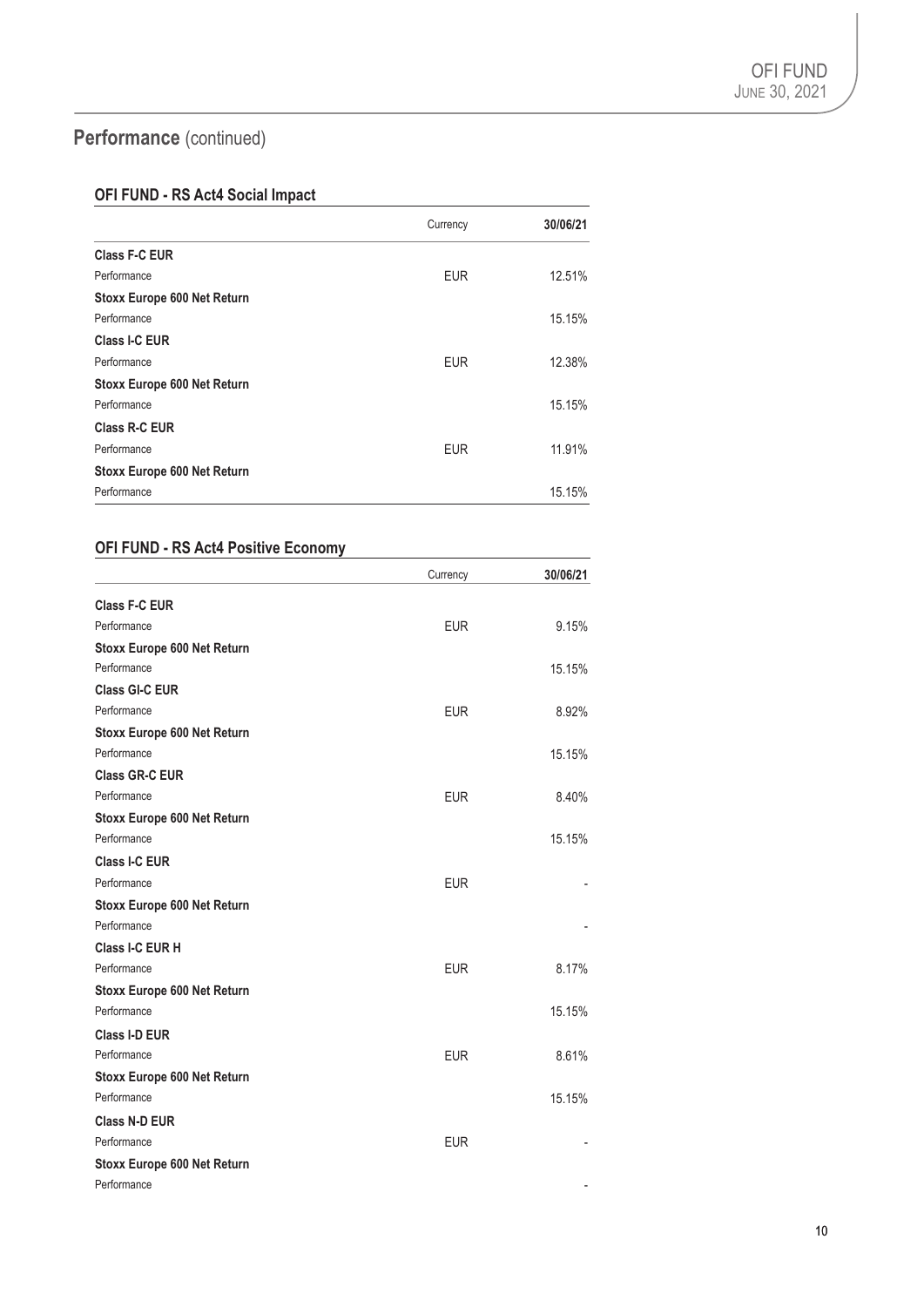## Performance (continued)

### **OFI FUND - RS Act4 Positive Economy** (continued)

|                                                   | Currency   | 30/06/21 |
|---------------------------------------------------|------------|----------|
| <b>Class OFI ACTIONS ECONOMIE POSITIVE EUR- C</b> |            |          |
| Performance                                       | <b>EUR</b> | 8.72%    |
| Stoxx Europe 600 Net Return                       |            |          |
| Performance                                       |            | 15.15%   |
| <b>Class R-C EUR</b>                              |            |          |
| Performance                                       | <b>EUR</b> | 8.43%    |
| <b>Stoxx Europe 600 Net Return</b>                |            |          |
| Performance                                       |            | 15.15%   |
| <b>Class RF EUR-C</b>                             |            |          |
| Performance                                       | <b>EUR</b> | 8.89%    |
| <b>Stoxx Europe 600 Net Return</b>                |            |          |
| Performance                                       |            | 15.15%   |

### **OFI FUND - RS Actions Européennes**

|                              | Currency   | 30/06/21 |
|------------------------------|------------|----------|
| <b>Class I-C EUR</b>         |            |          |
| Performance                  | <b>EUR</b> | 10.91%   |
| <b>Euro Stoxx Net Return</b> |            |          |
| Performance                  |            | 15.23%   |
| Class I-D EUR                |            |          |
| Performance                  | <b>EUR</b> | 10.91%   |
| <b>Euro Stoxx Net Return</b> |            |          |
| Performance                  |            | 15.23%   |

Historical performance is no indicator of current or future performance.

The performance data does not take account of any commissions and costs charged when subscribing and redeeming units.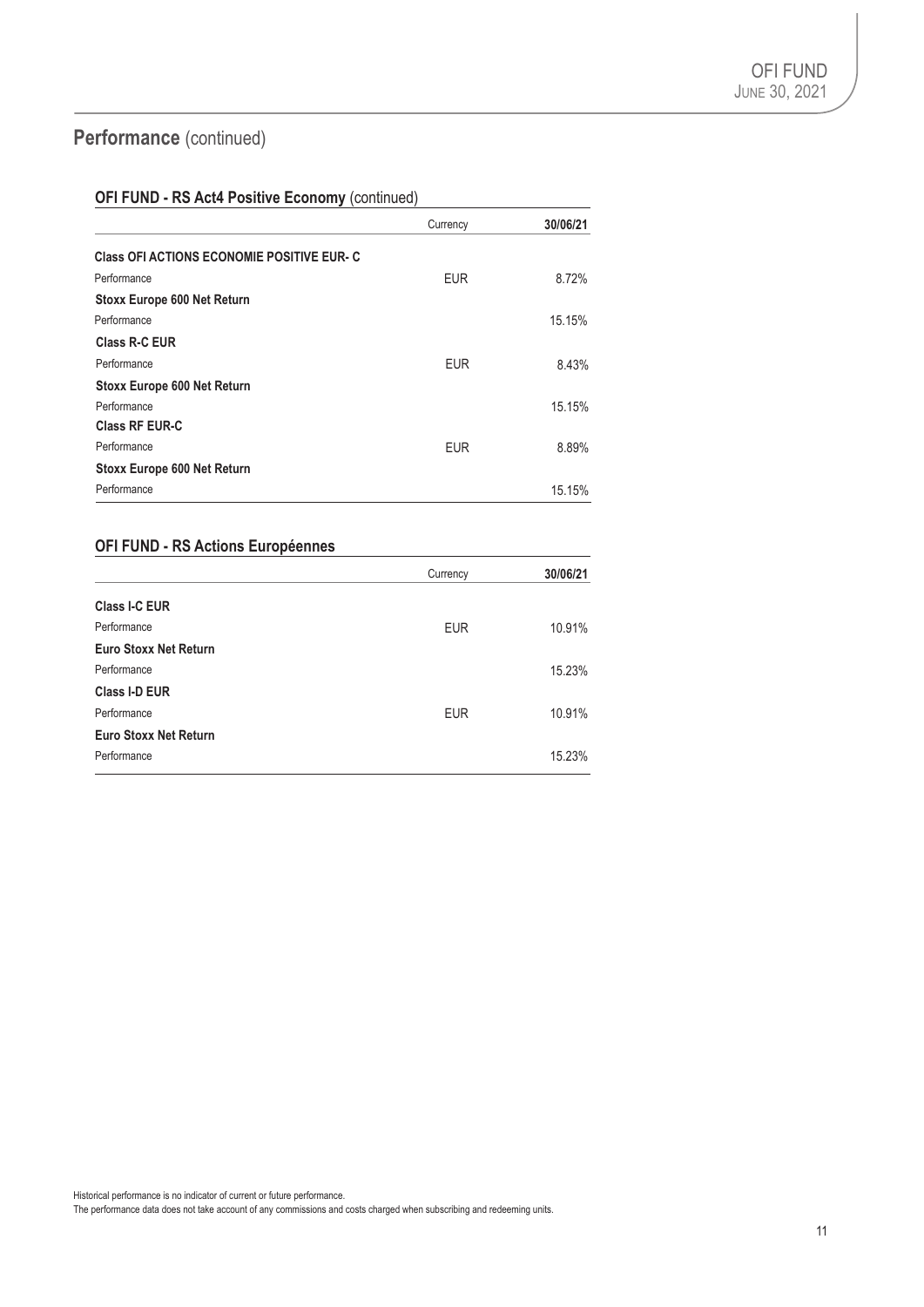### Schedule of Investments

| $\cdots$<br>Nominal |             |           |      |                   |                       |
|---------------------|-------------|-----------|------|-------------------|-----------------------|
| value/<br>.         |             | Quotation | Cost | Market value<br>. | $\mathbf{a}$<br>⁄0 of |
| 1.11<br>Quantity    | Description | じurrencv  | EUR  | EUR               | net<br>assets         |
|                     |             |           |      |                   |                       |

#### **Transferable securities and money market instruments admitted to an official exchange listing or dealt in on another regulated market**

| <b>Bonds</b> |                                                      |            |             |               |      |
|--------------|------------------------------------------------------|------------|-------------|---------------|------|
| 1700 000     | AMERICA MOVIL BV 0% CV 02/03/2024                    | <b>EUR</b> | 1780750     | 1750 643      | 1.71 |
| 1 400 000    | BENTLEY SYSTEMS INC 0.125% CV 15/01/2026             | <b>USD</b> | 1 223 413   | 1411864       | 1.38 |
| 1 300 000    | BEYOND MEAT INC 0% CV 15/03/2027                     | <b>USD</b> | 1 048 822   | 1 122 611     | 1.10 |
| 1 000 000    | BIOMARIN PHARMACEUTICAL INC 0.599% CV 01/08/2024     | <b>USD</b> | 889 950     | 878 582       | 0.86 |
| 1 000 000    | BOOKING HOLDINGS INC 0.75% CV 01/05/2025             | <b>USD</b> | 1 163 195   | 1 195 885     | 1.17 |
| 1 000 000    | BOSIDENG INTERNATIONAL HOLDINGS LTD 1% CV 17/12/2024 | <b>USD</b> | 901 917     | 1 086 845     | 1.06 |
| 1700 000     | CELLNEX TELECOM SA 0.75% CV 20/11/2031               | <b>EUR</b> | 1700 000    | 1672953       | 1.63 |
| 1 000 000    | CHEGG INC 0.125% CV 15/03/2025                       | <b>USD</b> | 879 687     | 1 425 955     | 1.39 |
| 8 000 000    | CHINA C VENTURE GROUP INC 0% CV 05/09/2023           | <b>HKD</b> | 866 966     | 955 214       | 0.93 |
| 10 000 000   | CHINA EDUCATION GROUP HOLDINGS LTD 2% CV 28/03/2024  | <b>HKD</b> | 1 256 857   | 1 432 586     | 1.40 |
| 900 000      | CINDAI CAPITAL LTD 0% CV 08/02/2023                  | <b>USD</b> | 782 285     | 783 184       | 0.76 |
| 100 000 000  | CYBERAGENT INC 0% CV 19/02/2025                      | JPY        | 762 415     | 1 208 299     | 1.18 |
| 1 100 000    | DELIVERY HERO SE 1% CV 23/01/2027                    | <b>EUR</b> | 1 100 000   | 1466757       | 1.43 |
| 1 000 000    | DELIVERY HERO SE 1.5% CV 15/01/2028                  | <b>EUR</b> | 1 009 500   | 1 052 340     | 1.03 |
| 1 000 000    | DEUTSCHE WOHNEN SE 0.6% CV 05/01/2026                | <b>EUR</b> | 1 000 000   | 1 262 215     | 1.23 |
| 1 200 000    | DEXCOM INC 0.25% CV 15/11/2025                       | <b>USD</b> | 975 042     | 1 062 221     | 1.04 |
| 1800000      | DOCUSIGN INC 0% CV 15/01/2024                        | <b>USD</b> | 1 571 939   | 1 574 237     | 1.54 |
| 1 080 000    | DROPBOX INC 0% CV 01/03/2028                         | <b>USD</b> | 890 905     | 1 000 605     | 0.98 |
| 111 396      | ELECTRICITE DE FRANCE SA 0% CV 14/09/2024            | <b>EUR</b> | 1 303 333   | 1699067       | 1.66 |
| 800 000      | ENCE ENERGIA Y CELULOSA SA 1.25% CV 05/03/2023       | <b>EUR</b> | 801 150     | 785 692       | 0.77 |
| 2 000 000    | ENPHASE ENERGY INC 0% CV 01/03/2028                  | <b>USD</b> | 1 587 335   | 1641943       | 1.60 |
| 1 500 000    | ETSY INC 0.125% CV 01/10/2026                        | <b>USD</b> | 1 262 680   | 3 0 3 2 7 4 6 | 2.95 |
| 1 500 000    | ETSY INC 0.25% CV 15/06/2028                         | <b>USD</b> | 1 248 973   | 1 395 307     | 1.36 |
| 1 300 000    | FORD MOTOR CO 0% CV 15/03/2026                       | <b>USD</b> | 1 093 064   | 1 213 575     | 1.18 |
| 800 000      | GN STORE NORD A/S 0% CV 21/05/2024                   | <b>EUR</b> | 810 080     | 1 016 940     | 0.99 |
| 700 000      | JPMORGAN CHASE BANK NA 0% CV 07/08/2022              | <b>USD</b> | 666 230     | 786 799       | 0.77 |
| 1 500 000    | JPMORGAN CHASE BANK NA 0% CV 18/02/2024              | <b>EUR</b> | 1 665 000   | 1646685       | 1.61 |
| 1 600 000    | JPMORGAN CHASE BANK NA 0% CV 28/12/2023              | <b>USD</b> | 1 414 731   | 1 371 880     | 1.34 |
| 800 000      | JUST EAT TAKEAWAY.COM NV 0.625% CV 09/02/2028        | <b>EUR</b> | 800 000     | 751 072       | 0.73 |
| 1 400 000    | KAKAO CORP 0% CV 28/04/2023                          | <b>USD</b> | 1 226 908   | 2 0 2 6 8 7 2 | 1.98 |
| 10 000 000   | KINGSOFT CORP LTD 0.625% CV 29/04/2025               | <b>HKD</b> | 1 191 134   | 1581639       | 1.54 |
| 1 400 000    | LG DISPLAY CO LTD 1.5% CV 22/08/2024                 | <b>USD</b> | 1 251 235   | 1 590 191     | 1.55 |
| 1 500 000    | LIBERTY MEDIA CORP 1.375% CV 15/10/2023              | <b>USD</b> | 1 607 270   | 1 677 574     | 1.64 |
| 1 600 000    | LIVE NATION ENTERTAINMENT INC 2.5% CV 15/03/2023     | <b>USD</b> | 1 330 487   | 1893394       | 1.85 |
| 1 300 000    | LUMENTUM HOLDINGS INC 0.25% CV 15/03/2024            | <b>USD</b> | 1 238 599   | 1 601 294     | 1.56 |
| 1 000 000    | LUMENTUM HOLDINGS INC 0.5% CV 15/12/2026             | <b>USD</b> | 862785      | 914 099       | 0.89 |
| 800 000      | LUYE PHARMA GROUP LTD 1.5% CV 09/07/2024             | <b>USD</b> | 764 892     | 703 631       | 0.69 |
| 11 4 31      | MAISONS DU MONDE SA 0.125% CV 06/12/2023             | <b>EUR</b> | 557 604     | 533 726       | 0.52 |
| 140 000 000  | MEDIPAL HOLDINGS CORP 0% CV 07/10/2022               | JPY        | 1 169 935   | 1 120 011     | 1.09 |
| 120 000 000  | MENICON CO LTD 0% CV 29/01/2025                      | JPY        | 1 0 34 8 91 | 1 077 705     | 1.05 |
| 110 000 000  | MINEBEA MITSUMI INC 0% CV 03/08/2022                 | JPY        | 981896      | 1 194 244     | 1.17 |
| 100 000 000  | NAGOYA RAILROAD CO LTD 0% CV 11/12/2024              | JPY        | 908 012     | 774 473       | 0.76 |
| 1 200 000    | NUANCE COMMUNICATIONS INC 1.25% CV 01/04/2025        | <b>USD</b> | 1 044 471   | 2 816 251     | 2.74 |
| 1 300 000    | OCADO GROUP PLC 0.75% CV 18/01/2027                  | GBP        | 1 444 124   | 1 550 308     | 1.51 |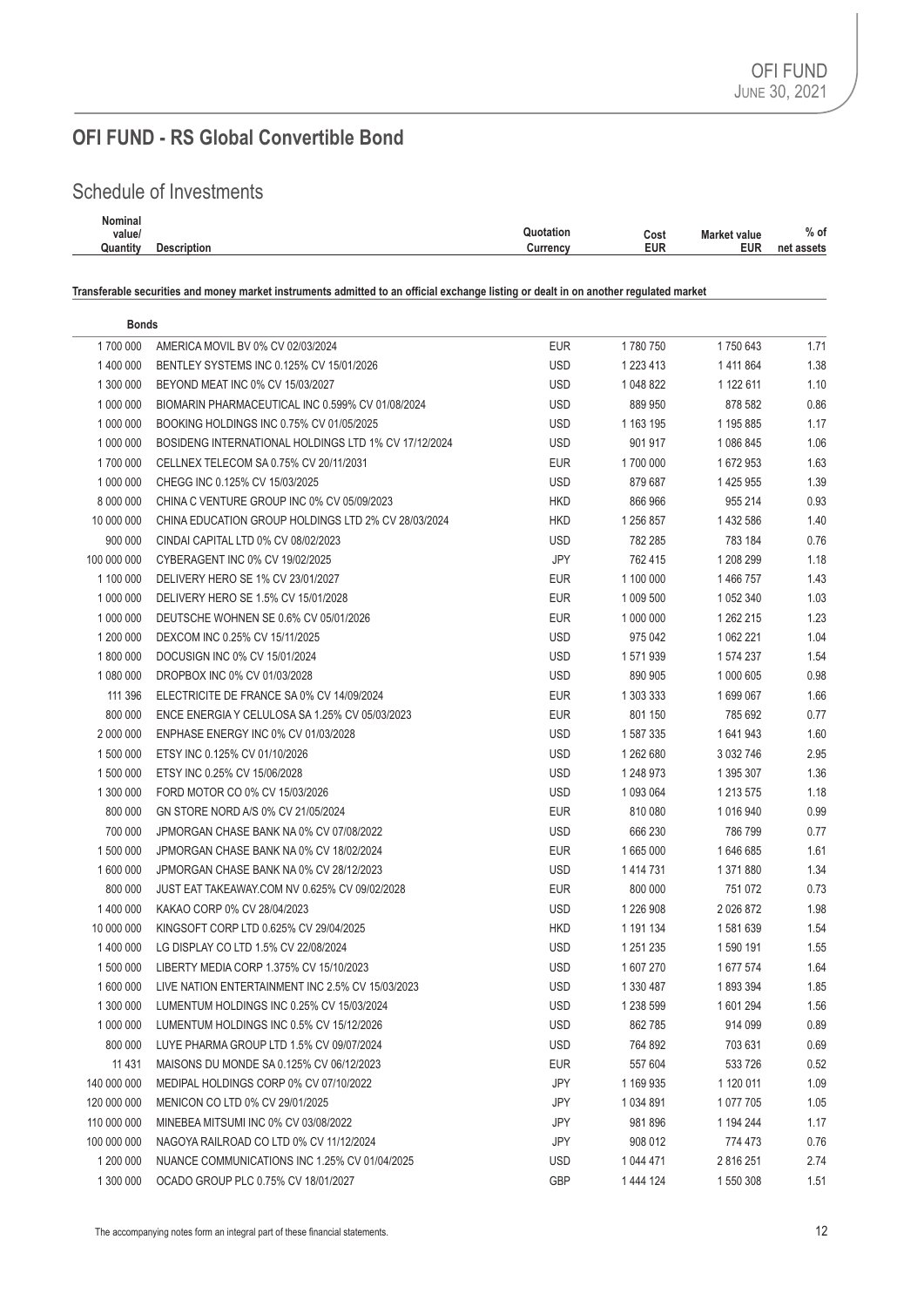Schedule of Investments (continued)

| . .<br>Nominal |                    |                                          |               |
|----------------|--------------------|------------------------------------------|---------------|
| value/         |                    | Quotation<br><b>Market value</b><br>Cost | $%$ of        |
| Quantity       | <b>Description</b> | eur<br>EUR<br>$\mathsf{Current}$         | net<br>assets |
|                |                    |                                          |               |

#### **Transferable securities and money market instruments admitted to an official exchange listing or dealt in on another regulated market (continued)**

| 1 000 000<br><b>USD</b><br>971 805<br>1 232 406<br>PALO ALTO NETWORKS INC 0.75% CV 01/07/2023<br><b>USD</b><br>1 600 000<br>1 391 792<br>PELOTON INTERACTIVE INC 0% CV 15/02/2026<br>1 311 085<br><b>USD</b><br>1 200 000<br>PROOFPOINT INC 0.25% CV 15/08/2024<br>1 060 630<br>1 268 889<br><b>USD</b><br>1 600 000<br>QIAGEN NV 1% CV 13/11/2024<br>1 578 246<br>1 607 050<br><b>EUR</b><br>1 000 000<br>RAG-STIFTUNG 0% CV 17/06/2026<br>1 097 500<br>1 146 895<br>1700 000<br><b>USD</b><br>RAPID7 INC 2.25% CV 01/05/2025<br>2 044 324<br>2 383 397<br>700 000<br>RH 0% CV 15/06/2023<br><b>USD</b><br>601 221<br>2 062 370<br>900 000<br><b>USD</b><br>799 786<br>1 008 389<br>SAREPTA THERAPEUTICS INC 1.5% CV 15/11/2024<br>6 0 0 0<br><b>EUR</b><br>1 163 286<br>SCHNEIDER ELECTRIC SE 0% CV 15/06/2026<br>1 178 034<br>160 000 000<br>SHIP HE HLDN GROUP INC 0% CV 13/12/2023<br>JPY<br>1 282 857<br>1 352 450<br>1 400 000<br><b>USD</b><br>1780 405<br>SLACK TECHNOLOGIES INC 0.5% CV 15/04/2025<br>1 197 880<br>1 600 000<br>SMILEDIRECTCLUB INC 0% CV 01/02/2026<br><b>USD</b><br>1 344 079<br>1 109 733<br>1 100 000<br><b>USD</b><br>SPLUNK INC 1.125% CV 15/06/2027<br>938 762<br>903 755<br>800 000<br><b>USD</b><br>SQUARE INC 0.125% CV 01/03/2025<br>663 928<br>1 390 262<br><b>USD</b><br>1 600 000<br>STMICROELECTRONICS NV - B - 0.25% CV 03/07/2024<br>1436656<br>2 377 232<br>1 400 000<br><b>USD</b><br>STMICROELECTRONICS NV 0% CV 04/08/2025<br>1 262 907<br>1 426 114<br>1 200 000<br><b>USD</b><br>SYNAPTICS INC 0.5% CV 15/06/2022<br>974 273<br>2 130 129<br><b>USD</b><br>1 100 000<br>TELADOC HEALTH INC 1.25% CV 01/06/2027<br>898 326<br>1 041 573<br>1 200 000<br>TOTAL SA 0.5% CV 02/12/2022<br><b>USD</b><br>1 110 262<br>1 029 213<br><b>USD</b><br>1 500 000<br>TWITTER INC 0.25% CV 15/06/2024<br>1 215 814<br>1741766<br><b>EUR</b><br>41 444<br>VOLTALIA SA 1% CV 13/01/2025<br>1 319 163<br>1 322 436<br>GBP<br>900 000<br>WH SMITH PLC 1.625% CV 07/05/2026<br>1 036 269<br>1 0 24 16 2<br><b>EUR</b><br>18 000<br>WORLDLINE SA/FRANCE 0% CV 30/07/2026<br>1 997 414<br>2 0 5 4 4 3 0<br>1 000 000<br>WUXI APPTEC CO LTD 0% CV 17/09/2024<br><b>USD</b><br>931 128<br>2 332 009<br><b>USD</b><br>1 000 000<br>XIAOMI BEST TIME INTERNATIONAL LTD 0% CV 17/12/2027<br>897 248<br>912 682<br><b>EUR</b><br>400 000<br>ZHEJIANG EXPRESSWAY CO LTD 0% CV 20/01/2026<br>400 000<br>421 618<br><b>HKD</b><br>10 000 000<br>ZHONGSHENG GROUP HOLDINGS LTD 0% CV 21/05/2025<br>1 253 651<br>1 624 399<br>79 939 669<br><b>Total Bonds</b><br>97 912 997<br><b>Shares</b><br>2 2 8 5<br><b>WORLDLINE SA</b><br><b>EUR</b><br>143 954<br>180 378<br><b>Total Shares</b><br>143 954<br>180 378<br>Total Transferable securities and money market instruments admitted to an official exchange listing or<br>80 083 623<br>98 093 375<br>dealt in on another regulated market<br>Other transferable securities<br><b>Bonds</b><br><b>EUR</b><br>5<br>PROXIMANIA 0% 13/07/2012 DEFAULTED<br><b>Total Bonds</b> | <b>Bonds (continued)</b> |   |   |       |
|--------------------------------------------------------------------------------------------------------------------------------------------------------------------------------------------------------------------------------------------------------------------------------------------------------------------------------------------------------------------------------------------------------------------------------------------------------------------------------------------------------------------------------------------------------------------------------------------------------------------------------------------------------------------------------------------------------------------------------------------------------------------------------------------------------------------------------------------------------------------------------------------------------------------------------------------------------------------------------------------------------------------------------------------------------------------------------------------------------------------------------------------------------------------------------------------------------------------------------------------------------------------------------------------------------------------------------------------------------------------------------------------------------------------------------------------------------------------------------------------------------------------------------------------------------------------------------------------------------------------------------------------------------------------------------------------------------------------------------------------------------------------------------------------------------------------------------------------------------------------------------------------------------------------------------------------------------------------------------------------------------------------------------------------------------------------------------------------------------------------------------------------------------------------------------------------------------------------------------------------------------------------------------------------------------------------------------------------------------------------------------------------------------------------------------------------------------------------------------------------------------------------------------------------------------------------------------------------------------------------------------------------------------------------------------------------------------------------------------------------------------------------------------------------------------------------------------------------------------------------------------------------------------------------------------------------------------------------------------------------------------------------------------------------------|--------------------------|---|---|-------|
|                                                                                                                                                                                                                                                                                                                                                                                                                                                                                                                                                                                                                                                                                                                                                                                                                                                                                                                                                                                                                                                                                                                                                                                                                                                                                                                                                                                                                                                                                                                                                                                                                                                                                                                                                                                                                                                                                                                                                                                                                                                                                                                                                                                                                                                                                                                                                                                                                                                                                                                                                                                                                                                                                                                                                                                                                                                                                                                                                                                                                                                  |                          |   |   | 1.20  |
|                                                                                                                                                                                                                                                                                                                                                                                                                                                                                                                                                                                                                                                                                                                                                                                                                                                                                                                                                                                                                                                                                                                                                                                                                                                                                                                                                                                                                                                                                                                                                                                                                                                                                                                                                                                                                                                                                                                                                                                                                                                                                                                                                                                                                                                                                                                                                                                                                                                                                                                                                                                                                                                                                                                                                                                                                                                                                                                                                                                                                                                  |                          |   |   | 1.28  |
|                                                                                                                                                                                                                                                                                                                                                                                                                                                                                                                                                                                                                                                                                                                                                                                                                                                                                                                                                                                                                                                                                                                                                                                                                                                                                                                                                                                                                                                                                                                                                                                                                                                                                                                                                                                                                                                                                                                                                                                                                                                                                                                                                                                                                                                                                                                                                                                                                                                                                                                                                                                                                                                                                                                                                                                                                                                                                                                                                                                                                                                  |                          |   |   | 1.24  |
|                                                                                                                                                                                                                                                                                                                                                                                                                                                                                                                                                                                                                                                                                                                                                                                                                                                                                                                                                                                                                                                                                                                                                                                                                                                                                                                                                                                                                                                                                                                                                                                                                                                                                                                                                                                                                                                                                                                                                                                                                                                                                                                                                                                                                                                                                                                                                                                                                                                                                                                                                                                                                                                                                                                                                                                                                                                                                                                                                                                                                                                  |                          |   |   | 1.57  |
|                                                                                                                                                                                                                                                                                                                                                                                                                                                                                                                                                                                                                                                                                                                                                                                                                                                                                                                                                                                                                                                                                                                                                                                                                                                                                                                                                                                                                                                                                                                                                                                                                                                                                                                                                                                                                                                                                                                                                                                                                                                                                                                                                                                                                                                                                                                                                                                                                                                                                                                                                                                                                                                                                                                                                                                                                                                                                                                                                                                                                                                  |                          |   |   | 1.12  |
|                                                                                                                                                                                                                                                                                                                                                                                                                                                                                                                                                                                                                                                                                                                                                                                                                                                                                                                                                                                                                                                                                                                                                                                                                                                                                                                                                                                                                                                                                                                                                                                                                                                                                                                                                                                                                                                                                                                                                                                                                                                                                                                                                                                                                                                                                                                                                                                                                                                                                                                                                                                                                                                                                                                                                                                                                                                                                                                                                                                                                                                  |                          |   |   | 2.32  |
|                                                                                                                                                                                                                                                                                                                                                                                                                                                                                                                                                                                                                                                                                                                                                                                                                                                                                                                                                                                                                                                                                                                                                                                                                                                                                                                                                                                                                                                                                                                                                                                                                                                                                                                                                                                                                                                                                                                                                                                                                                                                                                                                                                                                                                                                                                                                                                                                                                                                                                                                                                                                                                                                                                                                                                                                                                                                                                                                                                                                                                                  |                          |   |   | 2.01  |
|                                                                                                                                                                                                                                                                                                                                                                                                                                                                                                                                                                                                                                                                                                                                                                                                                                                                                                                                                                                                                                                                                                                                                                                                                                                                                                                                                                                                                                                                                                                                                                                                                                                                                                                                                                                                                                                                                                                                                                                                                                                                                                                                                                                                                                                                                                                                                                                                                                                                                                                                                                                                                                                                                                                                                                                                                                                                                                                                                                                                                                                  |                          |   |   | 0.98  |
|                                                                                                                                                                                                                                                                                                                                                                                                                                                                                                                                                                                                                                                                                                                                                                                                                                                                                                                                                                                                                                                                                                                                                                                                                                                                                                                                                                                                                                                                                                                                                                                                                                                                                                                                                                                                                                                                                                                                                                                                                                                                                                                                                                                                                                                                                                                                                                                                                                                                                                                                                                                                                                                                                                                                                                                                                                                                                                                                                                                                                                                  |                          |   |   | 1.15  |
|                                                                                                                                                                                                                                                                                                                                                                                                                                                                                                                                                                                                                                                                                                                                                                                                                                                                                                                                                                                                                                                                                                                                                                                                                                                                                                                                                                                                                                                                                                                                                                                                                                                                                                                                                                                                                                                                                                                                                                                                                                                                                                                                                                                                                                                                                                                                                                                                                                                                                                                                                                                                                                                                                                                                                                                                                                                                                                                                                                                                                                                  |                          |   |   | 1.32  |
|                                                                                                                                                                                                                                                                                                                                                                                                                                                                                                                                                                                                                                                                                                                                                                                                                                                                                                                                                                                                                                                                                                                                                                                                                                                                                                                                                                                                                                                                                                                                                                                                                                                                                                                                                                                                                                                                                                                                                                                                                                                                                                                                                                                                                                                                                                                                                                                                                                                                                                                                                                                                                                                                                                                                                                                                                                                                                                                                                                                                                                                  |                          |   |   | 1.74  |
|                                                                                                                                                                                                                                                                                                                                                                                                                                                                                                                                                                                                                                                                                                                                                                                                                                                                                                                                                                                                                                                                                                                                                                                                                                                                                                                                                                                                                                                                                                                                                                                                                                                                                                                                                                                                                                                                                                                                                                                                                                                                                                                                                                                                                                                                                                                                                                                                                                                                                                                                                                                                                                                                                                                                                                                                                                                                                                                                                                                                                                                  |                          |   |   | 1.08  |
|                                                                                                                                                                                                                                                                                                                                                                                                                                                                                                                                                                                                                                                                                                                                                                                                                                                                                                                                                                                                                                                                                                                                                                                                                                                                                                                                                                                                                                                                                                                                                                                                                                                                                                                                                                                                                                                                                                                                                                                                                                                                                                                                                                                                                                                                                                                                                                                                                                                                                                                                                                                                                                                                                                                                                                                                                                                                                                                                                                                                                                                  |                          |   |   | 0.88  |
|                                                                                                                                                                                                                                                                                                                                                                                                                                                                                                                                                                                                                                                                                                                                                                                                                                                                                                                                                                                                                                                                                                                                                                                                                                                                                                                                                                                                                                                                                                                                                                                                                                                                                                                                                                                                                                                                                                                                                                                                                                                                                                                                                                                                                                                                                                                                                                                                                                                                                                                                                                                                                                                                                                                                                                                                                                                                                                                                                                                                                                                  |                          |   |   | 1.36  |
|                                                                                                                                                                                                                                                                                                                                                                                                                                                                                                                                                                                                                                                                                                                                                                                                                                                                                                                                                                                                                                                                                                                                                                                                                                                                                                                                                                                                                                                                                                                                                                                                                                                                                                                                                                                                                                                                                                                                                                                                                                                                                                                                                                                                                                                                                                                                                                                                                                                                                                                                                                                                                                                                                                                                                                                                                                                                                                                                                                                                                                                  |                          |   |   | 2.32  |
|                                                                                                                                                                                                                                                                                                                                                                                                                                                                                                                                                                                                                                                                                                                                                                                                                                                                                                                                                                                                                                                                                                                                                                                                                                                                                                                                                                                                                                                                                                                                                                                                                                                                                                                                                                                                                                                                                                                                                                                                                                                                                                                                                                                                                                                                                                                                                                                                                                                                                                                                                                                                                                                                                                                                                                                                                                                                                                                                                                                                                                                  |                          |   |   | 1.39  |
|                                                                                                                                                                                                                                                                                                                                                                                                                                                                                                                                                                                                                                                                                                                                                                                                                                                                                                                                                                                                                                                                                                                                                                                                                                                                                                                                                                                                                                                                                                                                                                                                                                                                                                                                                                                                                                                                                                                                                                                                                                                                                                                                                                                                                                                                                                                                                                                                                                                                                                                                                                                                                                                                                                                                                                                                                                                                                                                                                                                                                                                  |                          |   |   | 2.08  |
|                                                                                                                                                                                                                                                                                                                                                                                                                                                                                                                                                                                                                                                                                                                                                                                                                                                                                                                                                                                                                                                                                                                                                                                                                                                                                                                                                                                                                                                                                                                                                                                                                                                                                                                                                                                                                                                                                                                                                                                                                                                                                                                                                                                                                                                                                                                                                                                                                                                                                                                                                                                                                                                                                                                                                                                                                                                                                                                                                                                                                                                  |                          |   |   | 1.02  |
|                                                                                                                                                                                                                                                                                                                                                                                                                                                                                                                                                                                                                                                                                                                                                                                                                                                                                                                                                                                                                                                                                                                                                                                                                                                                                                                                                                                                                                                                                                                                                                                                                                                                                                                                                                                                                                                                                                                                                                                                                                                                                                                                                                                                                                                                                                                                                                                                                                                                                                                                                                                                                                                                                                                                                                                                                                                                                                                                                                                                                                                  |                          |   |   | 1.00  |
|                                                                                                                                                                                                                                                                                                                                                                                                                                                                                                                                                                                                                                                                                                                                                                                                                                                                                                                                                                                                                                                                                                                                                                                                                                                                                                                                                                                                                                                                                                                                                                                                                                                                                                                                                                                                                                                                                                                                                                                                                                                                                                                                                                                                                                                                                                                                                                                                                                                                                                                                                                                                                                                                                                                                                                                                                                                                                                                                                                                                                                                  |                          |   |   | 1.70  |
|                                                                                                                                                                                                                                                                                                                                                                                                                                                                                                                                                                                                                                                                                                                                                                                                                                                                                                                                                                                                                                                                                                                                                                                                                                                                                                                                                                                                                                                                                                                                                                                                                                                                                                                                                                                                                                                                                                                                                                                                                                                                                                                                                                                                                                                                                                                                                                                                                                                                                                                                                                                                                                                                                                                                                                                                                                                                                                                                                                                                                                                  |                          |   |   | 1.29  |
|                                                                                                                                                                                                                                                                                                                                                                                                                                                                                                                                                                                                                                                                                                                                                                                                                                                                                                                                                                                                                                                                                                                                                                                                                                                                                                                                                                                                                                                                                                                                                                                                                                                                                                                                                                                                                                                                                                                                                                                                                                                                                                                                                                                                                                                                                                                                                                                                                                                                                                                                                                                                                                                                                                                                                                                                                                                                                                                                                                                                                                                  |                          |   |   | 1.00  |
|                                                                                                                                                                                                                                                                                                                                                                                                                                                                                                                                                                                                                                                                                                                                                                                                                                                                                                                                                                                                                                                                                                                                                                                                                                                                                                                                                                                                                                                                                                                                                                                                                                                                                                                                                                                                                                                                                                                                                                                                                                                                                                                                                                                                                                                                                                                                                                                                                                                                                                                                                                                                                                                                                                                                                                                                                                                                                                                                                                                                                                                  |                          |   |   | 2.00  |
|                                                                                                                                                                                                                                                                                                                                                                                                                                                                                                                                                                                                                                                                                                                                                                                                                                                                                                                                                                                                                                                                                                                                                                                                                                                                                                                                                                                                                                                                                                                                                                                                                                                                                                                                                                                                                                                                                                                                                                                                                                                                                                                                                                                                                                                                                                                                                                                                                                                                                                                                                                                                                                                                                                                                                                                                                                                                                                                                                                                                                                                  |                          |   |   | 2.28  |
|                                                                                                                                                                                                                                                                                                                                                                                                                                                                                                                                                                                                                                                                                                                                                                                                                                                                                                                                                                                                                                                                                                                                                                                                                                                                                                                                                                                                                                                                                                                                                                                                                                                                                                                                                                                                                                                                                                                                                                                                                                                                                                                                                                                                                                                                                                                                                                                                                                                                                                                                                                                                                                                                                                                                                                                                                                                                                                                                                                                                                                                  |                          |   |   | 0.89  |
|                                                                                                                                                                                                                                                                                                                                                                                                                                                                                                                                                                                                                                                                                                                                                                                                                                                                                                                                                                                                                                                                                                                                                                                                                                                                                                                                                                                                                                                                                                                                                                                                                                                                                                                                                                                                                                                                                                                                                                                                                                                                                                                                                                                                                                                                                                                                                                                                                                                                                                                                                                                                                                                                                                                                                                                                                                                                                                                                                                                                                                                  |                          |   |   | 0.41  |
|                                                                                                                                                                                                                                                                                                                                                                                                                                                                                                                                                                                                                                                                                                                                                                                                                                                                                                                                                                                                                                                                                                                                                                                                                                                                                                                                                                                                                                                                                                                                                                                                                                                                                                                                                                                                                                                                                                                                                                                                                                                                                                                                                                                                                                                                                                                                                                                                                                                                                                                                                                                                                                                                                                                                                                                                                                                                                                                                                                                                                                                  |                          |   |   | 1.59  |
|                                                                                                                                                                                                                                                                                                                                                                                                                                                                                                                                                                                                                                                                                                                                                                                                                                                                                                                                                                                                                                                                                                                                                                                                                                                                                                                                                                                                                                                                                                                                                                                                                                                                                                                                                                                                                                                                                                                                                                                                                                                                                                                                                                                                                                                                                                                                                                                                                                                                                                                                                                                                                                                                                                                                                                                                                                                                                                                                                                                                                                                  |                          |   |   | 95.54 |
|                                                                                                                                                                                                                                                                                                                                                                                                                                                                                                                                                                                                                                                                                                                                                                                                                                                                                                                                                                                                                                                                                                                                                                                                                                                                                                                                                                                                                                                                                                                                                                                                                                                                                                                                                                                                                                                                                                                                                                                                                                                                                                                                                                                                                                                                                                                                                                                                                                                                                                                                                                                                                                                                                                                                                                                                                                                                                                                                                                                                                                                  |                          |   |   |       |
|                                                                                                                                                                                                                                                                                                                                                                                                                                                                                                                                                                                                                                                                                                                                                                                                                                                                                                                                                                                                                                                                                                                                                                                                                                                                                                                                                                                                                                                                                                                                                                                                                                                                                                                                                                                                                                                                                                                                                                                                                                                                                                                                                                                                                                                                                                                                                                                                                                                                                                                                                                                                                                                                                                                                                                                                                                                                                                                                                                                                                                                  |                          |   |   | 0.18  |
|                                                                                                                                                                                                                                                                                                                                                                                                                                                                                                                                                                                                                                                                                                                                                                                                                                                                                                                                                                                                                                                                                                                                                                                                                                                                                                                                                                                                                                                                                                                                                                                                                                                                                                                                                                                                                                                                                                                                                                                                                                                                                                                                                                                                                                                                                                                                                                                                                                                                                                                                                                                                                                                                                                                                                                                                                                                                                                                                                                                                                                                  |                          |   |   | 0.18  |
|                                                                                                                                                                                                                                                                                                                                                                                                                                                                                                                                                                                                                                                                                                                                                                                                                                                                                                                                                                                                                                                                                                                                                                                                                                                                                                                                                                                                                                                                                                                                                                                                                                                                                                                                                                                                                                                                                                                                                                                                                                                                                                                                                                                                                                                                                                                                                                                                                                                                                                                                                                                                                                                                                                                                                                                                                                                                                                                                                                                                                                                  |                          |   |   |       |
|                                                                                                                                                                                                                                                                                                                                                                                                                                                                                                                                                                                                                                                                                                                                                                                                                                                                                                                                                                                                                                                                                                                                                                                                                                                                                                                                                                                                                                                                                                                                                                                                                                                                                                                                                                                                                                                                                                                                                                                                                                                                                                                                                                                                                                                                                                                                                                                                                                                                                                                                                                                                                                                                                                                                                                                                                                                                                                                                                                                                                                                  |                          |   |   | 95.72 |
|                                                                                                                                                                                                                                                                                                                                                                                                                                                                                                                                                                                                                                                                                                                                                                                                                                                                                                                                                                                                                                                                                                                                                                                                                                                                                                                                                                                                                                                                                                                                                                                                                                                                                                                                                                                                                                                                                                                                                                                                                                                                                                                                                                                                                                                                                                                                                                                                                                                                                                                                                                                                                                                                                                                                                                                                                                                                                                                                                                                                                                                  |                          |   |   |       |
|                                                                                                                                                                                                                                                                                                                                                                                                                                                                                                                                                                                                                                                                                                                                                                                                                                                                                                                                                                                                                                                                                                                                                                                                                                                                                                                                                                                                                                                                                                                                                                                                                                                                                                                                                                                                                                                                                                                                                                                                                                                                                                                                                                                                                                                                                                                                                                                                                                                                                                                                                                                                                                                                                                                                                                                                                                                                                                                                                                                                                                                  |                          |   |   |       |
|                                                                                                                                                                                                                                                                                                                                                                                                                                                                                                                                                                                                                                                                                                                                                                                                                                                                                                                                                                                                                                                                                                                                                                                                                                                                                                                                                                                                                                                                                                                                                                                                                                                                                                                                                                                                                                                                                                                                                                                                                                                                                                                                                                                                                                                                                                                                                                                                                                                                                                                                                                                                                                                                                                                                                                                                                                                                                                                                                                                                                                                  |                          |   |   | 0.00  |
|                                                                                                                                                                                                                                                                                                                                                                                                                                                                                                                                                                                                                                                                                                                                                                                                                                                                                                                                                                                                                                                                                                                                                                                                                                                                                                                                                                                                                                                                                                                                                                                                                                                                                                                                                                                                                                                                                                                                                                                                                                                                                                                                                                                                                                                                                                                                                                                                                                                                                                                                                                                                                                                                                                                                                                                                                                                                                                                                                                                                                                                  |                          |   |   | 0.00  |
| <b>Total Other transferable securities</b>                                                                                                                                                                                                                                                                                                                                                                                                                                                                                                                                                                                                                                                                                                                                                                                                                                                                                                                                                                                                                                                                                                                                                                                                                                                                                                                                                                                                                                                                                                                                                                                                                                                                                                                                                                                                                                                                                                                                                                                                                                                                                                                                                                                                                                                                                                                                                                                                                                                                                                                                                                                                                                                                                                                                                                                                                                                                                                                                                                                                       |                          | 0 | 0 | 0.00  |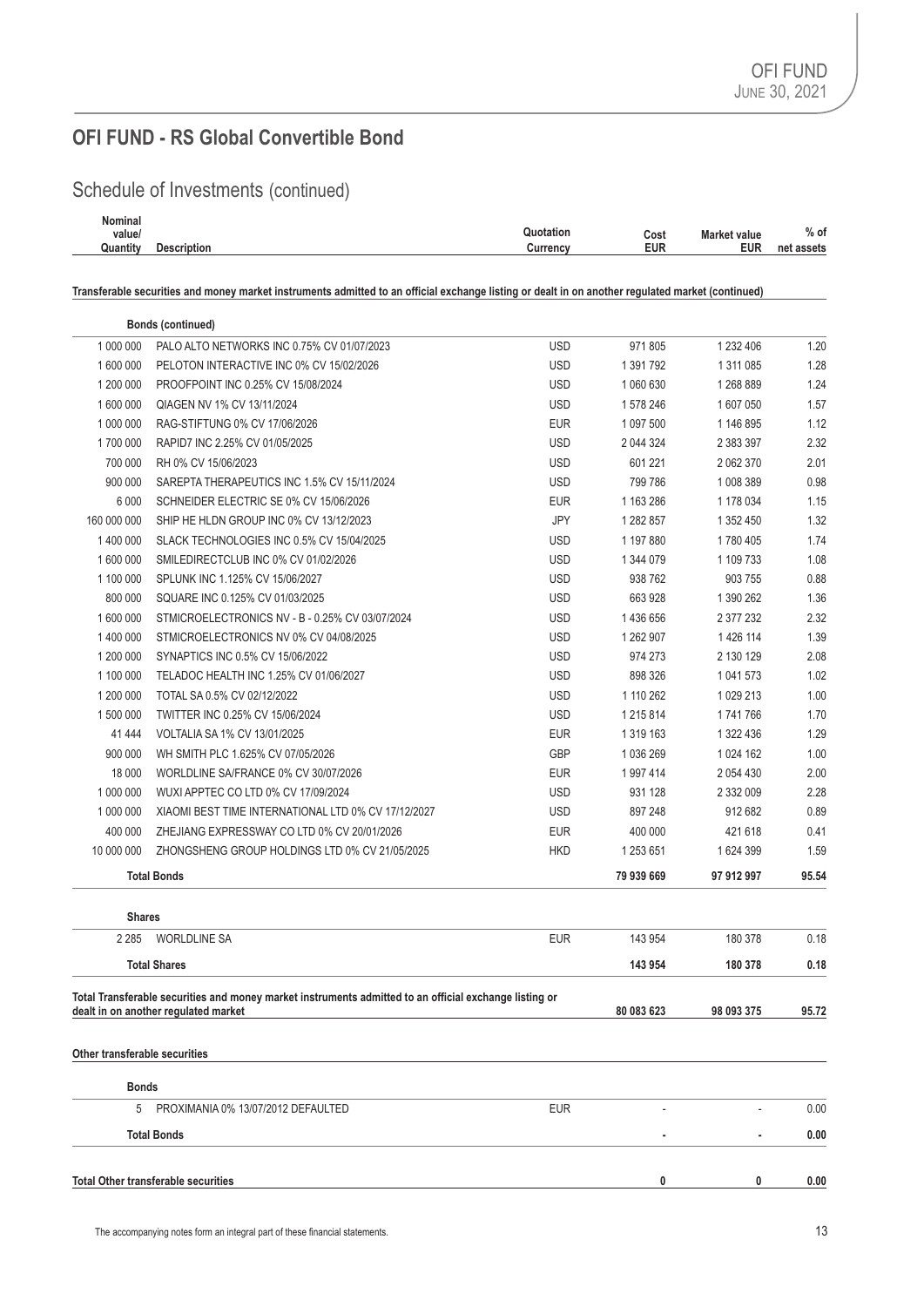Schedule of Investments (continued)

| Nominal<br>value/             |                                          | Quotation  | Cost       | Market value | $%$ of     |
|-------------------------------|------------------------------------------|------------|------------|--------------|------------|
| Quantity                      | <b>Description</b>                       | Currency   | <b>EUR</b> | <b>EUR</b>   | net assets |
| <b>Investment Funds</b>       |                                          |            |            |              |            |
|                               | <b>Open-ended Investment Funds</b>       |            |            |              |            |
| 919.6914                      | OFI ASSET MANAGEMENT OFI RS LIQUIDITES   | <b>EUR</b> | 3 989 300  | 3 987 101    | 3.89       |
|                               | <b>Total Open-ended Investment Funds</b> |            | 3989300    | 3 987 101    | 3.89       |
| <b>Total Investment Funds</b> |                                          |            | 3989300    | 3 987 101    | 3.89       |
| <b>Total Investments</b>      |                                          |            | 84 072 923 | 102 080 476  | 99.61      |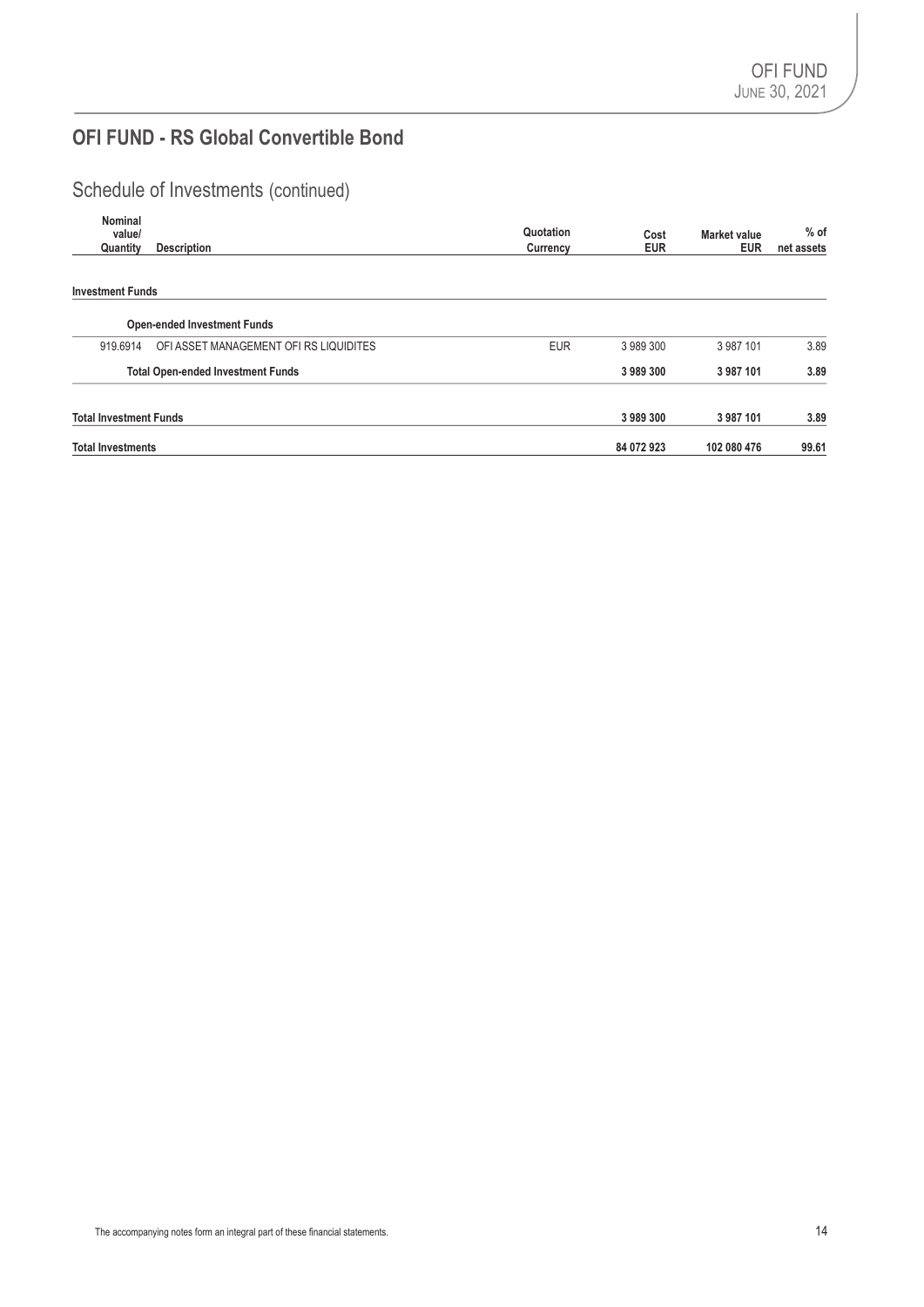## Economic and Geographical Classification of Investments

| <b>Economic classification</b>               | $\%$  | <b>Geographical classification</b> | $\frac{0}{6}$ |
|----------------------------------------------|-------|------------------------------------|---------------|
| Software and Computer Services               | 20.75 | United States of America           | 47.85         |
| <b>Retailers</b>                             | 8.92  | France                             | 11.69         |
| Pharmaceuticals and Biotechnology            | 8.50  | Netherlands                        | 7.72          |
| Technology Hardware and Equipment            | 8.49  | Japan                              | 6.56          |
| <b>Consumer Services</b>                     | 4.59  | Cayman Islands                     | 5.59          |
| Medical Equipment and Services               | 4.45  | Germany                            | 4.81          |
| Travel and Leisure                           | 4.29  | South Korea                        | 3.53          |
| <b>Investment Fund</b>                       | 3.89  | China                              | 2.69          |
| <b>Banks</b>                                 | 3.71  | United Kingdom                     | 2.51          |
| Telecommunications Equipment                 | 3.66  | Spain                              | 2.40          |
| Investment Banking and Brokerage Services    | 3.40  | Denmark                            | 0.99          |
| <b>Telecommunications Service Providers</b>  | 3.27  | <b>British Virgin Islands</b>      | 0.93          |
| Electricity                                  | 2.95  | Hong Kong (China)                  | 0.89          |
| <b>Industrial Support Services</b>           | 2.75  | Malaysia                           | 0.76          |
| <b>Alternative Energy</b>                    | 2.37  | Bermuda                            | 0.69          |
| Oil, Gas and Coal                            | 2.12  |                                    | 99.61         |
| Leisure Goods                                | 1.54  |                                    |               |
| Personal Care, Drug and Grocery Stores       | 1.51  |                                    |               |
| Real Estate Investment and Services          | 1.23  |                                    |               |
| Automobiles and Parts                        | 1.18  |                                    |               |
| <b>Electronic and Electrical Equipment</b>   | 1.17  |                                    |               |
| Industrial Transportation                    | 1.17  |                                    |               |
| <b>Food Producers</b>                        | 1.10  |                                    |               |
| Personal Goods                               | 1.06  |                                    |               |
| <b>Health Care Providers</b>                 | 1.02  |                                    |               |
| <b>Household Goods and Home Construction</b> | 0.52  |                                    |               |
|                                              | 99.61 |                                    |               |

| <b>Geographical classification</b> | %     |
|------------------------------------|-------|
| United States of America           | 47.85 |
| France                             | 11.69 |
| Netherlands                        | 7.72  |
| Japan                              | 6.56  |
| Cayman Islands                     | 5.59  |
| Germany                            | 4.81  |
| South Korea                        | 3.53  |
| China                              | 2.69  |
| United Kingdom                     | 2.51  |
| Spain                              | 2.40  |
| Denmark                            | 0.99  |
| British Virgin Islands             | 0.93  |
| Hong Kong (China)                  | 0.89  |
| Malaysia                           | 0.76  |
| Bermuda                            | 0.69  |
|                                    | 99.61 |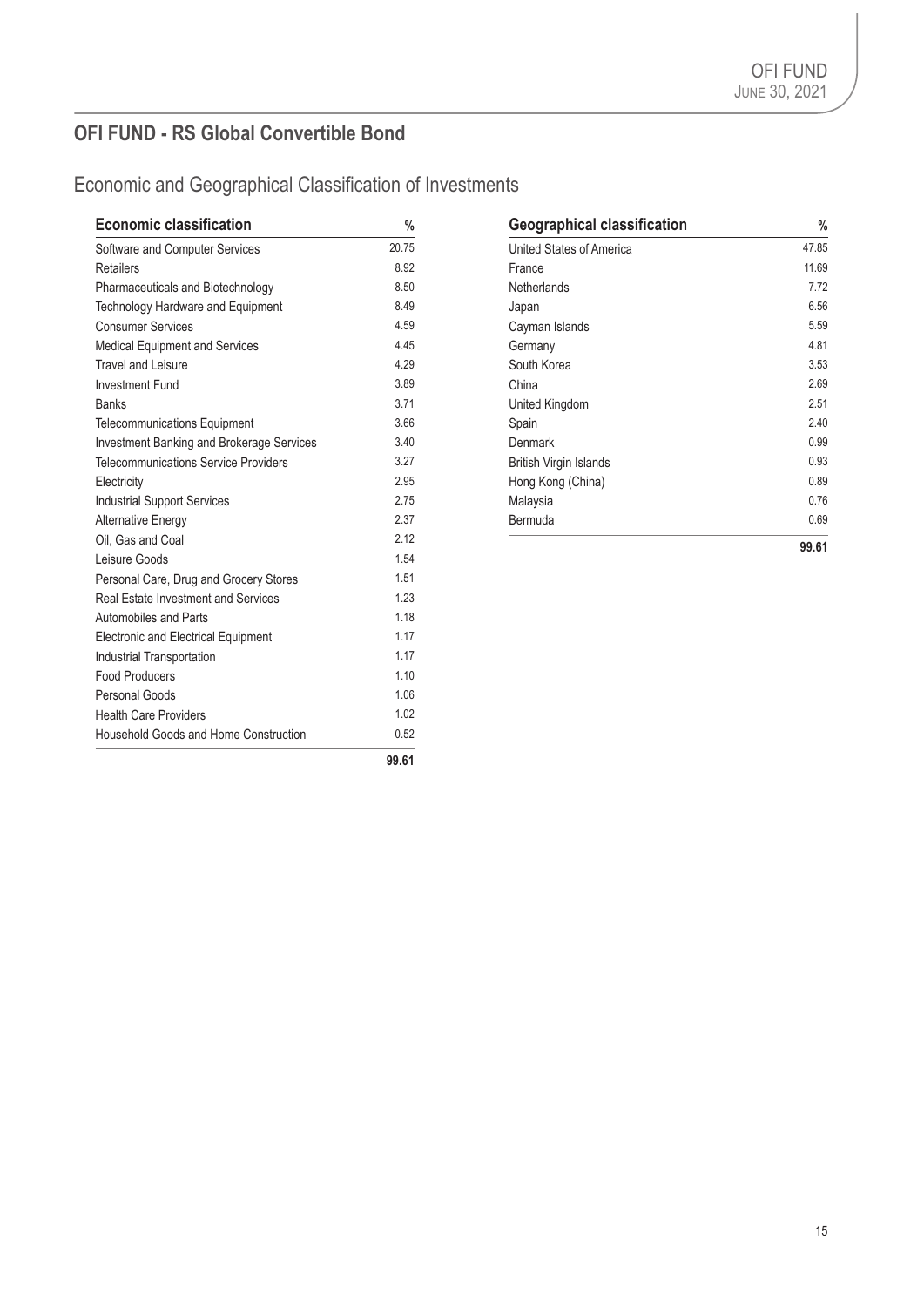## **OFI FUND - Euro Breakeven Inflation**

### Schedule of Investments

| <b>Nominal</b> |             |                   |              |               |
|----------------|-------------|-------------------|--------------|---------------|
| __<br>value,   |             | Quotation<br>Cost | Market value | % of          |
| Quantity       | Description | EUR<br>Currency   | EUR          | net<br>assets |
|                |             |                   |              |               |

#### **Transferable securities and money market instruments admitted to an official exchange listing or dealt in on another regulated market**

|                                                                                  | Supranationals, Governments and Local Public Authorities, Debt Instruments                             |            |               |               |       |
|----------------------------------------------------------------------------------|--------------------------------------------------------------------------------------------------------|------------|---------------|---------------|-------|
| 4 689 546.74                                                                     | DEUTSCHE BUNDESREPUBLIK INFLATION LINKED BOND FRN 15/04/2030                                           | <b>EUR</b> | 5 5 8 5 7 8 5 | 6 0 9 1 5 4 0 | 7.92  |
| 1 500 000                                                                        | DEUTSCHE BUNDESREPUBLIK INFLATION LINKED BOND FRN 15/04/2033                                           | <b>EUR</b> | 1820829       | 1856426       | 2.41  |
| 8710582                                                                          | FRENCH REPUBLIC GOVERNMENT BOND OAT FRN 01/03/2028                                                     | <b>EUR</b> | 9 387 553     | 10 153 998    | 13.20 |
| 4 0 9 5 4 1 2                                                                    | FRENCH REPUBLIC GOVERNMENT BOND OAT FRN 01/03/2029                                                     | <b>EUR</b> | 4 4 2 5 7 7 0 | 4741216       | 6.16  |
| 3615627                                                                          | FRENCH REPUBLIC GOVERNMENT BOND OAT FRN 25/07/2029                                                     | <b>EUR</b> | 6793479       | 6750286       | 8.77  |
| 3 3 9 1 4 7 4                                                                    | FRENCH REPUBLIC GOVERNMENT BOND OAT FRN 25/07/2030                                                     | <b>EUR</b> | 3 959 428     | 4 377 531     | 5.69  |
| 3684781                                                                          | FRENCH REPUBLIC GOVERNMENT BOND OAT FRN 25/07/2032                                                     | <b>EUR</b> | 7 164 291     | 7 455 984     | 9.69  |
| 10 134 000                                                                       | ITALY BUONI POLIENNALI DEL TESORO FRN 15/05/2028                                                       | <b>EUR</b> | 10 934 032    | 12 278 715    | 15.96 |
| 4 300 000                                                                        | ITALY BUONI POLIENNALI DEL TESORO FRN 15/05/2030                                                       | <b>EUR</b> | 4 368 295     | 4788851       | 6.22  |
| 8 139 000                                                                        | ITALY BUONI POLIENNALI DEL TESORO FRN 15/09/2032                                                       | <b>EUR</b> | 7 983 065     | 10 241 390    | 13.31 |
| 3 645 000                                                                        | <b>ITALY BUONI POLIENNALI DEL TESORO FRN 15/09/2035</b>                                                | <b>EUR</b> | 5914598       | 6 281 015     | 8.16  |
| Total Supranationals, Governments and Local Public Authorities, Debt Instruments |                                                                                                        |            | 68 337 125    | 75 016 952    | 97.49 |
|                                                                                  | Total Transferable securities and money market instruments admitted to an official exchange listing or |            |               |               |       |
|                                                                                  | dealt in on another regulated market                                                                   |            | 68 337 125    | 75 016 952    | 97.49 |
| <b>Investment Funds</b>                                                          |                                                                                                        |            |               |               |       |
|                                                                                  | <b>Open-ended Investment Funds</b>                                                                     |            |               |               |       |
| 84.7252                                                                          | OFI ASSET MANAGEMENT OFI RS LIQUIDITES                                                                 | <b>EUR</b> | 367 349       | 367 306       | 0.48  |
|                                                                                  | <b>Total Open-ended Investment Funds</b>                                                               |            | 367 349       | 367 306       | 0.48  |
| <b>Total Investment Funds</b>                                                    |                                                                                                        |            | 367 349       | 367 306       | 0.48  |
| <b>Total Investments</b>                                                         |                                                                                                        |            | 68 704 474    | 75 384 258    | 97.97 |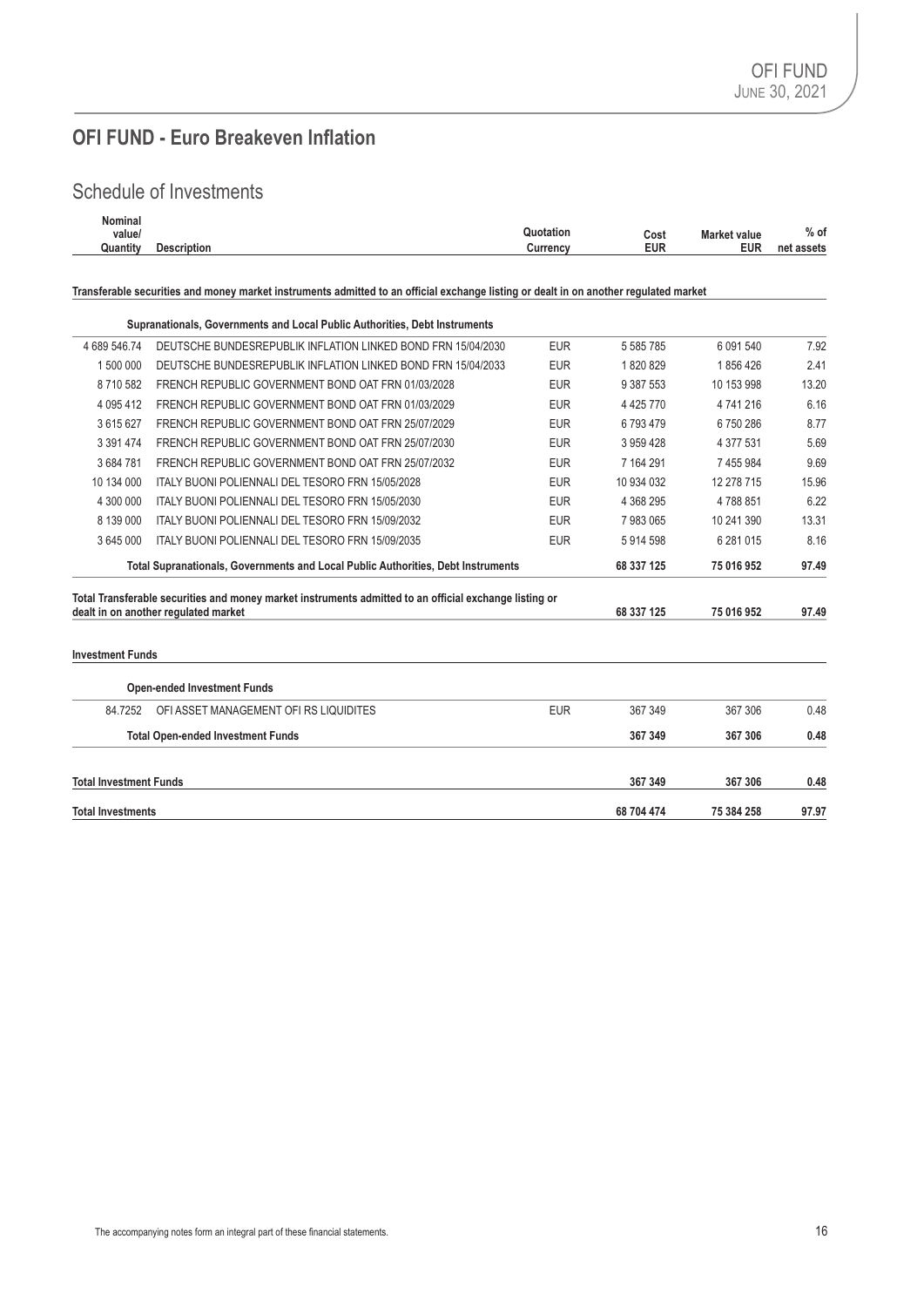## **OFI FUND - Euro Breakeven Inflation**

Economic and Geographical Classification of Investments

| <b>Economic classification</b> | %     | <b>Geographical classification</b> | $\%$  |
|--------------------------------|-------|------------------------------------|-------|
| Governments                    | 97.49 | France                             | 43.98 |
| Investment Fund                | 0.48  | Italy                              | 43.66 |
|                                | 97.97 | Germany                            | 10.33 |
|                                |       |                                    | 97.97 |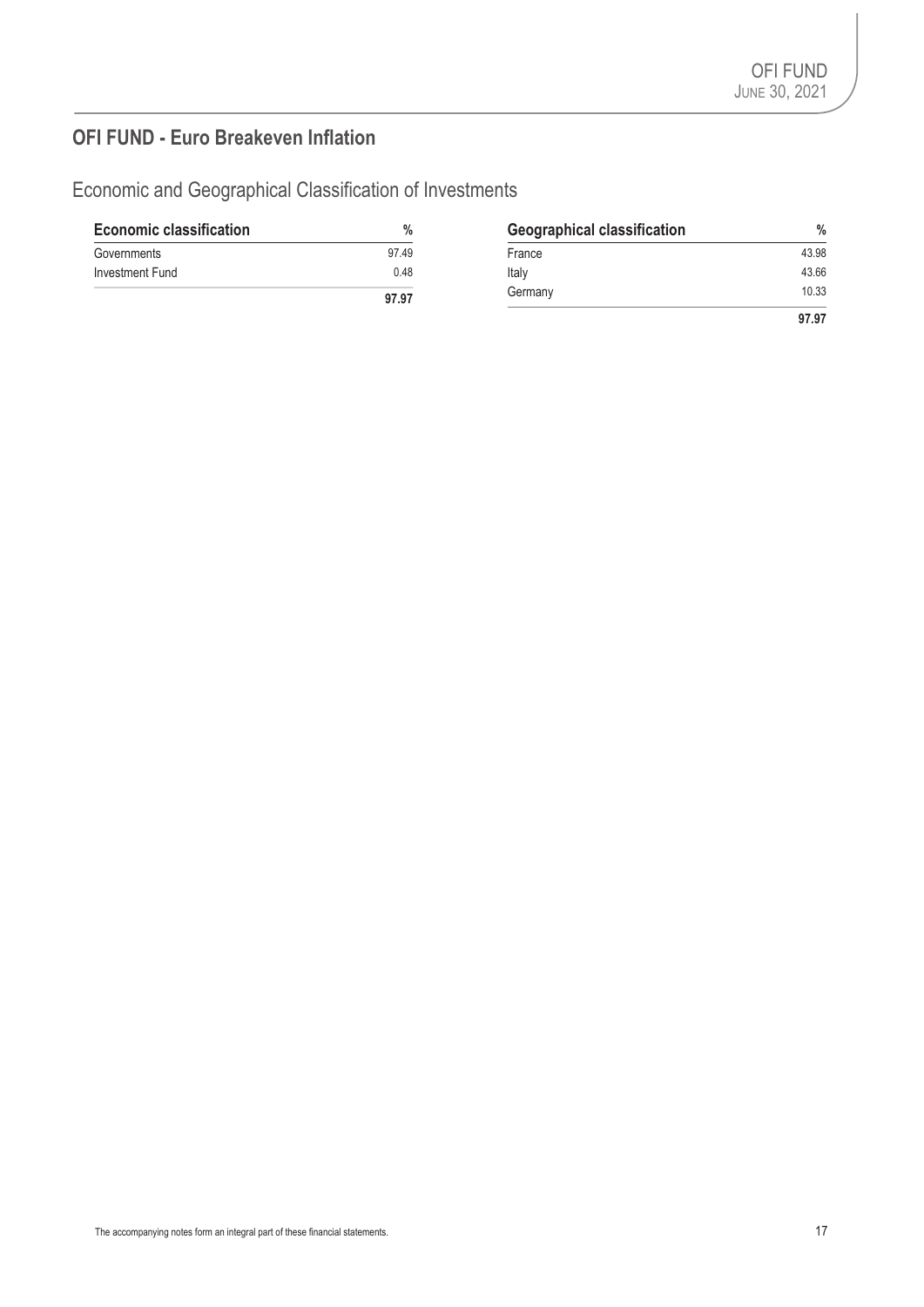## **OFI FUND - RS Act4 Social Impact**

### Schedule of Investments

| Nominal  |             |                       |                   |                       |
|----------|-------------|-----------------------|-------------------|-----------------------|
| value/   |             | Quotation<br>Cost     | Market value<br>. | $\mathbf{0}$<br>∕o of |
| Quantitv | Description | EUR<br>$C$ urrenc $V$ | EUR               | net<br>assets         |
|          |             |                       |                   |                       |

#### **Transferable securities and money market instruments admitted to an official exchange listing or dealt in on another regulated market**

| Shares  |                                              |            |           |           |      |
|---------|----------------------------------------------|------------|-----------|-----------|------|
| 5 0 0 0 | ADIDAS AG - REG                              | <b>EUR</b> | 1 518 092 | 1569500   | 2.73 |
| 5 0 0 0 | AENA SME SA                                  | <b>EUR</b> | 715 146   | 691 500   | 1.20 |
| 6 0 0 0 | ALLIANZ SE - REG                             | <b>EUR</b> | 1 070 185 | 1 261 800 | 2.20 |
| 30 000  | <b>ALSTOM SA</b>                             | <b>EUR</b> | 1 240 832 | 1 277 700 | 2.22 |
| 12 500  | ASTRAZENECA PLC                              | GBP        | 1 173 371 | 1 264 343 | 2.20 |
| 7 0 0 0 | ATOS SE                                      | <b>EUR</b> | 526 515   | 359 100   | 0.62 |
| 56 000  | AXA SA                                       | <b>EUR</b> | 1 365 000 | 1 197 560 | 2.08 |
| 26 500  | <b>BNP PARIBAS SA</b>                        | <b>EUR</b> | 1 107 031 | 1 401 055 | 2.44 |
| 45 000  | <b>BUREAU VERITAS SA</b>                     | <b>EUR</b> | 1 068 187 | 1 200 600 | 2.09 |
| 33 000  | CIE DE SAINT-GOBAIN                          | <b>EUR</b> | 1 130 290 | 1832820   | 3.18 |
| 8 2 0 0 | CIE GENERALE DES ETABLISSEMENTS MICHELIN SCA | <b>EUR</b> | 873 748   | 1 102 900 | 1.92 |
| 14 2 24 | CORP ACCIONA ENERGIAS RENOVABLES SA          | <b>EUR</b> | 380 208   | 380 208   | 0.66 |
| 85 673  | <b>CREDIT AGRICOLE SA</b>                    | <b>EUR</b> | 956 069   | 1 012 141 | 1.76 |
| 20 000  | CRH PLC                                      | <b>EUR</b> | 656 330   | 850 000   | 1.48 |
| 23 000  | DANONE SA                                    | <b>EUR</b> | 1 315 640 | 1 365 510 | 2.38 |
| 30 000  | <b>EDENRED</b>                               | <b>EUR</b> | 1462363   | 1441500   | 2.51 |
| 9077    | ESSILORLUXOTTICA SA                          | <b>EUR</b> | 1 305 776 | 1 412 744 | 2.46 |
| 30 000  | EVONIK INDUSTRIES AG                         | <b>EUR</b> | 739 311   | 848 400   | 1.48 |
| 1 1 0 6 | <b>FAURECIA SE</b>                           | <b>EUR</b> | 30 623    | 45 755    | 0.08 |
| 39 000  | INDUSTRIA DE DISENO TEXTIL SA                | <b>EUR</b> | 997 247   | 1 158 690 | 2.02 |
| 680 000 | INTESA SANPAOLO SPA                          | <b>EUR</b> | 1459 107  | 1 584 060 | 2.76 |
| 15 000  | <b>KBC GROUP NV</b>                          | <b>EUR</b> | 971410    | 964 500   | 1.68 |
| 1 900   | <b>KERING SA</b>                             | <b>EUR</b> | 1 199 009 | 1 400 300 | 2.44 |
| 13817   | KION GROUP AG                                | <b>EUR</b> | 849 441   | 1 241 872 | 2.16 |
| 20 000  | KONINKLIJKE PHILIPS NV                       | <b>EUR</b> | 853 573   | 835 800   | 1.45 |
| 5 0 0 0 | <b>LEG IMMOBILIEN SE</b>                     | <b>EUR</b> | 504 703   | 607 250   | 1.06 |
| 360 000 | LEGAL & GENERAL GROUP PLC                    | <b>GBP</b> | 1 175 712 | 1 080 273 | 1.88 |
| 7 0 0 0 | LONDON STOCK EXCHANGE GROUP PLC              | <b>GBP</b> | 628 142   | 649 892   | 1.13 |
| 2 0 0 0 | LONZA GROUP AG - REG                         | CHF        | 674 826   | 1 196 497 | 2.08 |
| 5 0 0 0 | L'OREAL SA                                   | <b>EUR</b> | 1 350 151 | 1879000   | 3.26 |
| 1500    | LVMH MOET HENNESSY LOUIS VUITTON SE          | <b>EUR</b> | 658 575   | 991 950   | 1.73 |
| 25 000  | NESTE OYJ                                    | <b>EUR</b> | 946 400   | 1 291 000 | 2.25 |
| 25 000  | NOVO NORDISK A/S                             | <b>DKK</b> | 1 378 809 | 1766347   | 3.06 |
| 25 000  | OMV AG                                       | <b>EUR</b> | 921 704   | 1 199 250 | 2.09 |
| 10 000  | ORSTED AS                                    | <b>DKK</b> | 1 154 494 | 1 183 392 | 2.06 |
| 105 000 | POSTE ITALIANE SPA                           | <b>EUR</b> | 887 411   | 1 170 750 | 2.04 |
| 54 969  | <b>RELX PLC</b>                              | GBP        | 1 290 561 | 1 228 790 | 2.14 |
| 17 000  | SAP SE                                       | <b>EUR</b> | 2 130 889 | 2 020 280 | 3.50 |
| 20 000  | <b>SCHIBSTED ASA</b>                         | <b>NOK</b> | 633 321   | 814 511   | 1.42 |
| 15 000  | SCHNEIDER ELECTRIC SE                        | <b>EUR</b> | 1 413 300 | 1 990 200 | 3.45 |
| 3 0 0 0 | <b>SIKA AG</b>                               | CHF        | 481 115   | 827 860   | 1.44 |
| 60 000  | SPIE SA                                      | <b>EUR</b> | 1 041 551 | 1 164 000 | 2.03 |
| 30 000  | <b>SSE PLC</b>                               | GBP        | 413 364   | 524 375   | 0.91 |
| 48 000  | STELLANTIS NV                                | <b>EUR</b> | 416 957   | 793 920   | 1.38 |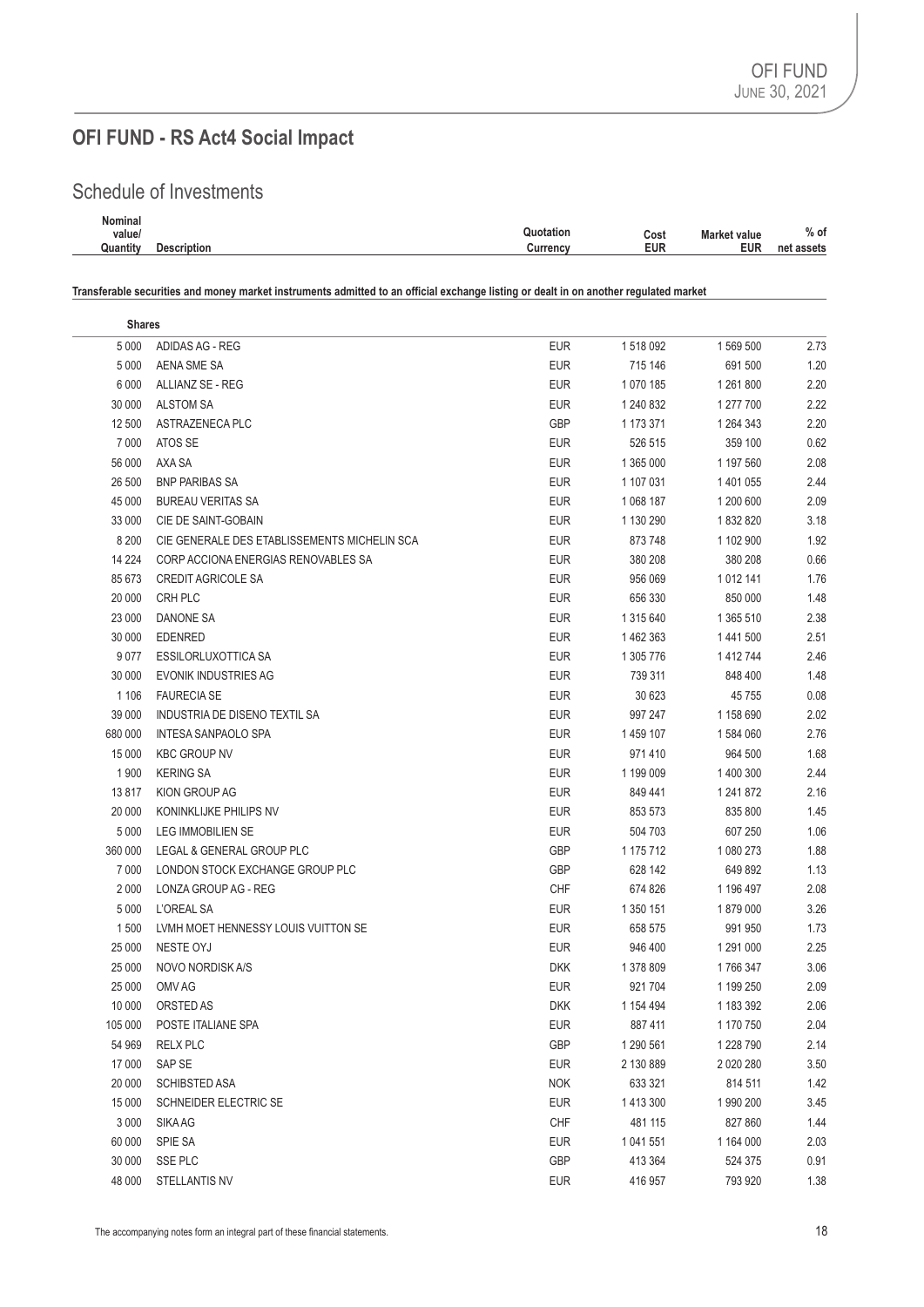## **OFI FUND - RS Act4 Social Impact**

## Schedule of Investments (continued)

| Nominal  |                    |           |      |                     |            |
|----------|--------------------|-----------|------|---------------------|------------|
| value/   |                    | Quotation | Cost | <b>Market value</b> | $%$ of     |
| Quantity | <b>Description</b> | Currencv  | eur  | EUR                 | net assets |
|          |                    |           |      |                     |            |

#### **Transferable securities and money market instruments admitted to an official exchange listing or dealt in on another regulated market (continued)**

|                               | Shares (continued)                       |            |            |            |        |
|-------------------------------|------------------------------------------|------------|------------|------------|--------|
| 33 000                        | STMICROELECTRONICS NV                    | <b>EUR</b> | 823 397    | 1 009 965  | 1.76   |
| 80 911                        | STORA ENSO OYJ - R                       | <b>EUR</b> | 985 091    | 1 244 816  | 2.17   |
| 20 358                        | UNILEVER PLC                             | <b>GBP</b> | 1 049 617  | 1 003 256  | 1.75   |
| 13 3 65                       | <b>VONOVIA SE</b>                        | <b>EUR</b> | 664 836    | 728 660    | 1.27   |
| 6 0 0 0                       | <b>WORLDLINE SA</b>                      | <b>EUR</b> | 384 238    | 473 640    | 0.82   |
| <b>Total Shares</b>           |                                          |            | 46 973 668 | 54 540 232 | 94.88  |
| <b>Investment Funds</b>       | dealt in on another regulated market     |            | 46 973 668 | 54 540 232 | 94.88  |
|                               | <b>Open-ended Investment Funds</b>       |            |            |            |        |
| 4 0 0 0                       | ISHARES CORE EURO STOXX 50 UCITS ETF     | <b>EUR</b> | 492 080    | 546 720    | 0.95   |
| 794.8636                      | OFI ASSET MANAGEMENT OFI RS LIQUIDITES   | <b>EUR</b> | 3 447 713  | 3 445 940  | 6.00   |
|                               | <b>Total Open-ended Investment Funds</b> |            | 3939793    | 3 992 660  | 6.95   |
| <b>Total Investment Funds</b> |                                          |            | 3939793    | 3 992 660  | 6.95   |
| <b>Total Investments</b>      |                                          |            | 50 913 461 | 58 532 892 | 101.83 |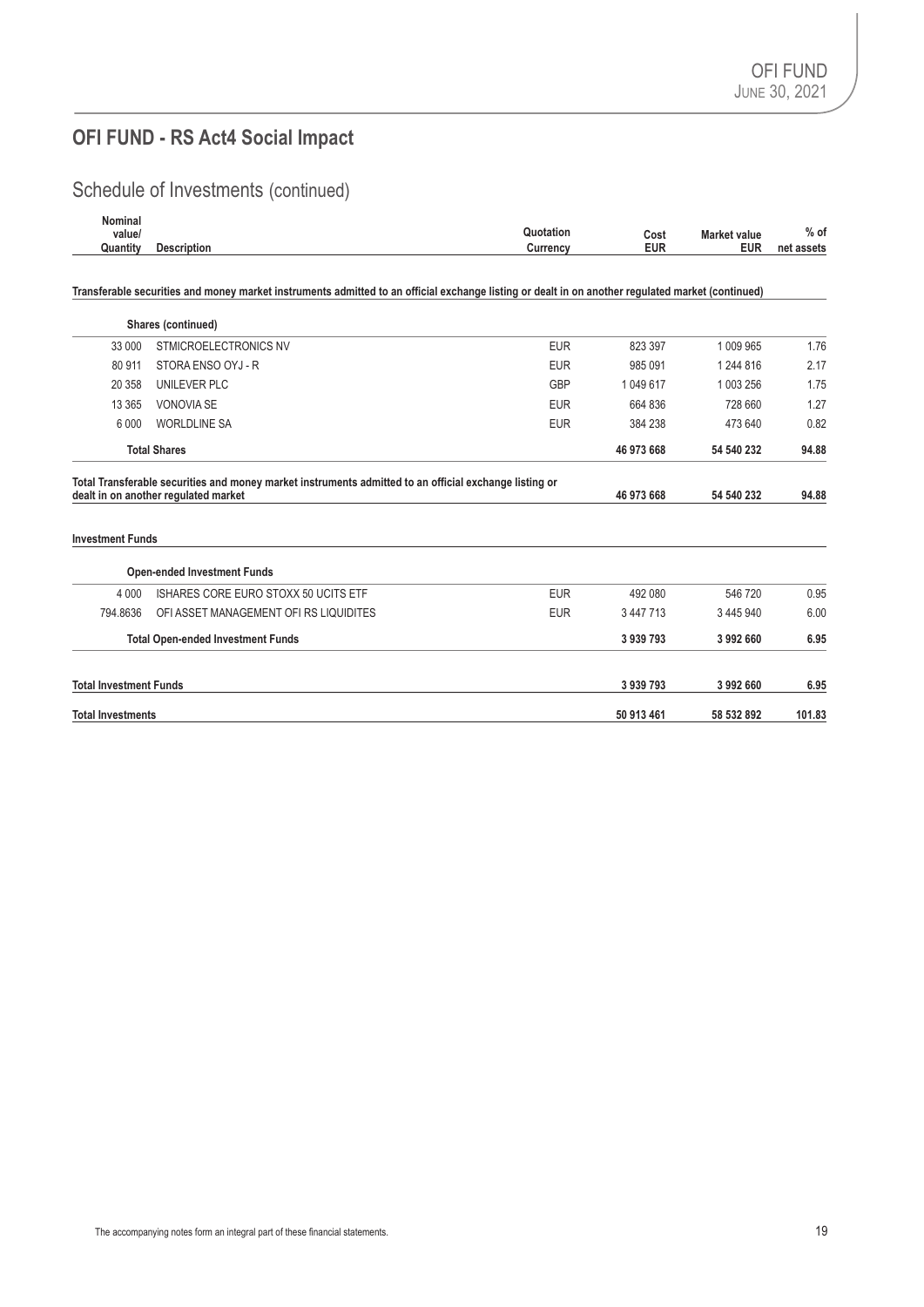## **OFI FUND - RS Act4 Social Impact**

## Economic and Geographical Classification of Investments

| <b>Economic classification</b>             | $\%$   | <b>Geographical classification</b> | $\frac{0}{6}$ |
|--------------------------------------------|--------|------------------------------------|---------------|
| <b>Banks</b>                               | 8.63   | France                             | 43.48         |
| Technology Hardware and Equipment          | 7.44   | Germany                            | 14.40         |
| Pharmaceuticals and Biotechnology          | 7.35   | United Kingdom                     | 10.01         |
| <b>Investment Fund</b>                     | 6.95   | Denmark                            | 5.13          |
| <b>Construction and Materials</b>          | 6.11   | Italy                              | 4.79          |
| Personal Care, Drug and Grocery Stores     | 5.01   | <b>Netherlands</b>                 | 4.59          |
| Software and Computer Services             | 4.96   | Finland                            | 4.41          |
| <b>Industrial Support Services</b>         | 4.53   | Spain                              | 3.88          |
| Personal Goods                             | 4.46   | Switzerland                        | 3.52          |
| <b>Retailers</b>                           | 4.45   | Ireland                            | 2.43          |
| Oil, Gas and Coal                          | 4.33   | Austria                            | 2.09          |
| Non-life Insurance                         | 4.28   | Belgium                            | 1.68          |
| Life Insurance                             | 3.92   | Norway                             | 1.42          |
| Medical Equipment and Services             | 3.91   |                                    | 101.83        |
| Media                                      | 3.55   |                                    |               |
| Automobiles and Parts                      | 3.38   |                                    |               |
| <b>Food Producers</b>                      | 2.38   |                                    |               |
| <b>Industrial Materials</b>                | 2.17   |                                    |               |
| Industrial Engineering                     | 2.16   |                                    |               |
| Aerospace and Defense                      | 2.09   |                                    |               |
| Gas, Water and Multi-utilities             | 2.06   |                                    |               |
| Electricity                                | 1.57   |                                    |               |
| Chemicals                                  | 1.48   |                                    |               |
| <b>Real Estate Investment and Services</b> | 1.27   |                                    |               |
| Industrial Transportation                  | 1.20   |                                    |               |
| Investment Banking and Brokerage Services  | 1.13   |                                    |               |
| <b>Real Estate Investment Trusts</b>       | 1.06   |                                    |               |
|                                            | 101.83 |                                    |               |

| <b>Geographical classification</b> | %      |
|------------------------------------|--------|
| France                             | 43.48  |
| Germany                            | 14.40  |
| United Kingdom                     | 10.01  |
| Denmark                            | 5.13   |
| Italy                              | 4.79   |
| <b>Netherlands</b>                 | 4.59   |
| Finland                            | 4.41   |
| Spain                              | 3.88   |
| Switzerland                        | 3.52   |
| Ireland                            | 2.43   |
| Austria                            | 2.09   |
| Belgium                            | 1.68   |
| Norway                             | 1.42   |
|                                    | 101.83 |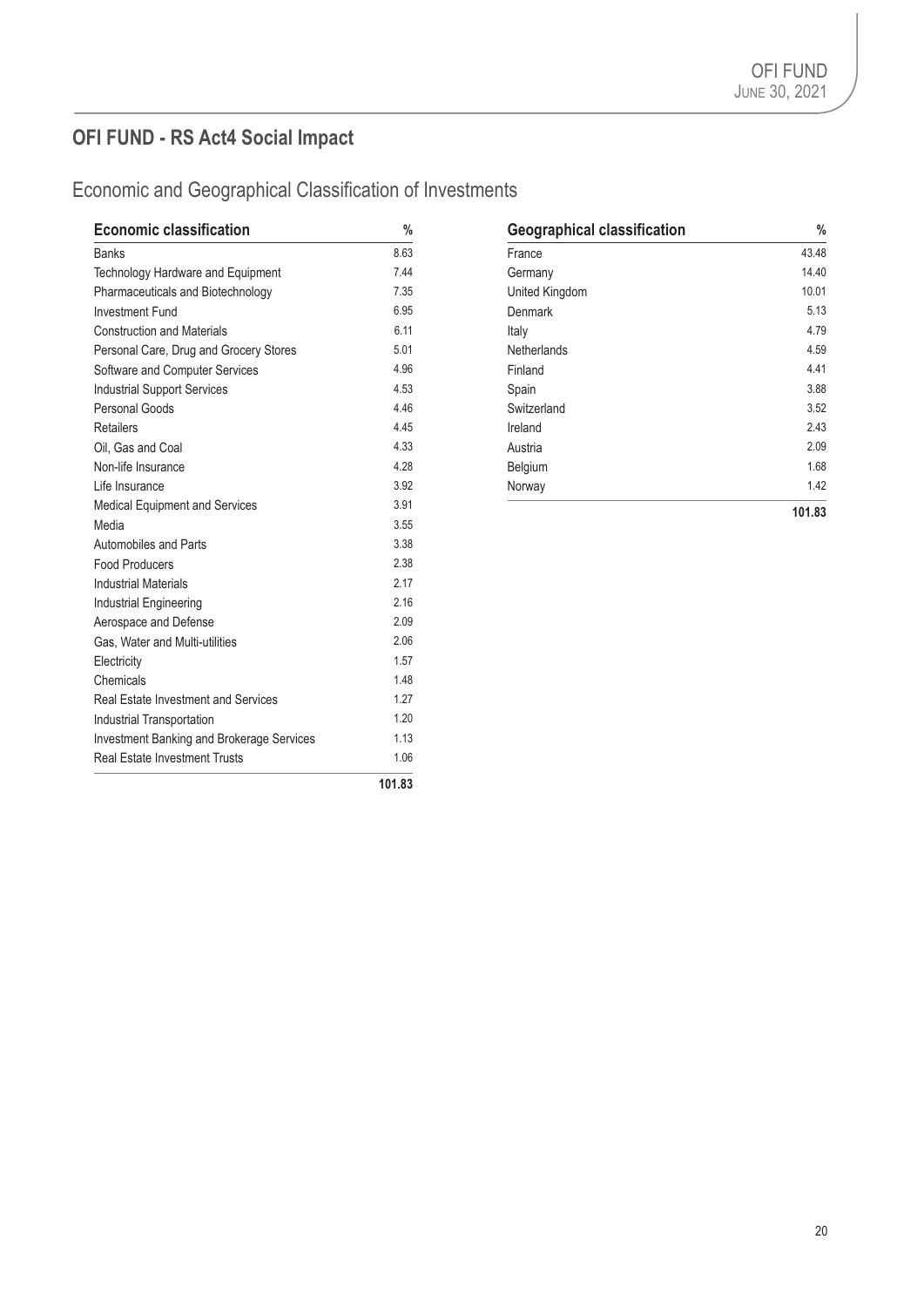## **OFI FUND - RS Act4 Positive Economy**

## Schedule of Investments

| Nominal  |             |                           |                     |                 |
|----------|-------------|---------------------------|---------------------|-----------------|
| value/   |             | $-1$<br>Quotation<br>Cost | <b>Market value</b> | $%$ of          |
| Quantity | Description | EUR<br>$U$ urrenc $V$     | EUR                 | net<br>. assets |
|          |             |                           |                     |                 |

#### **Transferable securities and money market instruments admitted to an official exchange listing or dealt in on another regulated market**

| <b>Shares</b> |                                     |            |               |               |      |
|---------------|-------------------------------------|------------|---------------|---------------|------|
| 1 400 000     | AKER CARBON CAPTURE AS              | <b>NOK</b> | 2 0 26 6 34   | 2715656       | 2.38 |
| 60 000        | <b>ALSTOM SA</b>                    | <b>EUR</b> | 2 0 5 2 3 2 2 | 2 555 400     | 2.24 |
| 31 000        | ASTRAZENECA PLC                     | <b>GBP</b> | 3 238 946     | 3 135 570     | 2.75 |
| 30 000        | <b>AUTOLIV INC</b>                  | <b>SEK</b> | 2 170 420     | 2 491 225     | 2.19 |
| 900 000       | <b>BIFFA PLC</b>                    | <b>GBP</b> | 2 570 108     | 3 407 304     | 2.99 |
| 60 000        | <b>BNP PARIBAS SA</b>               | <b>EUR</b> | 3 156 157     | 3 172 200     | 2.79 |
| 100 000       | <b>BUREAU VERITAS SA</b>            | <b>EUR</b> | 2 358 424     | 2 668 000     | 2.34 |
| 56 473        | <b>CARBIOS</b>                      | <b>EUR</b> | 610 791       | 2 400 103     | 2.11 |
| 70 000        | CIE DE SAINT-GOBAIN                 | <b>EUR</b> | 2 362 640     | 3 887 800     | 3.41 |
| 45 000        | <b>CORBION NV</b>                   | <b>EUR</b> | 2 061 278     | 2 169 000     | 1.90 |
| 27 479        | CORP ACCIONA ENERGIAS RENOVABLES SA | <b>EUR</b> | 734 514       | 734 514       | 0.65 |
| 150 000       | <b>EKOPAK NV</b>                    | <b>EUR</b> | 2 100 000     | 2 527 500     | 2.22 |
| 20 173        | ESSILORLUXOTTICA SA                 | <b>EUR</b> | 2 351 499     | 3 139 726     | 2.76 |
| 278 571       | <b>FERMENTALG</b>                   | <b>EUR</b> | 783 346       | 736 820       | 0.65 |
| 2 0 0 0       | <b>GEBERIT AG - REG</b>             | CHF        | 994 899       | 1 266 192     | 1.11 |
| 120 000       | INFINEON TECHNOLOGIES AG - REG      | <b>EUR</b> | 2 497 361     | 4 058 400     | 3.57 |
| 1740 000      | INTESA SANPAOLO SPA                 | <b>EUR</b> | 3 130 595     | 4 053 330     | 3.56 |
| 17 180        | KONINKLIJKE DSM NV                  | <b>EUR</b> | 1547885       | 2 704 132     | 2.37 |
| 39 000        | KONINKLIJKE PHILIPS NV              | <b>EUR</b> | 1 621 057     | 1629810       | 1.43 |
| 90 000        | LARGO SA                            | <b>EUR</b> | 1 192 337     | 881 910       | 0.77 |
| 740 000       | LEGAL & GENERAL GROUP PLC           | <b>GBP</b> | 2 108 835     | 2 2 2 5 6 0   | 1.95 |
| 4 500         | LONZA GROUP AG - REG                | <b>CHF</b> | 1 329 188     | 2692118       | 2.36 |
| 55 000        | <b>MCPHY ENERGY SA</b>              | <b>EUR</b> | 272 642       | 1 174 800     | 1.03 |
| 230 000       | MJ GLEESON PLC                      | <b>GBP</b> | 1631451       | 2 400 606     | 2.11 |
| 50 000        | NESTE OYJ                           | <b>EUR</b> | 1 657 860     | 2 582 000     | 2.27 |
| 60 000        | NOVO NORDISK A/S                    | <b>DKK</b> | 3 376 268     | 4 239 232     | 3.72 |
| 20 000        | ORSTED AS                           | <b>DKK</b> | 2 259 648     | 2 366 784     | 2.08 |
| 39 4 74       | <b>RE:NEWCELL AB</b>                | <b>SEK</b> | 295 409       | 691 243       | 0.61 |
| 35 000        | SAP SE                              | <b>EUR</b> | 3 819 805     | 4 159 400     | 3.66 |
| 45 000        | <b>SCATEC ASA</b>                   | <b>NOK</b> | 241726        | 1 005 399     | 0.88 |
| 30 000        | SCHNEIDER ELECTRIC SE               | <b>EUR</b> | 2 505 596     | 3 980 400     | 3.50 |
| 15 330        | SEB SA                              | <b>EUR</b> | 2 2 2 2 2 2 7 | 2 336 292     | 2.05 |
| 85 000        | SIEMENS ENERGY AG                   | <b>EUR</b> | 2 646 080     | 2 160 700     | 1.90 |
| 60 000        | SIEMENS GAMESA RENEWABLE ENERGY SA  | <b>EUR</b> | 866 028       | 1689600       | 1.48 |
| 50 000        | SMURFIT KAPPA GROUP PLC             | <b>EUR</b> | 1903832       | 2 287 500     | 2.01 |
| 130 000       | SPIE SA                             | <b>EUR</b> | 1976 305      | 2 522 000     | 2.21 |
| 50 000        | SSE PLC                             | GBP        | 693 420       | 873 959       | 0.77 |
| 27 000        | STEICO SE                           | <b>EUR</b> | 602 385       | 2 986 200     | 2.62 |
| 180 000       | SVENSKA CELLULOSA AB SCA - B        | <b>SEK</b> | 1 394 725     | 2 489 154     | 2.19 |
| 5 0 0 0       | <b>SYMRISE AG</b>                   | <b>EUR</b> | 420 645       | 587 500       | 0.52 |
| 145 000       | <b>TELENOR ASA</b>                  | <b>NOK</b> | 1872 547      | 2 061 706     | 1.81 |
| 62 875        | TOMRA SYSTEMS ASA                   | <b>NOK</b> | 1 003 547     | 2 926 597     | 2.57 |
| 45 000        | UNILEVER PLC                        | <b>EUR</b> | 2 347 674     | 2 2 2 1 4 2 5 | 1.95 |
|               |                                     |            |               |               |      |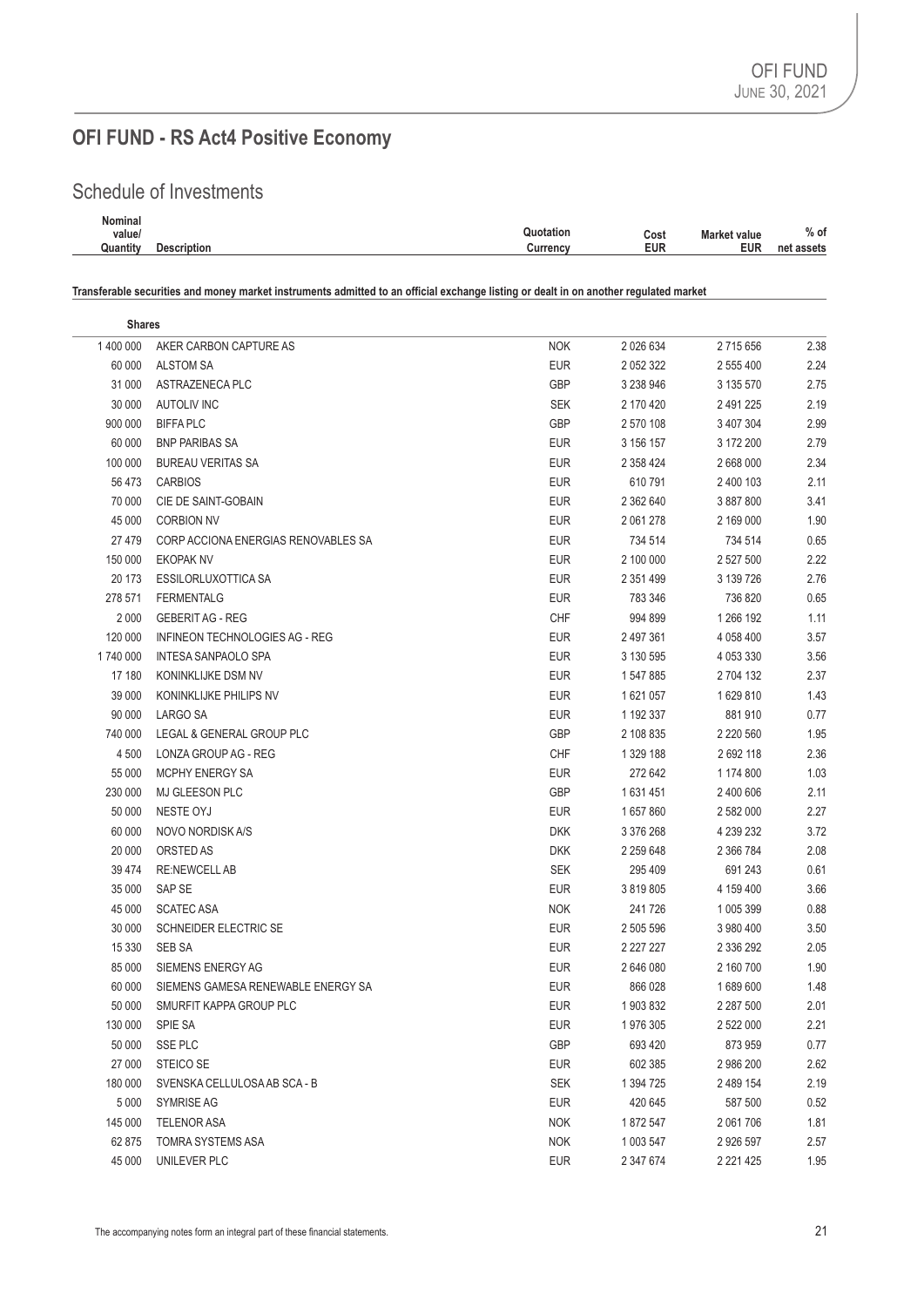## **OFI FUND - RS Act4 Positive Economy**

Schedule of Investments (continued)

| Nominal<br>value/             |                                                                                                                                                   | Quotation  | Cost       | <b>Market value</b> | $%$ of     |
|-------------------------------|---------------------------------------------------------------------------------------------------------------------------------------------------|------------|------------|---------------------|------------|
| Quantity                      | <b>Description</b>                                                                                                                                | Currency   | <b>EUR</b> | <b>EUR</b>          | net assets |
|                               | Transferable securities and money market instruments admitted to an official exchange listing or dealt in on another regulated market (continued) |            |            |                     |            |
|                               | Shares (continued)                                                                                                                                |            |            |                     |            |
| 40 000                        | VALEO                                                                                                                                             | <b>EUR</b> | 1 360 031  | 1 0 1 4 8 0 0       | 0.89       |
|                               | <b>Total Shares</b>                                                                                                                               |            | 78 374 087 | 104 004 567         | 91.33      |
|                               | Warrants                                                                                                                                          |            |            |                     |            |
| 130 003                       | FERMENTALG SA / FERRMANTALG SA WRT - 25/06/2022                                                                                                   | <b>EUR</b> |            | 16 622              | 0.01       |
|                               | <b>Total Warrants</b>                                                                                                                             |            | ä,         | 16 622              | 0.01       |
|                               | Total Transferable securities and money market instruments admitted to an official exchange listing or<br>dealt in on another regulated market    |            | 78 374 087 | 104 021 189         | 91.34      |
| <b>Investment Funds</b>       |                                                                                                                                                   |            |            |                     |            |
|                               | <b>Open-ended Investment Funds</b>                                                                                                                |            |            |                     |            |
| 6 9 0 4                       | ISHARES CORE EURO STOXX 50 UCITS ETF                                                                                                              | <b>EUR</b> | 823 350    | 943 639             | 0.83       |
|                               | <b>Total Open-ended Investment Funds</b>                                                                                                          |            | 823 350    | 943 639             | 0.83       |
| <b>Total Investment Funds</b> |                                                                                                                                                   |            | 823 350    | 943 639             | 0.83       |
| <b>Total Investments</b>      |                                                                                                                                                   |            | 79 197 437 | 104 964 828         | 92.17      |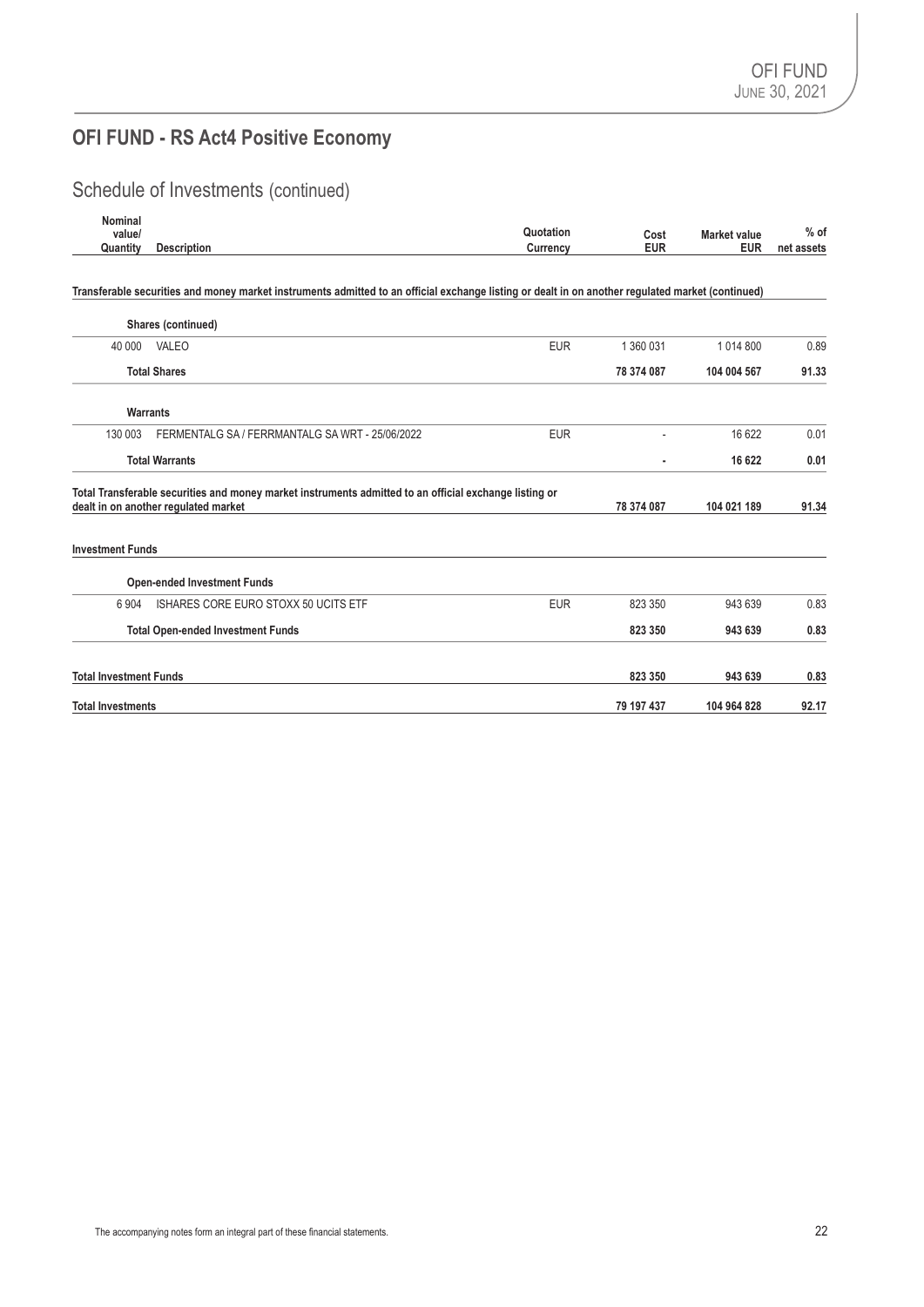## **OFI FUND - RS Act4 Positive Economy**

Economic and Geographical Classification of Investments

| <b>Economic classification</b>              | $\frac{0}{0}$ | <b>Geographical classification</b> | $\frac{0}{6}$ |
|---------------------------------------------|---------------|------------------------------------|---------------|
| Technology Hardware and Equipment           | 10.07         | France                             | 26.76         |
| Pharmaceuticals and Biotechnology           | 9.50          | United Kingdom                     | 12.52         |
| <b>Construction and Materials</b>           | 7.15          | Germany                            | 12.25         |
| <b>Banks</b>                                | 6.35          | Norway                             | 7.65          |
| General Industrials                         | 6.13          | Denmark                            | 5.80          |
| Oil, Gas and Coal                           | 4.65          | <b>Netherlands</b>                 | 5.71          |
| <b>Food Producers</b>                       | 4.28          | Italy                              | 3.56          |
| Medical Equipment and Services              | 4.19          | Switzerland                        | 3.48          |
| Household Goods and Home Construction       | 4.16          | Ireland                            | 2.84          |
| Personal Care, Drug and Grocery Stores      | 4.14          | Sweden                             | 2.79          |
| Software and Computer Services              | 3.65          | Finland                            | 2.27          |
| <b>Alternative Energy</b>                   | 3.40          | Belgium                            | 2.22          |
| Automobiles and Parts                       | 3.08          | United States of America           | 2.19          |
| <b>Industrial Materials</b>                 | 2.99          | Spain                              | 2.13          |
| <b>Industrial Support Services</b>          | 2.82          |                                    | 92.17         |
| Chemicals                                   | 2.62          |                                    |               |
| Industrial Engineering                      | 2.57          |                                    |               |
| Aerospace and Defense                       | 2.34          |                                    |               |
| Gas. Water and Multi-utilities              | 2.08          |                                    |               |
| Life Insurance                              | 1.95          |                                    |               |
| <b>Telecommunications Service Providers</b> | 1.81          |                                    |               |
| Electricity                                 | 1.41          |                                    |               |
| <b>Investment Fund</b>                      | 0.83          |                                    |               |
|                                             | 92.17         |                                    |               |

| <b>Geographical classification</b> | %     |
|------------------------------------|-------|
| France                             | 26.76 |
| United Kingdom                     | 12.52 |
| Germany                            | 12.25 |
| Norway                             | 7.65  |
| Denmark                            | 5.80  |
| <b>Netherlands</b>                 | 5.71  |
| Italy                              | 3.56  |
| Switzerland                        | 3.48  |
| Ireland                            | 2.84  |
| Sweden                             | 2.79  |
| Finland                            | 2.27  |
| Belgium                            | 2.22  |
| United States of America           | 2.19  |
| Spain                              | 2.13  |
|                                    | 92.17 |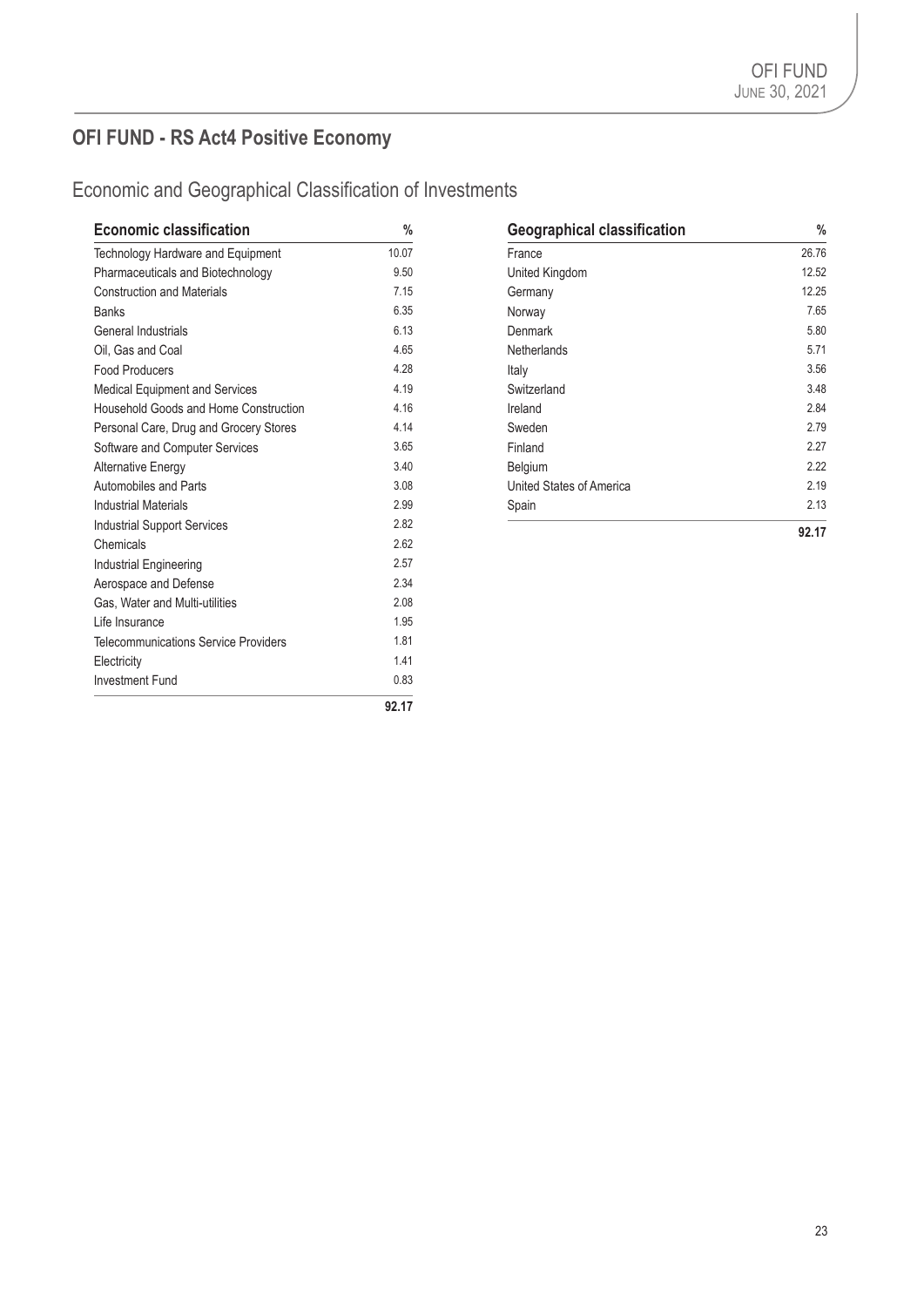## **OFI FUND - RS Actions Européennes**

## Schedule of Investments

| Nominal<br>value/             |                                          | Quotation  | Cost       | Market value | $%$ of     |
|-------------------------------|------------------------------------------|------------|------------|--------------|------------|
| Quantity                      | <b>Description</b>                       | Currency   | <b>EUR</b> | <b>EUR</b>   | net assets |
| <b>Investment Funds</b>       |                                          |            |            |              |            |
|                               | <b>Open-ended Investment Funds</b>       |            |            |              |            |
| 35 934.99                     | OFI FUND - RS ACT4 POSITIVE ECONOMY      | <b>EUR</b> | 3603818    | 4 196 847    | 100.52     |
|                               | <b>Total Open-ended Investment Funds</b> |            | 3 603 818  | 4 196 847    | 100.52     |
| <b>Total Investment Funds</b> |                                          |            | 3 603 818  | 4 196 847    | 100.52     |
| <b>Total Investments</b>      |                                          |            | 3 603 818  | 4 196 847    | 100.52     |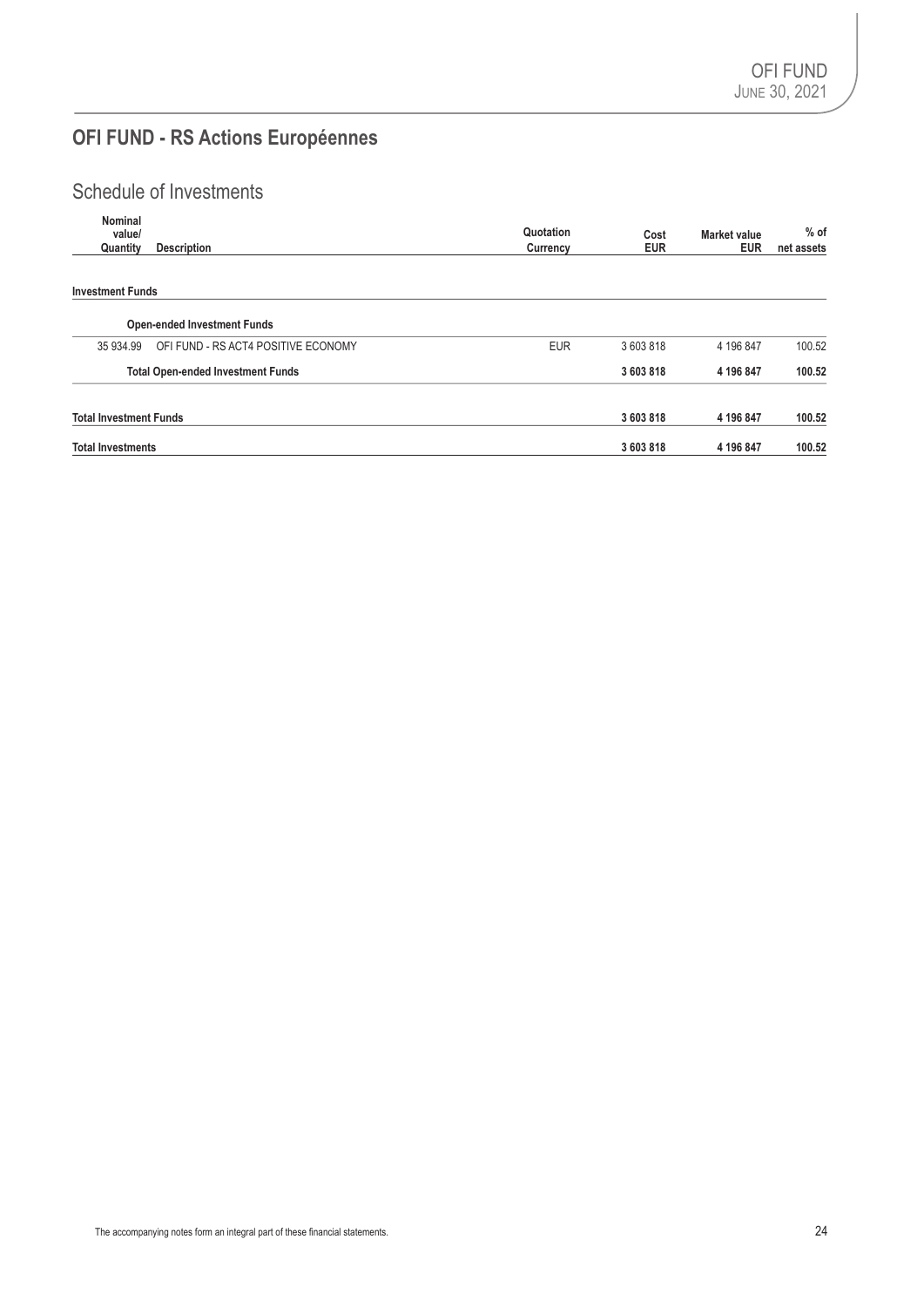## **OFI FUND - RS Actions Européennes**

Economic and Geographical Classification of Investments

| <b>Economic classification</b> | $\%$   | <b>Geographical classification</b> | $\%$   |
|--------------------------------|--------|------------------------------------|--------|
| Investment Fund                | 100.52 | Luxembourg                         | 100.52 |
|                                | 100.52 |                                    | 100.52 |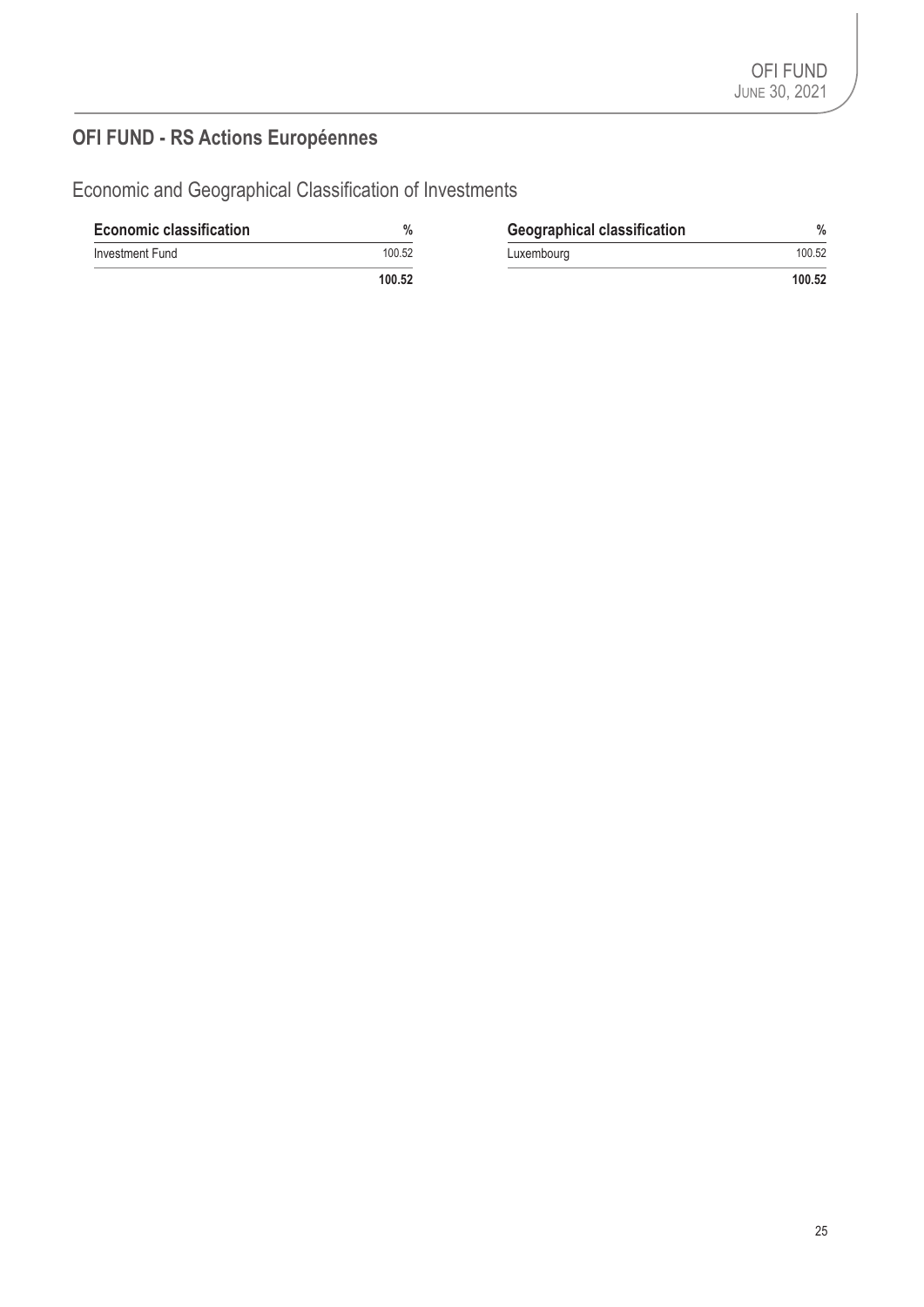### **Notes to the financial statements**

### **1 - General**

The Company was incorporated for an unlimited period of time on December 14, 2016 and is governed by the Luxembourg law of 10 August 1915 on commercial companies, and by the provisions of Part I of the Law of 17 December 2010, as amended, relating to Undertakings for Collective Investments.

As at June 30, 2021, five Sub-Funds and the following classes of shares are available to investors:

- OFI FUND RS Global Convertible Bond : classes of Shares GI-C EUR, I-C EUR H, I-D EUR H, R-C EUR H and RF EUR H-C;
- OFI FUND Euro Breakeven Inflation: classes of Shares, I-C EUR, I-XL-C EUR and RF EUR-C;
- OFI FUND RS Act4 Social Impact: classes of Shares F-C EUR, I-C EUR, and R-C EUR;
- OFI FUND RS Act4 Positive Economy: classes of Shares F-C EUR, GI-C EUR, I-C EUR, I-C EUR H, OFI ACTIONS ECONOMIE POSITIVE EUR-C, I-D EUR, GR-C EUR, N-D EUR, R-C EUR and RF EUR-C;
- OFI FUND RS Actions Européennes: classes of Shares I-C EUR, I-D EUR.

The classes F Shares are currently not offered for new subscriptions.

#### **2 - Significant accounting policies**

### **2.1 Presentation of the financial statements**

The financial statements of the Company are presented in accordance with Luxembourg regulations relating to Undertakings for Collective Investment. They are prepared in accordance with accounting policies generally accepted in Luxembourg.

#### **2.2 Valuation of investment in securities**

The value of the assets of the Company shall be determined as follows:

2.2.1 The value of any cash on hand or on deposit, bills and demand notes and accounts receivable, prepaid expenses, cash dividends and interest declared or accrued as aforesaid and not yet received is deemed to be the full amount thereof, unless in any case the same is unlikely to be paid or received in full, in which case the value thereof is arrived at after making such discount as may be considered appropriate in such case to reflect the true value thereof.

2.2.2 The value of assets listed or dealt in on any Regulated Market and/or Other Regulated Market is based on the last available price.

2.2.3 The value of assets which are listed or dealt in on any stock exchange in an Other State is based on the last available price on the stock exchange which is normally the principal market for such assets.

2.2.4 In the event that any assets are not listed or dealt in on any Regulated Market, any stock exchange in an Other State or on any Other Regulated Market, or if, with respect to assets listed or dealt in on any such stock exchange, or Other Regulated Market and/or Regulated Market as aforesaid, the price as determined pursuant to sub-paragraphs 2.2.2 or 2.2.3 is not representative of the fair market value of the relevant assets, the value of such assets will be based on the reasonably foreseeable sales price determined prudently and in good faith.

2.2.5 The value of Money Market Instruments not listed or dealt in on any stock exchange or any Other Regulated Market and/or Regulated Market and with remaining maturity of less than 12 months and of more than 90 days is deemed to be the nominal value thereof, increased by any interest accrued thereon. Money Market Instruments with a remaining maturity of 90 days or less are valued by the amortized cost method, which approximates market value.

2.2.6 Units or shares of open-ended UCI will be valued at their last determined and available net asset value or, if such price is not representative of the fair market value of such assets, then the price shall be determined by the Board of Directors of the Company on a fair and equitable basis. Units or shares of a closed-ended UCI are valued at their last available stock market value.

2.2.7 All other securities and other assets are valued at fair market value, as determined in good faith pursuant to procedures established by the Board of Directors of the Company.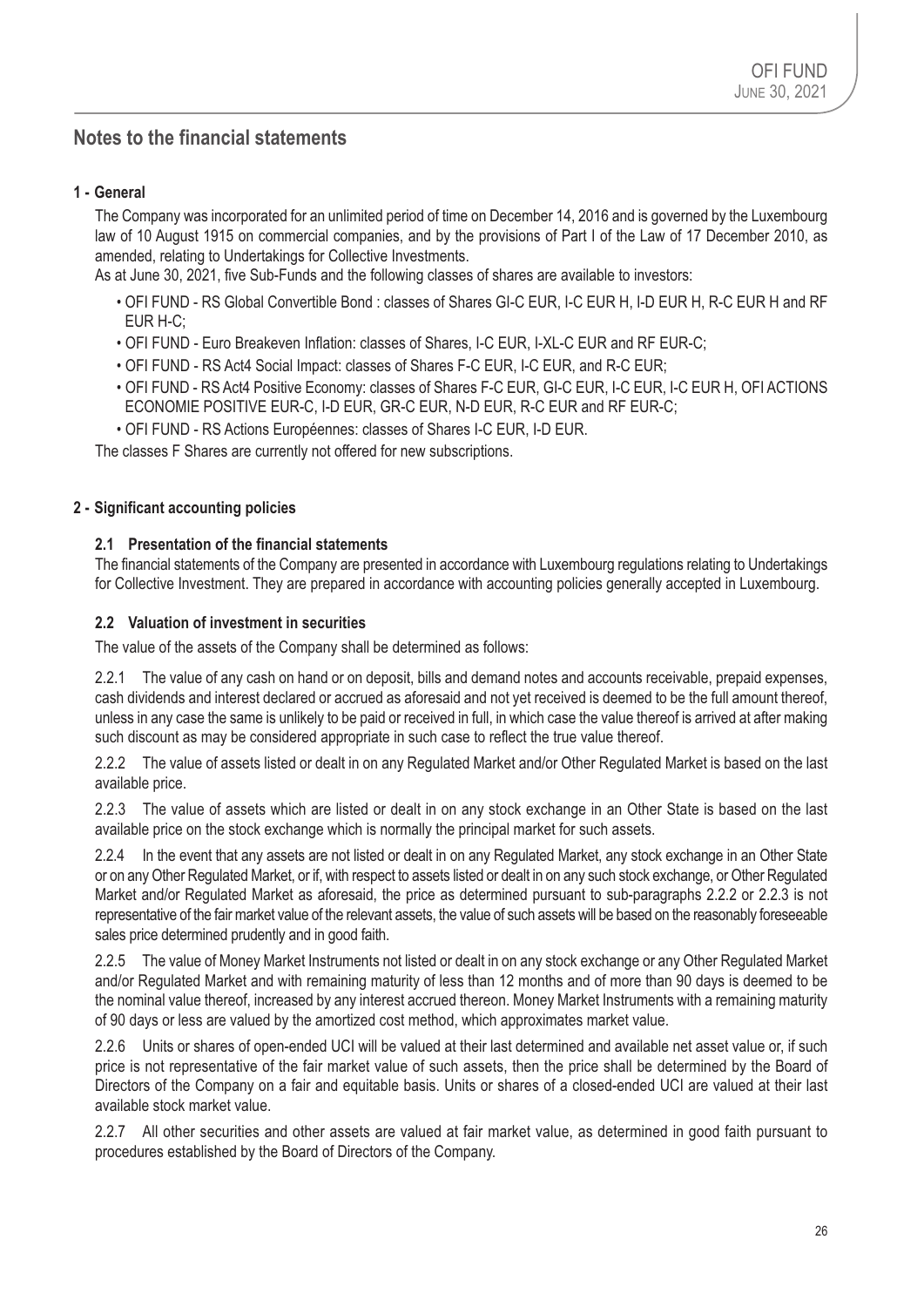2.2.8 The Sub-Funds may enter into securities lending transactions, provided that the following rules are complied with in addition to the following conditions:

(a)The borrower in a securities lending transaction must be subject to prudential supervision rules considered by the CSSF as equivalent to those prescribed by EU law;

(b) The Company may only lend securities to a borrower either directly or through a standardised system organised by a recognised clearing institution or through a lending system organised by a financial institution subject to prudential supervision rules considered by the CSSF as equivalent to those provided by EU law and specialised in this type of transaction;

(c) The Company may only enter into securities lending transactions provided that it is entitled at any time under the terms of the agreement to request the return of the securities lent or to terminate the agreement.

With respect to securities lending, the relevant Sub-Fund generally requires the borrower to post collateral representing, at any time during the lifetime of the agreement, at least 100% of the total value of the securities lent.

The value of all assets and liabilities not expressed in the Reference Currency of a Class or Sub-Fund is converted into the Reference Currency of such Class or Sub-Fund at rates last quoted by major banks. If such quotations are not available, the rate of exchange is determined in good faith by or under procedures established by the Board of Directors of the Company.

The Board of Directors of the Company, in their discretion, may permit some other method of valuation to be used if it considers that such valuation better reflects the fair value of any asset of the Company.

#### **2.3 Net realised gains or losses resulting from investments**

The realised gains or losses resulting from the sales of investments are calculated on an average cost basis.

#### **2.4 Forward foreign exchange contracts**

Forward foreign exchange contracts are valued at the forward rate applicable at the Statement of Net Assets date for the remaining period until maturity. Unrealised appreciation or depreciation resulting from outstanding forward foreign exchange contracts, if any, are recorded in the Statement of Net Assets.

#### **2.5 Options**

The liquidating value of option contracts traded on a stock exchange or on another Regulated Market is based upon the last available settlement prices of these contracts on stock exchange and/or Regulated Markets which the particular options contracts are traded by the Company; provided that if an option contract could not be liquidated on the day with respect to which assets are being determined, the basis for determining the liquidating value of such contract is such value as the Board of Directors of the Company may deem fair and reasonable.The liquidating value of options contracts not traded on exchanges or on Other Regulated Markets and/or Regulated Markets shall mean their net liquidating value determined, pursuant to the policies established in good faith by the Board of Board of Directors of the Company, on a basis consistently applied for each different variety of contracts.

#### **2.6 Futures**

The liquidating value of futures contracts traded on exchanges or on Other Regulated Markets and/or Regulated Markets shall be based upon the last available settlement prices of these contracts on exchanges and Regulated Markets and/or Other Regulated Markets on which the particular futures contracts are traded by the Company; provided that if a futures contracts, could not be liquidated on the day with respect to which net assets are being determined, the basis for determining the liquidating value of such contract shall be such value as the Board of Directors of the Company may deem fair and reasonable.

#### **2.7 Foreign exchange translation**

The accounts of each Sub-Fund are maintained in the respective reference currency of the Sub-Fund and the financial statements are expressed in that currency.

The acquisition cost of securities expressed in a currency other than the reference currency is translated into the reference currency at the exchange rates prevailing on the date of purchase.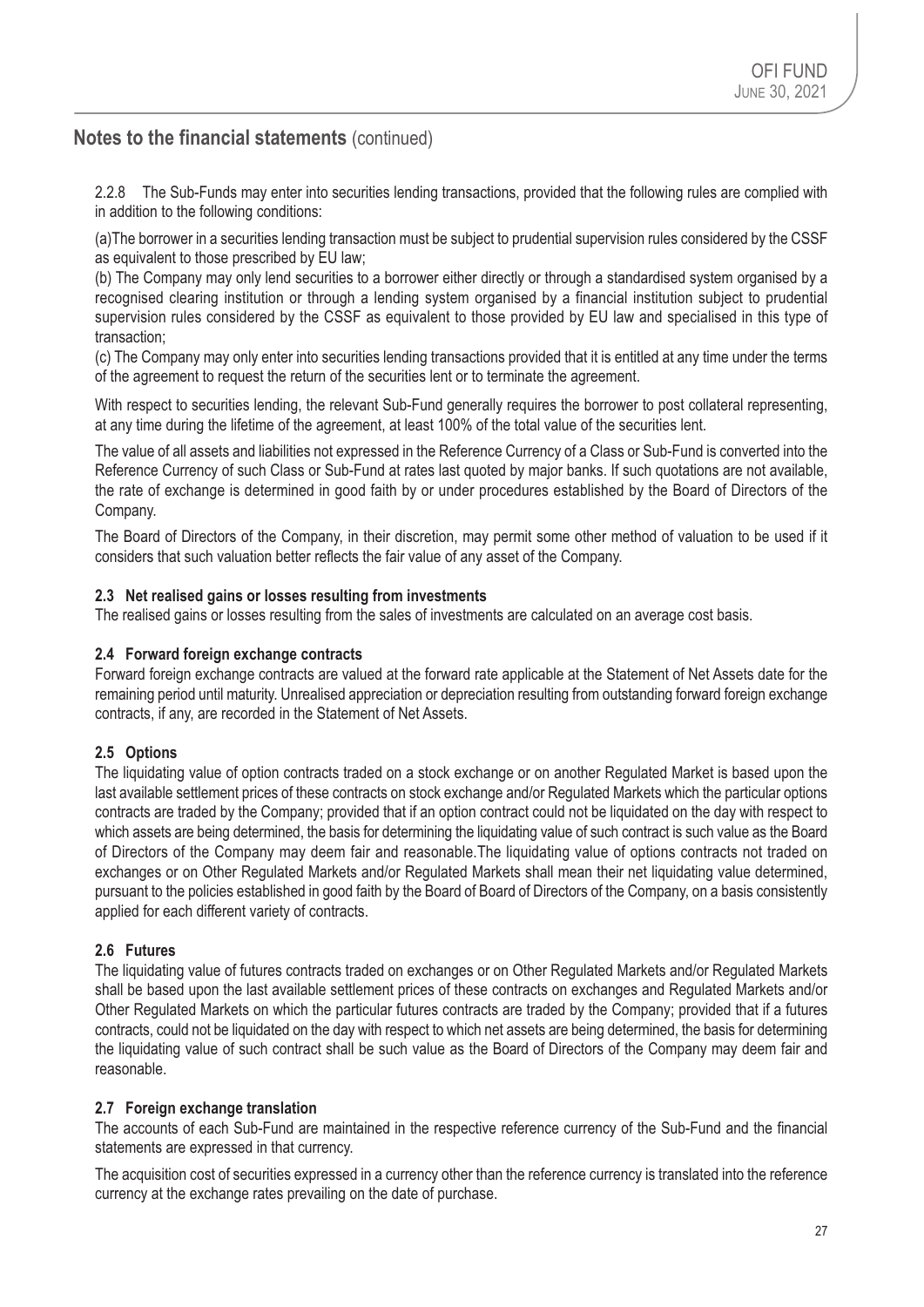Income and expenses expressed in other currencies than the reference currency are converted at exchange rates ruling at the transaction date.

Assets and liabilities expressed in other currencies than the reference currency are converted at exchange rates ruling at the period-end.

### **2.8 Combined financial statements**

The combined Statement of Net Assets represents the total of the Statements of Net Assets of the individual Sub-Funds, converted in Euro, based on exchange rates applicable at period-end.

#### **2.9 Income**

Dividends are credited to income on the date upon which the relevant securities are first listed as "ex dividend". Interest income is accrued on a daily basis.

#### **2.10 Formation expenses**

The Company bears the costs and expenses of its formation and the initial issue of its Shares which do not exceed EUR 50 000 in total and will be amortised over the first five years. In addition, each new Sub-Fund bears its own formation costs and expenses which will be amortised over five years.

### **2.11 Cross-Investments**

As of 30 June 2021, the total cross-investments amounts to 4 196 847 EUR and therefore the total combined Net Asset Value at the level of the company without cross investments would amount 350 759 204 EUR. The cross-investments concerns the Sub-Fund OFI FUND - RS Actions Européennes.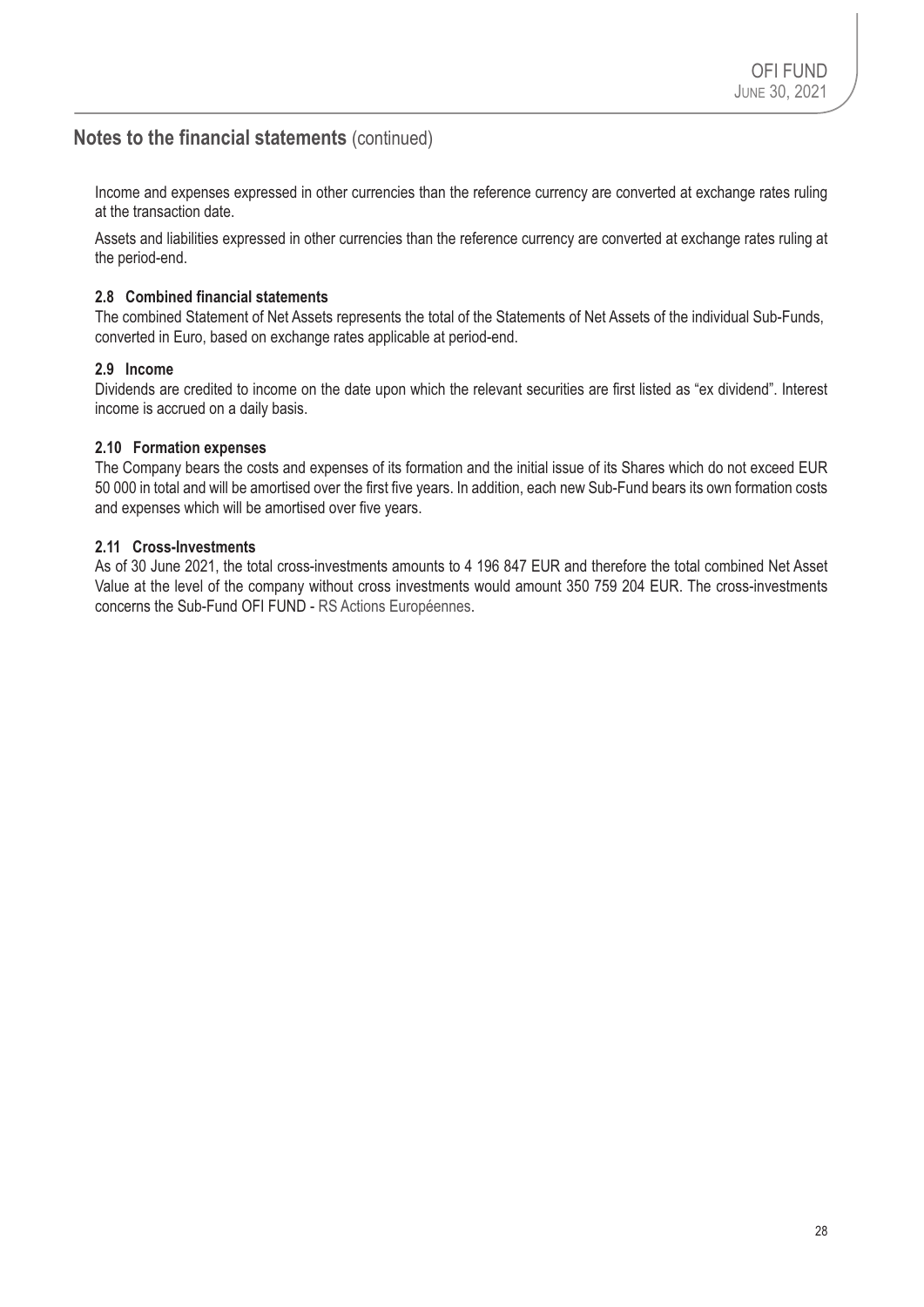#### **3 - Management fees and Investment Advisory fees**

The Management Company is entitled to receive, out of the assets of each Sub-Fund, a management fee, payable in arrears on a monthly basis.

By an Advice Agreement executed with effect as of December 14, 2016, OFI Asset Management has undertaken to provide investment management advice services to the Management Company.

The management fees and investment advisory fees will not exceed the Maximum Management Charge.

The Maximum Management Charge is the aggregate maximum of all fees that are payable monthly in arrears to the Management Company for investment management services as well as to the Investment Managers.

The effective Management fee rates applicable as at June 30, 2021, are as follows:

| <b>Class of shares</b><br>Sub-Funds                     | <b>Management</b><br>fees p.a. |
|---------------------------------------------------------|--------------------------------|
| OFI FUND - RS Global Convertible Bond<br>Class GI-C EUR | 0.60%                          |
| Class I-C EUR H                                         | 0.58%                          |
| Class I-D EUR H                                         | 0.58%                          |
|                                                         |                                |
| Class R-C EUR H                                         | 0.99%                          |
| Class RF EUR H-C                                        | 0.60%                          |
| OFI FUND - Euro Breakeven Inflation<br>Class I-C EUR    | 0.53%                          |
| Class I-XL-C EUR                                        | 0.34%                          |
| Class RF EUR-C                                          | 0.58%                          |
| Class F-C EUR<br>OFI FUND - RS Act4 Social Impact       | 0.31%                          |
| Class I-C EUR                                           | 0.44%                          |
| Class R-C EUR                                           | 0.88%                          |
| Class F-C EUR<br>OFI FUND - RS Act4 Positive Economy    | 0.30%                          |
| Class GI-C EUR                                          | 0.55%                          |
| Class GR-C EUR                                          | 1.05%                          |
| Class I-C EUR                                           | 0.52%                          |
| Class I-C EUR H                                         | 0.44%                          |
| Class I-D EUR                                           | 0.52%                          |
| Class N-D EUR                                           | 0.03%                          |
| <b>Class OFI ACTIONS ECONOMIE</b><br>POSITIVE EUR-C     | 0.74%                          |
| Class R-C EUR                                           | 1.02%                          |
| Class RF EUR-C                                          | 0.58%                          |
| OFI FUND - RS Actions Européennes<br>Class I-C EUR      | 0.50%                          |
| Class I-D EUR                                           | 0.50%                          |

#### **4 - Administration, Domiciliary, Registrar and Transfer Agent fees, Depositary and Paying Agent fees**

As Administration, Domiciliary, Registrar and Transfer Agent, Société Générale Luxembourg is entitled to receive an annual fee equal to a percentage of the net asset value of each Sub-Fund or share class consistent with market practice in Luxembourg.

The Administration, Domiciliary, Registrar and Transfer Agent fee is accrued on each Valuation Day and is payable quarterly in arrears out of the assets of the Company and allocated to each Sub-Fund and share class at a variable annual rate expected up to a maximum of 2.0% per annum, with a minimum flat fee per Sub-Fund of EUR 10 000.

The Administration, Domiciliary, Registrar and Transfer Agent is also entitled to reimbursement of reasonable out-of-pocket expenses properly incurred in carrying out its duties or the payment for any additional service that the Company might subscribe.

As Depositary and Paying Agent, Société Générale Luxembourg (the "Depositary"), is also entitled to an annual fee equal to a percentage of the assets of each Sub-Fund or share class consistent with market practice in Luxembourg, subject to a minimum flat fee per Sub-Fund of EUR 3 000 and a variable annual rate expected up to a maximum of 2.0% per annum. The Depositary fee is accrued on each Valuation Day and is payable quarterly in arrears out of the assets of the Company and allocated to each Sub-Fund and share class.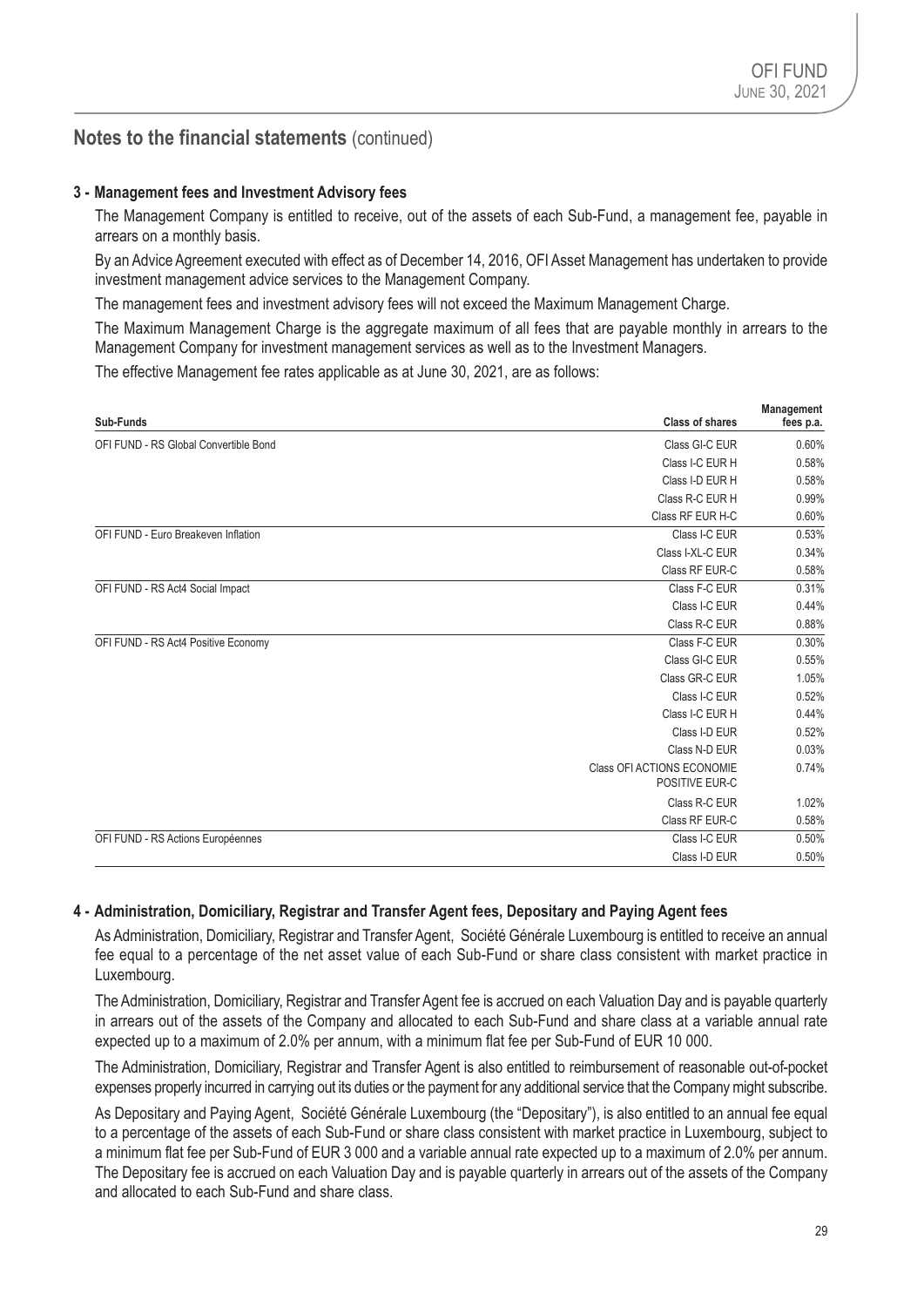The Depositary is also entitled to transaction fees charged on the basis of the investments made by each Sub-Fund consistent with market practice in Luxembourg. Fees paid to the Depositary may vary depending on the nature of the investments of each Sub-Fund and the countries and/or markets in which the investments are made.

The Depositary is also entitled to reimbursement of reasonable out-ofpocket expenses properly incurred in carrying out its duties or for any additional service that the Company might subscribe.

### **5 - Performance fees**

The Management Company may receive a performance fee out of the assets of the relevant Sub-Fund.

The Management Company will charge an outperformance fee when there is a positive return compared to the benchmark; then the fee is calculated as follows: for each valuation period during which the calculated return is greater than that of the benchmark, an outperformance fee is deducted as set out in the table above.

The outperformance in the reference currency represents the difference between:

- the Net Asset Value per Share (the "NAVPS") on a particular day, including fixed fees (management fees, administration fees, subscription fees), but not including any provisions for cumulated previous outperformance fees; and

- the theoretical composite indexed NAVPS on that same day including the composite index's performance and the effects of subscriptions and redemptions.

The outperformance fee is provisioned for on each NAVPS calculation date. Accounting for outperformance fee provisions includes both allocations and reversals, as a reversal could occur if the return difference calculated on a particular day is negative. Provisions are limited at zero (no negative provisions). When performance since the start of the Valuation Period is negative, provisions for outperformance fees are limited to a maximum of 1.00% of the Net Asset Value, except for OFI FUND-Euro Breakeven Inflation for which the maximum is 0.50%.

When calculating this return, by "valuation period" the Sub-Fund's fiscal year is taken into consideration. The calculation is reset to zero at the beginning of each fiscal year.

The Management Company has implemented a swing price mechanism and the performance fee is charged on the basis of the unswung NAV.

| Sub-Funds                                | <b>Class of shares</b> | <b>Outperformance fees</b>                                                                                                     |
|------------------------------------------|------------------------|--------------------------------------------------------------------------------------------------------------------------------|
| OFI FUND - RS Global<br>Convertible Bond | Class I CHF H          | 15% of the performance over Refinitiv Convertible Bond Global Focus<br>Hedged (CHF) - ticker UCBIFX28                          |
|                                          | Class I EUR H          | 15% of the performance over Refinitiv Convertible Bond Global Focus<br>Hedged (EUR) - ticker UCBIFX14                          |
|                                          | Class R EUR H          | 15% of the performance over Refinitiv Convertible Bond Global Focus<br>Hedged (EUR) - ticker UCBIFX14                          |
|                                          | Class RF EUR H         | 15% of the performance over Refinitiv Convertible Bond Global Focus<br>Hedged (EUR) - ticker UCBIFX14                          |
|                                          | Class GI               |                                                                                                                                |
| OFI FUND - Euro<br>Breakeven Inflation   | Class I                | 20% of the performance over Markit iBox Eur Breakeven Euro-Inflation France,<br>Germany and Italy 7-15 Index (ticker IBXXBK13) |
|                                          | Class I-XL             | 20% of the performance over Markit iBox Eur Breakeven Euro-Inflation France,<br>Germany and Italy 7-15 Index (ticker IBXXBK13) |
|                                          | <b>Class RF EUR</b>    | 20% of the performance over Markit iBox Eur Breakeven Euro-Inflation France,<br>Germany and Italy 7-15 Index (ticker IBXXBK13) |
| OFI FUND - RS Act4 Social                | Class R                | 20% over performance of Stoxx Europe 600 Net Return (SXXR Index)                                                               |
| Impact                                   | Class I                | 20% over performance of Stoxx Europe 600 Net Return (SXXR Index)                                                               |
|                                          | Class F                | 20% over performance of Stoxx Europe 600 Net Return (SXXR Index)                                                               |

The outperformance fees rates by class of Share for each Sub-Fund, are set out in the following schedule: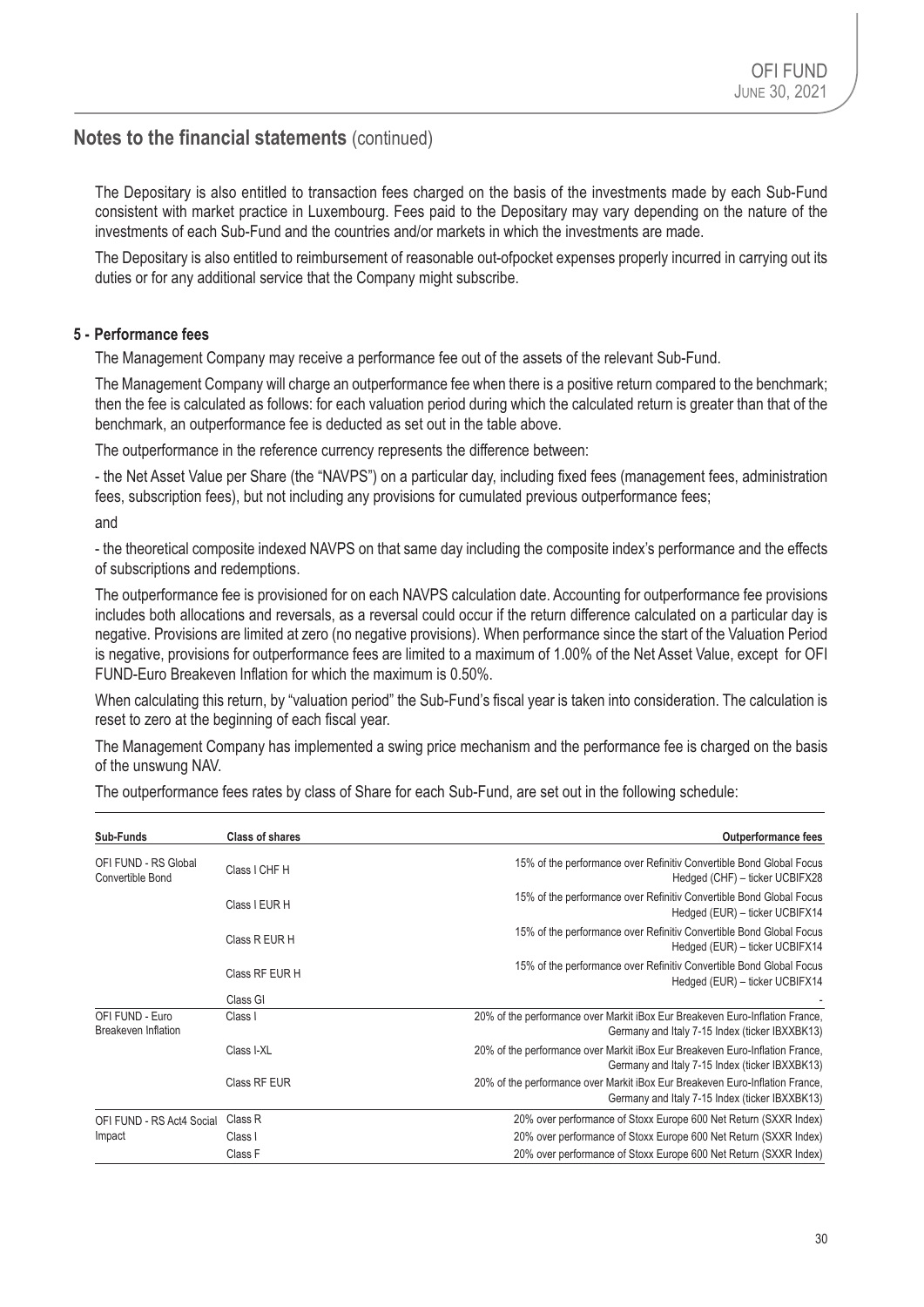| Sub-Funds             | Class of shares                     | <b>Outperformance fees</b>                                       |
|-----------------------|-------------------------------------|------------------------------------------------------------------|
| OFI FUND - RS Act4    | Class R                             | 20% over performance of Stoxx Europe 600 Net Return (SXXR Index) |
| Positive Economy      | Class I                             | 20% over performance of Stoxx Europe 600 Net Return (SXXR Index) |
|                       | Class I EUR H                       | 20% over performance of Stoxx Europe 600 Net Return (SXXR Index) |
|                       | Class F                             | 20% over performance of Stoxx Europe 600 Net Return (SXXR Index) |
|                       | Class OFI ACTIONS ECONOMIE POSITIVE |                                                                  |
|                       | Class RF EUR                        | 20% over performance of Stoxx Europe 600 Net Return (SXXR Index) |
|                       | Class GI                            |                                                                  |
|                       | Class GR                            |                                                                  |
|                       | Class N                             | 20% over performance of Stoxx Europe 600 Net Return (SXXR Index) |
| OFI FUND - RS Actions | Class I                             |                                                                  |
| Européennes           | Class I-XL                          |                                                                  |

### **6 - Taxation**

Under current Luxembourg law, there are no Luxembourg ordinary income, capital gains, estate or inheritance taxes payable by the Company or its shareholders in respect of their Shares in the Company, except by shareholders who are domiciled in, residents of, or having a permanent establishment or a permanent representative in, the Grand Duchy of Luxembourg. Class R shares, Class RF EUR Shares and Class RF EUR H Shares of the Company are subject to the taxes on Luxembourg undertakings for collective investment at the rate of 0.05% per annum of the value of the total net assets of such class on the last day of each calendar quarter. Class I Shares, Class I-XL Shares, Class F Shares and Class OFI ACTIONS ECONOMIE POSITIVE Shares of the Company are subject to the taxes on Luxembourg undertakings for collective investment at the rate of 0.01% per annum of the value of the total net assets of such class on the last day of each calendar quarter.

No stamp duty or other tax is payable in Luxembourg on the issue of Shares in the Company against cash, except a fixed registration duty of EUR 75.00 if the articles of incorporation of the Company are amended.

### **7 - Forward foreign exchange contracts**

As at June 30, 2021, the Company holds the following open forward foreign exchange contracts:

| Purchase   |            | Sale       |              | <b>Maturity date</b> | <b>Unrealised</b><br>appreciation/<br>depreciation<br><b>EUR</b> |
|------------|------------|------------|--------------|----------------------|------------------------------------------------------------------|
| <b>EUR</b> | 2575316    | <b>GBP</b> | 2 2 10 7 8 5 | 15-Jul-21            | 646                                                              |
| <b>EUR</b> | 5713548    | <b>HKD</b> | 53 732 627   | 15-Jul-21            | (119599)                                                         |
| <b>EUR</b> | 6 547 059  | JPY        | 870 508 100  | 15-Jul-21            | (65 490)                                                         |
| <b>EUR</b> | 41 255 089 | <b>USD</b> | 50 000 000   | 15-Jul-21            | (895345)                                                         |
| <b>EUR</b> | 18 718 249 | <b>USD</b> | 22 686 935   | 15-Jul-21            | (407034)                                                         |
|            |            |            |              |                      | (1486822)                                                        |

#### **OFI FUND - RS Global Convertible Bond**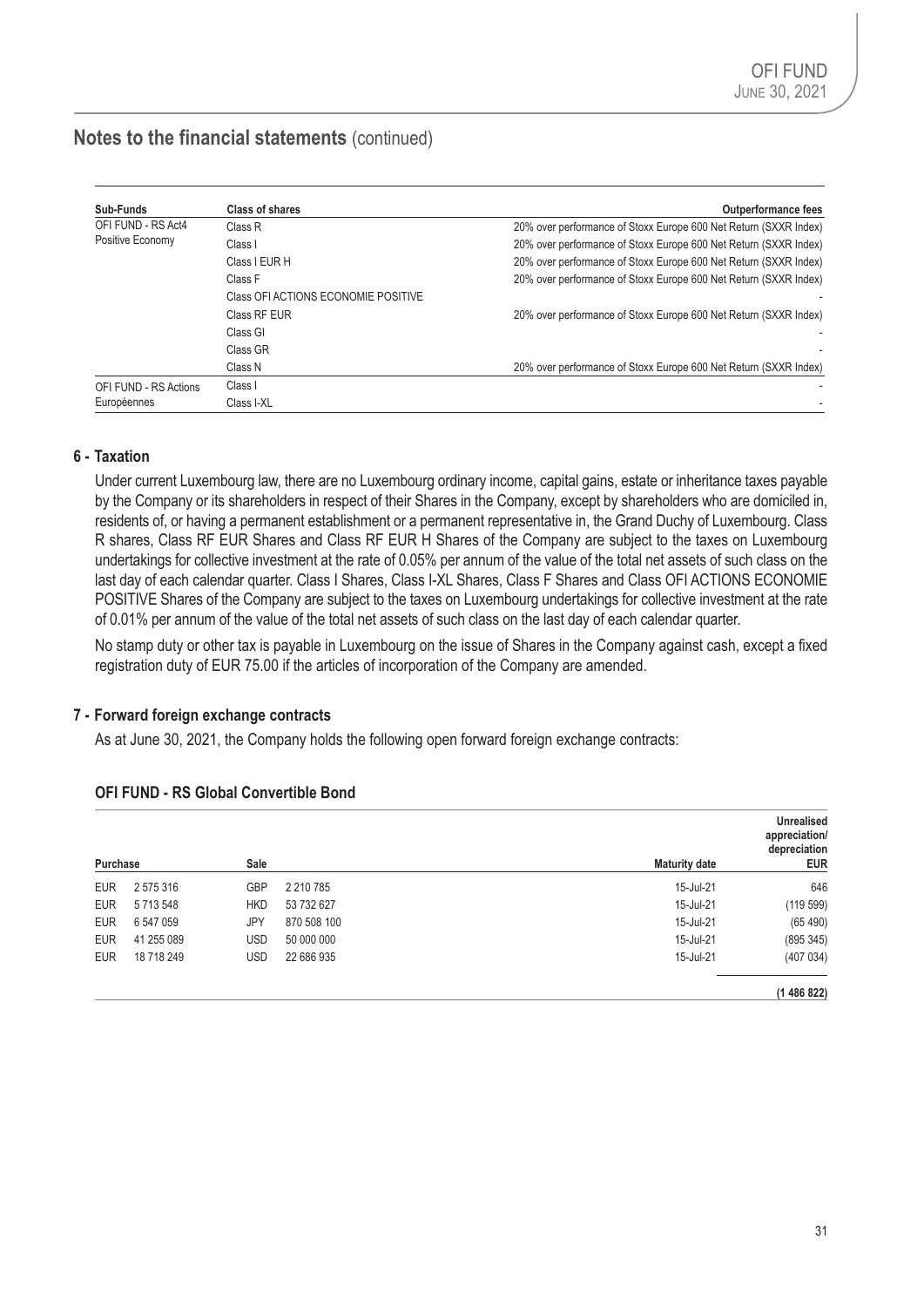### **OFI FUND - RS Act4 Positive Economy**

| Purchase   |               | Sale       |           | <b>Maturity date</b> | <b>Unrealised</b><br>appreciation/<br>depreciation<br><b>EUR</b> |
|------------|---------------|------------|-----------|----------------------|------------------------------------------------------------------|
| <b>GBP</b> | 3 4 3 4 0 0 0 | <b>EUR</b> | 4 001 235 | 15-Jul-21            | (2015)                                                           |
| <b>EUR</b> | 405 626       | <b>CHF</b> | 444 603   | 30-Jul-21            | (23)                                                             |
| <b>EUR</b> | 657 153       | <b>DKK</b> | 4 887 150 | 30-Jul-21            | 23                                                               |
| <b>EUR</b> | 1605 106      | <b>GBP</b> | 1 380 022 | 30-Jul-21            | (1591)                                                           |
| <b>EUR</b> | 894 364       | <b>NOK</b> | 9 106 343 | 30-Jul-21            | 2542                                                             |
| <b>EUR</b> | 569 928       | <b>SEK</b> | 5789074   | 30-Jul-21            | (626)                                                            |
|            |               |            |           |                      | (1690)                                                           |

### **8 - Futures contracts**

As at June 30, 2021, the Company holds the following open futures contracts:

### **OFI FUND - RS Global Convertible Bond**

| Currency<br>contract | <b>Details</b>           | <b>Maturity</b> | Number of<br>contracts<br>bought | Number of<br>contracts<br>sold | Commitment<br><b>EUR</b> | <b>Unrealised</b><br>appreciation/<br>depreciation<br><b>EUR</b> |
|----------------------|--------------------------|-----------------|----------------------------------|--------------------------------|--------------------------|------------------------------------------------------------------|
| <b>EUR</b>           | EURO STOXX 50            | Sep-21          | 30                               |                                | 1 219 290                | (21000)                                                          |
| <b>USD</b>           | <b>S&amp;P 500 EMINI</b> | Sep-21          |                                  |                                | 1 268 341                | 15 3 62                                                          |
|                      |                          |                 |                                  |                                |                          |                                                                  |

**2 487 631 (5 638)**

#### **OFI FUND - Euro Breakeven Inflation**

| Currency<br>contract | <b>Details</b>   | <b>Maturity</b> | Number of<br>contracts<br>bought | Number of<br>contracts<br>sold | <b>Commitment</b><br><b>EUR</b> | <b>Unrealised</b><br>appreciation/<br>depreciation<br><b>EUR</b> |
|----------------------|------------------|-----------------|----------------------------------|--------------------------------|---------------------------------|------------------------------------------------------------------|
| <b>EUR</b>           | <b>EURO BUND</b> | Sep-21          | $\,$                             | 57                             | 5 856 750                       | (59 280)                                                         |
| <b>EUR</b>           | EURO-BTP FUTURE  | Sep-21          | $\,$                             | 259                            | 27 431 985                      | (284900)                                                         |
| <b>EUR</b>           | EURO-OAT FUTURES | Sep-21          | $\,$                             | 216                            | 26 512 704                      | (144720)                                                         |
|                      |                  |                 |                                  |                                | 59 801 439                      | (488900)                                                         |

The cash held by the broker is booked in the caption "Cash at bank" in the Statement of Net Assets as at June 30, 2021.

### **9 - Options contracts**

As at June 30, 2021, the Company holds the following open outstanding options contracts:

### **OFI FUND - RS Global Convertible Bond**

| Short/<br>Long | Currency   | <b>Description</b> | Put/<br>Call | <b>Strike</b><br>Price | <b>Maturity</b> | Quantity | <b>Market</b><br>value<br><b>EUR</b> | <b>Commitment</b><br><b>EUR</b> |
|----------------|------------|--------------------|--------------|------------------------|-----------------|----------|--------------------------------------|---------------------------------|
| <b>LONG</b>    | <b>EUR</b> | SOCIETE GENERALE A | CALL         | 14                     | Dec-21          | 635      | 697 865                              |                                 |
|                |            |                    |              |                        |                 |          | 697 865                              |                                 |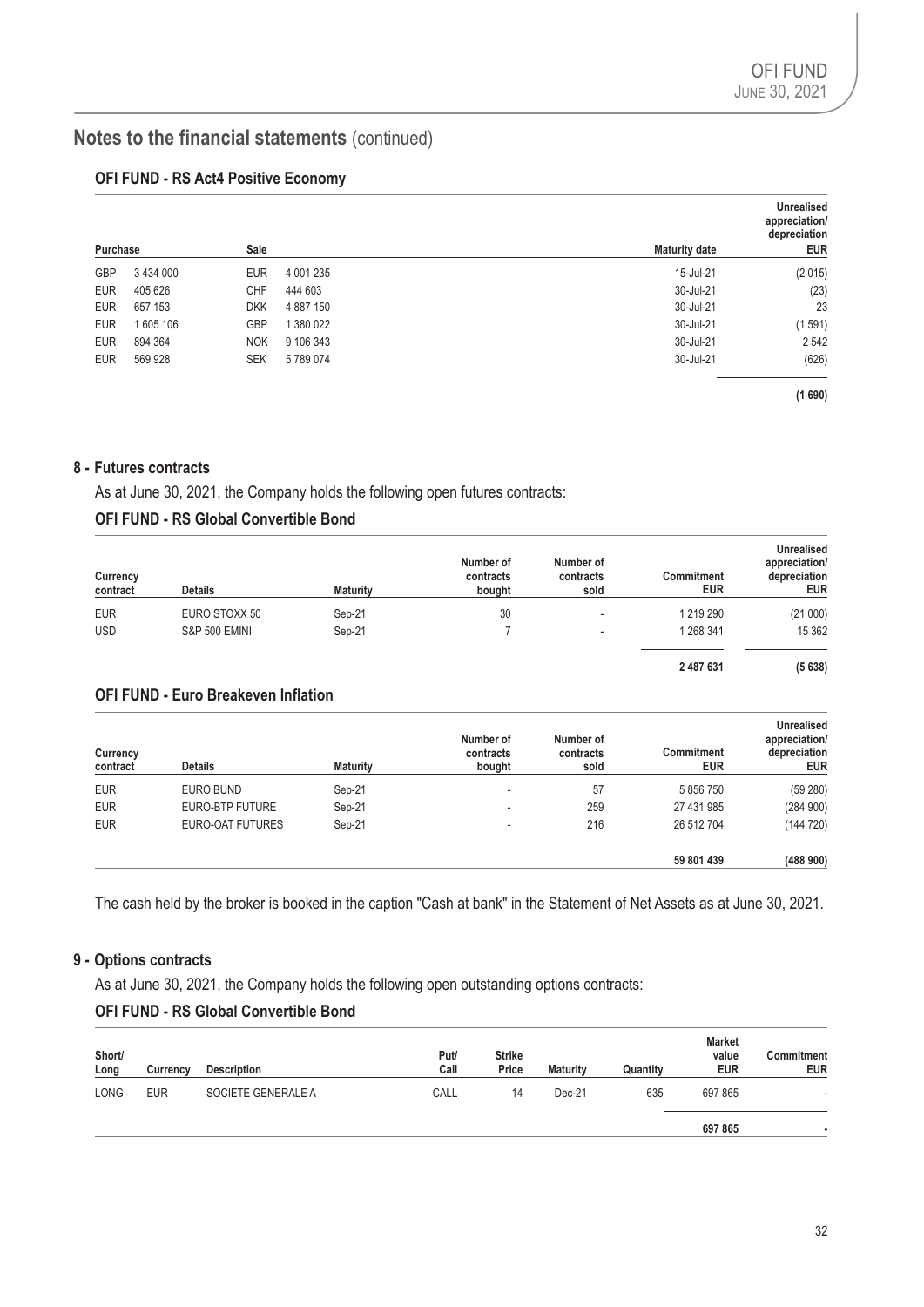#### **10 - Securities lending**

During the period ended June 30, 2021, the Fund has lent some assets under the securities lending program:

| <b>Sub-Funds</b>                    | <b>Currency</b> | Market value of<br>securities lent |
|-------------------------------------|-----------------|------------------------------------|
| OFI FUND - Euro Breakeven Inflation | <b>EUR</b>      | 11 161 392                         |
|                                     |                 | 11 161 392                         |

The counterparty is SOCIETE GENERALE (FR).

Counterparty country is listed following the ISO 3166-1 standard.

As at June 30, 2021, the collateral covered the market value of the securities lending into the following Sub-Funds:

#### **OFI FUND - Euro Breakeven Inflation**

|                 |                            |        |            | <b>Collateral Amount</b><br>Received |
|-----------------|----------------------------|--------|------------|--------------------------------------|
| Instrument type | <b>Issuer name</b>         | Rating | Currency   | (in Sub-Fund Currency)               |
| Bond            | REPUBLIC OF AUSTRIA (AT)   | AA+    | <b>EUR</b> | 7 418 397                            |
| Bond            | STATE OF LOWER SAXONY (DE) | AAA    | <b>EUR</b> | 3 8 14 3 4 1                         |
|                 |                            |        |            | 11 232 738                           |

For the period ended June 30, 2021, as required by the CSSF circular 13/559, the securities lending income generated by the Fund is as follows:

| Total gross amount of<br>securities lending<br>income<br>(in the Sub-Fund<br>currency)<br>Sub-Funds |               |  | Direct and indirect operational costs<br>incurred (in the Sub-Fund currency)  |      | Total net amount of<br>securities lending<br>income<br>(in the Sub-Fund)<br>currency) |  |
|-----------------------------------------------------------------------------------------------------|---------------|--|-------------------------------------------------------------------------------|------|---------------------------------------------------------------------------------------|--|
|                                                                                                     | <b>OFILUX</b> |  | Société Générale<br><b>Securities Services</b><br><b>Liquidity Management</b> |      |                                                                                       |  |
| OFI FUND - RS Global Convertible Bond                                                               | 1 244         |  | 187                                                                           | 373  | 684                                                                                   |  |
| OFI FUND - Euro Breakeven Inflation                                                                 | 3 3 6 5       |  | 505                                                                           | 1010 | 1850                                                                                  |  |

The difference between the net amount and the gross amount is explained by the profit sharing which is detailed here below:

- 55% for the Sub-Fund;

- 15% for OFI LUX;

- 30% for Société Générale Securities Services Liquidity Management.

#### **11 - Changes in the portfolio of investments**

The list of movements in investments composition of the Sub-Funds of the Company for the period may be obtained free of charge at the Company's registered office.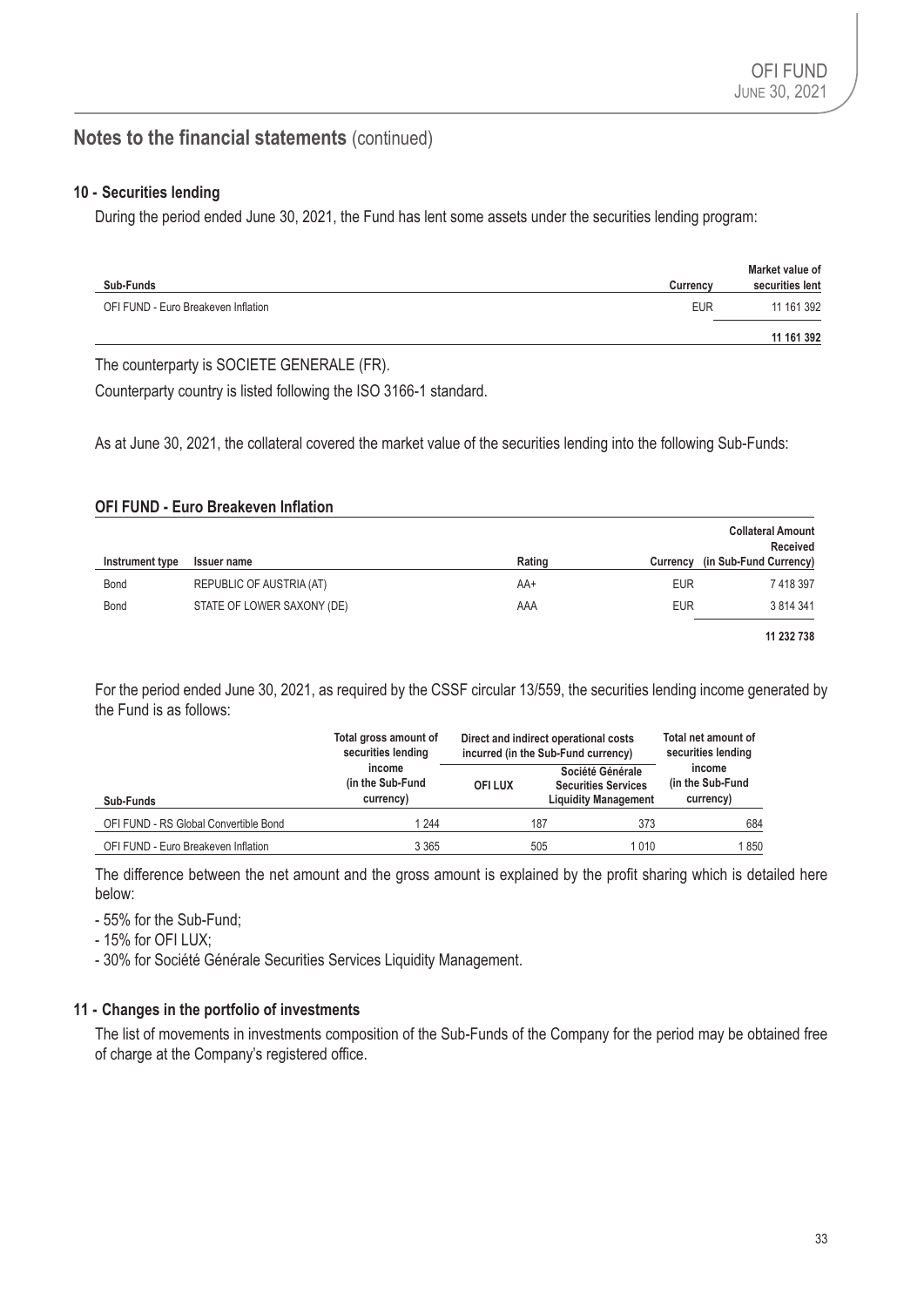### **12 - Exchange rates**

The following exchange rates have been used for the preparation of these financial statements:

| 1 EUR = | 1.09620 CHF   | 1 FUR $=$ | 7.43625 DKK  |  |
|---------|---------------|-----------|--------------|--|
| 1 FUR = | 0.85845 GBP   | 1 FUR $=$ | 9.20950 HKD  |  |
| 1 FUR = | 131.62305 JPY | 1 FUR $=$ | 10.20490 NOK |  |
| 1 EUR = | 10.14200 SFK  | 1 EUR =   | 1.18590 USD  |  |

### **13 - Swing Price**

Sub-Funds may suffer a reduction of their Net Asset Value ("NAV") as a result of direct and indirect transaction costs incurred due to the purchase and selling of underlying securities caused by the investors' subscriptions and redemptions requests. This is known as dilution. To reduce the impact of such dilution and protect the interests of existing shareholders, the Company has implemented a swing pricing mechanism where a Sub-Fund's NAV price is adjusted downwards or upwards in order to ensure that the cost of the underlying portfolio activity is borne only by those investors who ask the respective subscriptions / redemptions and not by the rest of the existing shareholders.

If one day of a NAV calculation the net amount of subscriptions / redemptions orders on all share classes exceeds a preset threshold, which is determined by the Management Company upon objective criteria and expressed as a percentage of a Sub-Fund's NAV, the NAV may be adjusted upwards or downwards respectively in order to take into account the costs of the adjustment attributable respectively to the orders for subscriptions / redemptions.

The NAV of each class of shares is calculated separately however any adjustment will have, in percent, the same impact on the total NAV of the Sub-Fund. The Management Company determines, on a regular basis, the costs and thresholds on the base of, amongst others, transactions costs, buy-sell spreads as well as any taxes applicable to the Company.

To the extent that this adjustment is related to the net balance of subscriptions / redemptions in the Sub-Fund, it is not possible to accurately predict whether such swing pricing will apply at some point in the future. Therefore, it is not possible to accurately predict how frequently the Management Company will make such adjustments. Investors should note that the volatility of the NAV may not only reflect that of the securities in the portfolio due to the implementation of swing pricing as explained before.

The Management Company may decide on exceptional cases (e.g. mergers, liquidations, launch of new Sub-Funds) to suspend the application of the swing price mechanism.

The Sub-Fund OFI FUND - RS Global Convertible Bond is the only Sub-Fund submitted to swing price policy.

During the the period ended June 30, 2021, no swing price has been applied.

#### **14 - Dividend distribution**

During the the period ended June 30, 2021, the following dividends have been distributed:

### **OFI FUND - RS Global Convertible Bond**

| Class name                                 | Dividend ex-date | Currency   | <b>Dividend</b><br>per unit |
|--------------------------------------------|------------------|------------|-----------------------------|
| Class I-D EUR H                            | 16/03/2021       | <b>EUR</b> | 0.68                        |
| <b>OFI FUND - RS Act4 Positive Economy</b> |                  |            |                             |
| <b>Class name</b>                          | Dividend ex-date | Currency   | <b>Dividend</b><br>per unit |
| Class I-D EUR                              | 16/03/2021       | <b>EUR</b> | 179.02                      |
|                                            |                  |            |                             |

### **OFI FUND - RS Actions Européennes**

|                   |                  |            | <b>Dividend</b> |
|-------------------|------------------|------------|-----------------|
| <b>Class name</b> | Dividend ex-date | Currency   | per unit        |
| Class I-D EUR     | 16/03/2021       | <b>EUR</b> | 149.25          |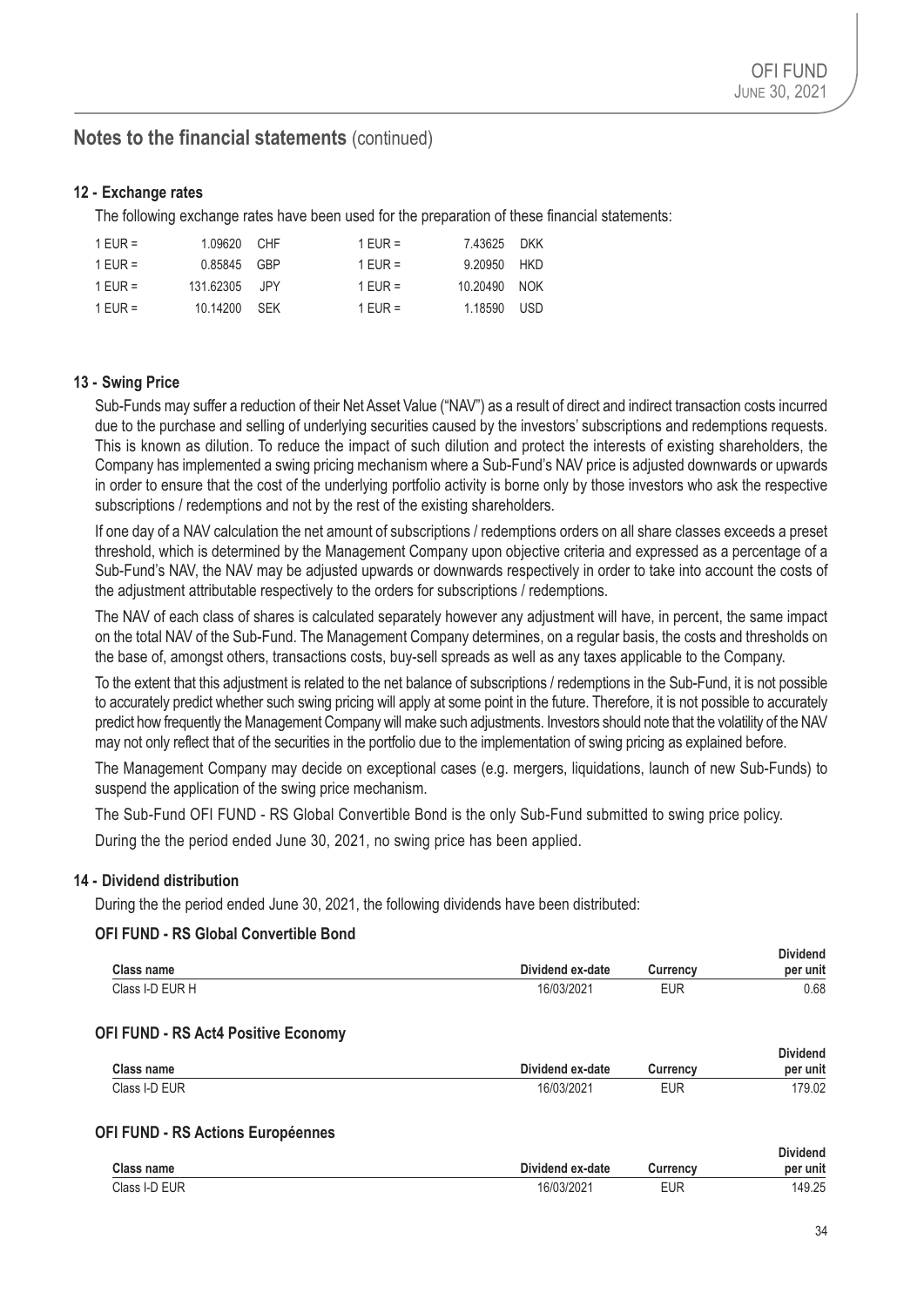## **Additional information**

### **1 - Operating and management expenses (TER)**

These expenses cover all the fees charged directly to the Company. The expense rates for the period as from January 1, 2021 to June 30, 2021 are the following:

| Sub-Funds                             | <b>Class of shares</b>                    | Currency   | TER excluding the<br>performance fees | Performance |
|---------------------------------------|-------------------------------------------|------------|---------------------------------------|-------------|
| OFI FUND - RS Global Convertible Bond | Class GI-C EUR                            | <b>EUR</b> | 1.12%                                 |             |
|                                       | Class I-C EUR H                           | <b>EUR</b> | 1.12%                                 | 0.56%       |
|                                       | Class I-D EUR H                           | <b>EUR</b> | 1.11%                                 | 0.57%       |
|                                       | Class R-C EUR H                           | <b>EUR</b> | 1.87%                                 | 0.44%       |
|                                       | Class RF EUR H-C                          | <b>EUR</b> | 1.17%                                 | 0.56%       |
| OFI FUND - Euro Breakeven Inflation   | Class I-C EUR                             | <b>EUR</b> | 1.01%                                 | $0.00\%$    |
|                                       | Class I-XL-C EUR                          | <b>EUR</b> | 0.67%                                 | 0.00%       |
|                                       | Class RF EUR-C                            | <b>EUR</b> | 1.12%                                 |             |
| OFI FUND - RS Act4 Social Impact      | Class F-C EUR                             | <b>EUR</b> | 0.68%                                 | $0.00\%$    |
|                                       | Class I-C EUR                             | <b>EUR</b> | 0.92%                                 | 0.00%       |
|                                       | Class R-C EUR                             | <b>EUR</b> | 1.76%                                 |             |
| OFI FUND - RS Act4 Positive Economy   | Class F-C EUR                             | <b>EUR</b> | 0.63%                                 | 0.04%       |
|                                       | Class GI-C EUR                            | <b>EUR</b> | 1.08%                                 |             |
|                                       | Class GR-C EUR                            | <b>EUR</b> | 2.01%                                 |             |
|                                       | Class I-C EUR                             | <b>EUR</b> | 1.03%                                 | 0.00%       |
|                                       | Class I-C EUR H                           | <b>EUR</b> | 0.88%                                 |             |
|                                       | Class I-D EUR                             | <b>EUR</b> | 1.03%                                 | 0.41%       |
|                                       | Class N-D EUR                             | <b>EUR</b> | 0.13%                                 | $0.00\%$    |
|                                       | Class OFI ACTIONS ECONOMIE POSITIVE EUR-C | <b>EUR</b> | 1.41%                                 | $0.00\%$    |
|                                       | Class R-C EUR                             | <b>EUR</b> | 1.97%                                 | 0.01%       |
|                                       | Class RF EUR-C                            | <b>EUR</b> | 1.17%                                 | 0.17%       |
| OFI FUND - RS Actions Européennes     | Class I-C EUR                             | <b>EUR</b> | 1.06%                                 |             |
|                                       | Class I-D EUR                             | <b>EUR</b> | 1.26%                                 |             |
|                                       | Class R-C EUR                             | <b>EUR</b> | 1.72%                                 |             |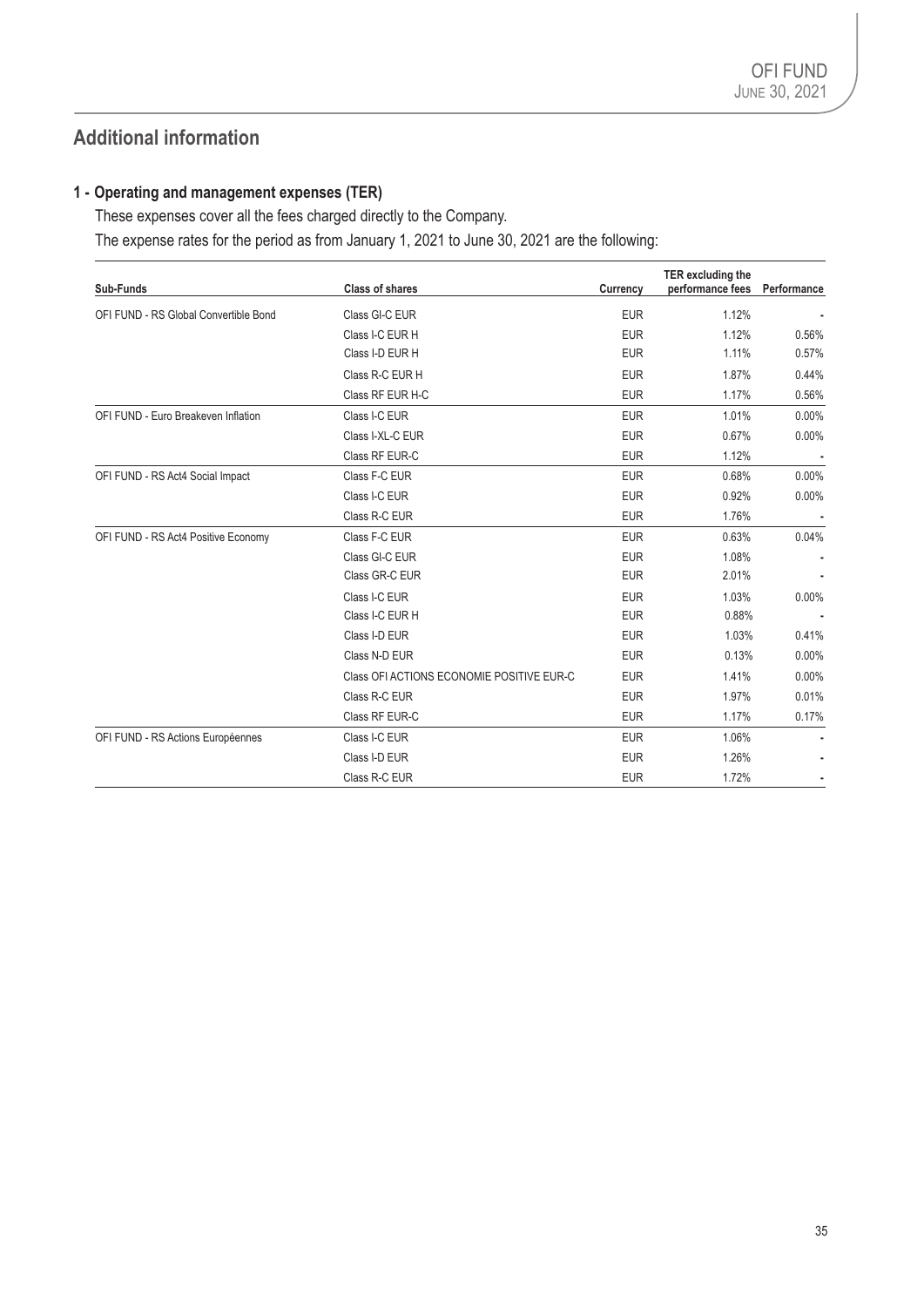## **Additional information** (continued)

#### **2 - Securities Financing Transaction Regulation**

Following the Regulation 2015/2365 of the European Parliament and of the Council of 25 November 2015 on transparency of securities financing transactions and of reuse, please find bellow details about securities lending transactions for the period ended June 30, 2021:

|                                                                                                                                    | <b>OFI FUND -</b><br>Euro Breakeven<br><b>Inflation</b> |
|------------------------------------------------------------------------------------------------------------------------------------|---------------------------------------------------------|
| Amount of securities lent expressed in absolute amount<br>(in the currency of the Sub-Fund)                                        | see note 10                                             |
| Proportion of lendable Assets                                                                                                      | 10.93%                                                  |
| Proportion of AUM                                                                                                                  | 10.89%                                                  |
| Maturity tenor of the securities lending broken down in<br>the following maturity buckets<br>Less than one day                     |                                                         |
| One day to one week                                                                                                                |                                                         |
| One week to one month                                                                                                              |                                                         |
| One month to three months                                                                                                          |                                                         |
| Three months to one year                                                                                                           |                                                         |
| Above one year                                                                                                                     | 11 161 392                                              |
| Open maturity                                                                                                                      |                                                         |
| Total                                                                                                                              | 11 161 392                                              |
| Counterparty                                                                                                                       |                                                         |
| Name of counterparty                                                                                                               | see note 10                                             |
| Country of domicile of the counterparty                                                                                            | see note 10                                             |
| Gross volume of outstanding transactions                                                                                           | see note 10                                             |
| Type of collateral:<br>Cash<br><b>Securities</b><br>Quality of collateral:<br>Rating                                               | see note 10<br>see note 10                              |
| Maturity tenor of the collateral broken down<br>in the following maturity buckets (in Sub-Fund's<br>currencv)<br>Less than one day |                                                         |
| One day to one week                                                                                                                |                                                         |
| One week to one month                                                                                                              |                                                         |
| One month to three months                                                                                                          |                                                         |
| Three months to one year                                                                                                           |                                                         |
| Above one year                                                                                                                     | 11 232 738                                              |
| Open maturity                                                                                                                      |                                                         |
| Total                                                                                                                              | 11 232 738                                              |
| Safekeeping of collateral received by the fund<br>as part of securities lending                                                    |                                                         |
| Name of custodian                                                                                                                  | Société Générale                                        |
| <b>Securities</b>                                                                                                                  | see note 10                                             |
| Cash                                                                                                                               |                                                         |
| Data on returns and costs for securities lending<br>Proportion of collateral granted                                               | see note 10                                             |

All transactions are bilateral transactions.

The collateral on securities lent is not reused.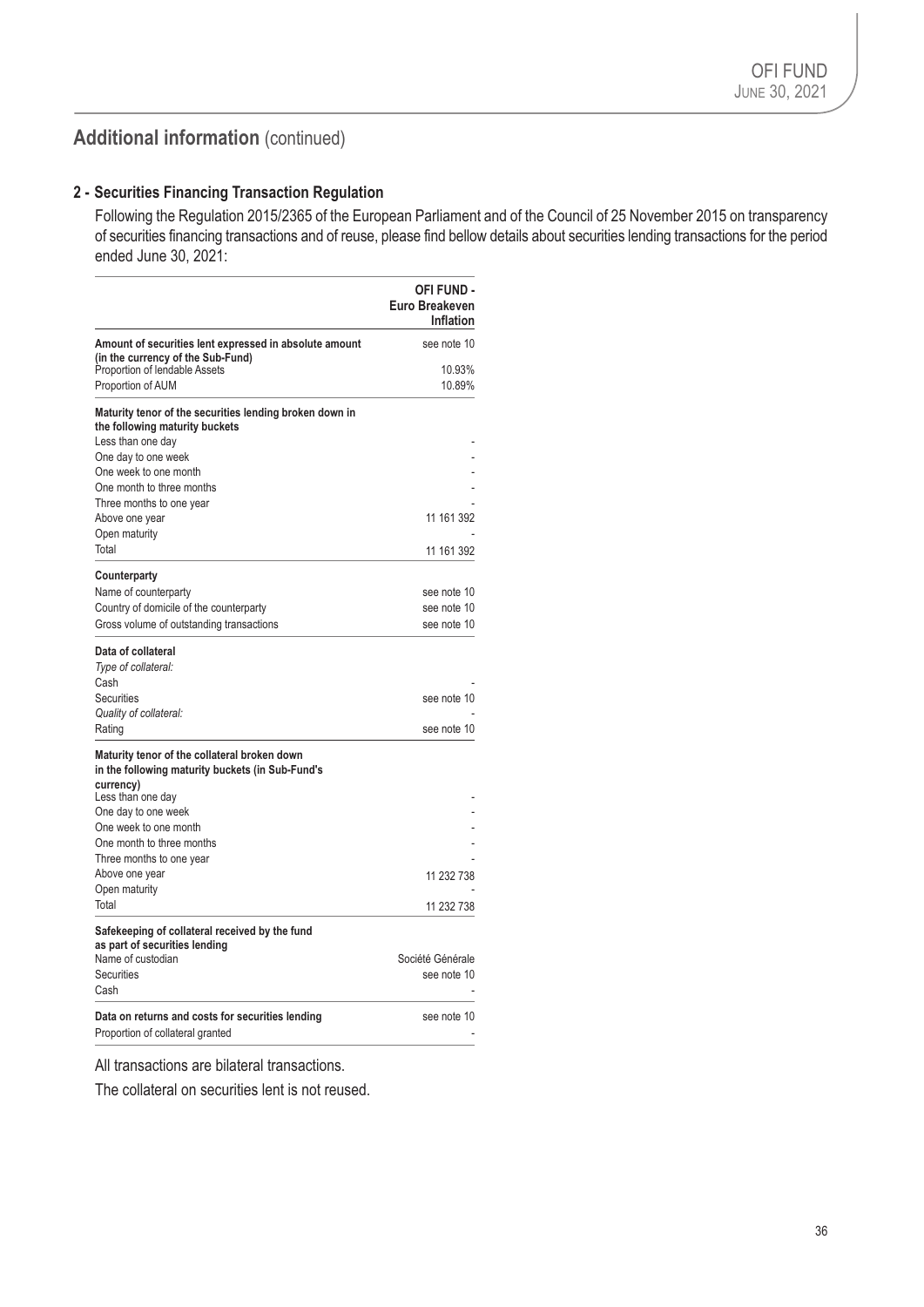## **Additional information** (continued)

|                                     |            |                                                         | Volumes of the<br>collateral<br>securities<br>and commodities |
|-------------------------------------|------------|---------------------------------------------------------|---------------------------------------------------------------|
| Sub-Fund                            |            | Currency Ten largest collateral issuers across all SFTs | received                                                      |
| OFI FUND - Euro Breakeven Inflation | <b>EUR</b> | REPUBLIC OF AUSTRIA (AT)                                | 7 418 397                                                     |
|                                     |            | STATE OF LOWER SAXONY (DE)                              | 3 8 14 3 4 1                                                  |